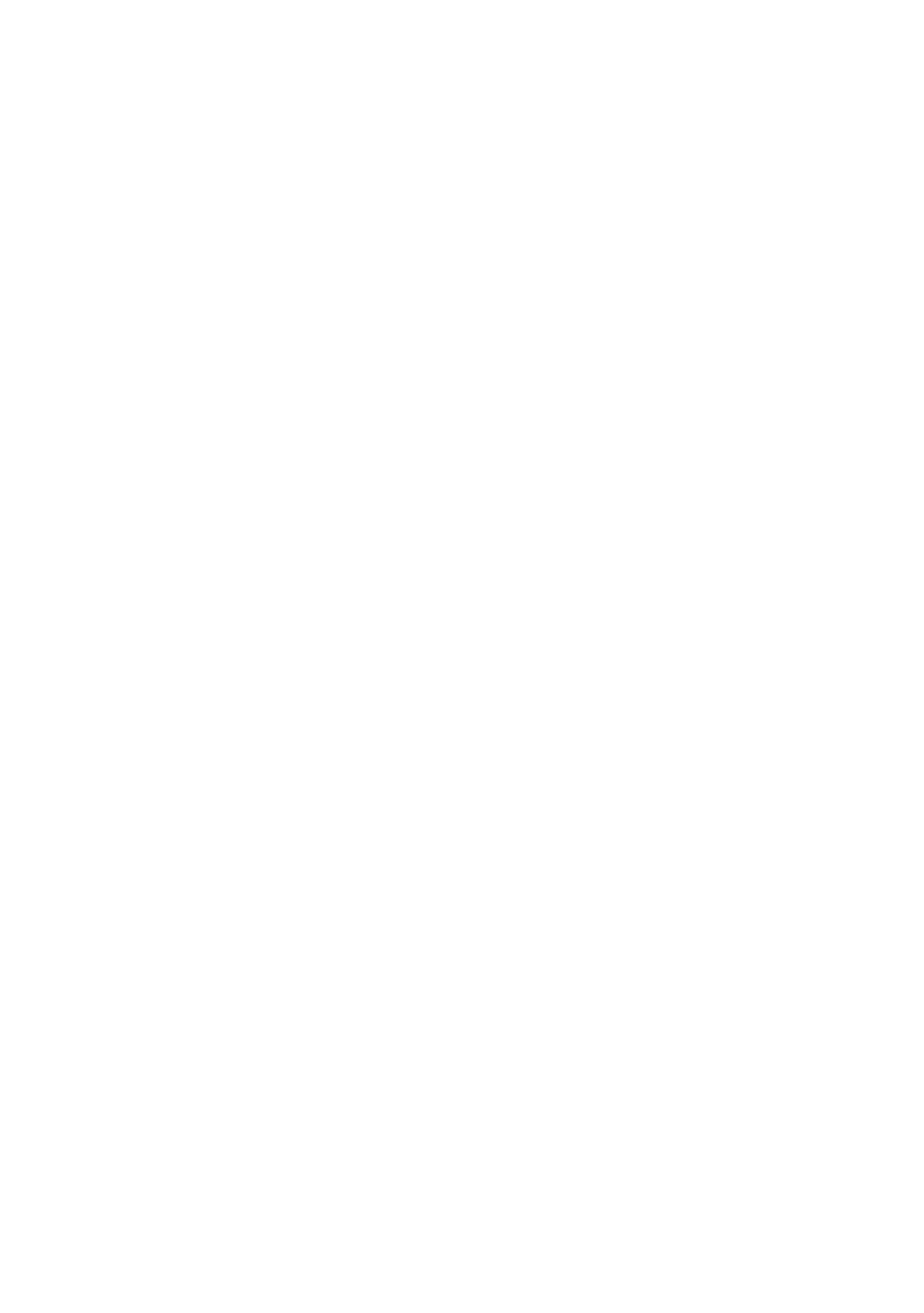## Policy Brief Hate Crime Victim Support

This publication was published with the support of the OSCE Office for Democratic Institutions and Human Rights (ODIHR). The opinions and information it contains do not necessarily reflect the policy and position of ODIHR.

This report was funded by the European Union's Rights, Equality and Citizenship Programme (2014-2020). The content of this report represents the views of the author only and is his/her sole responsibility. The European Commission does not accept any responsibility for use that may be made of the information it contains.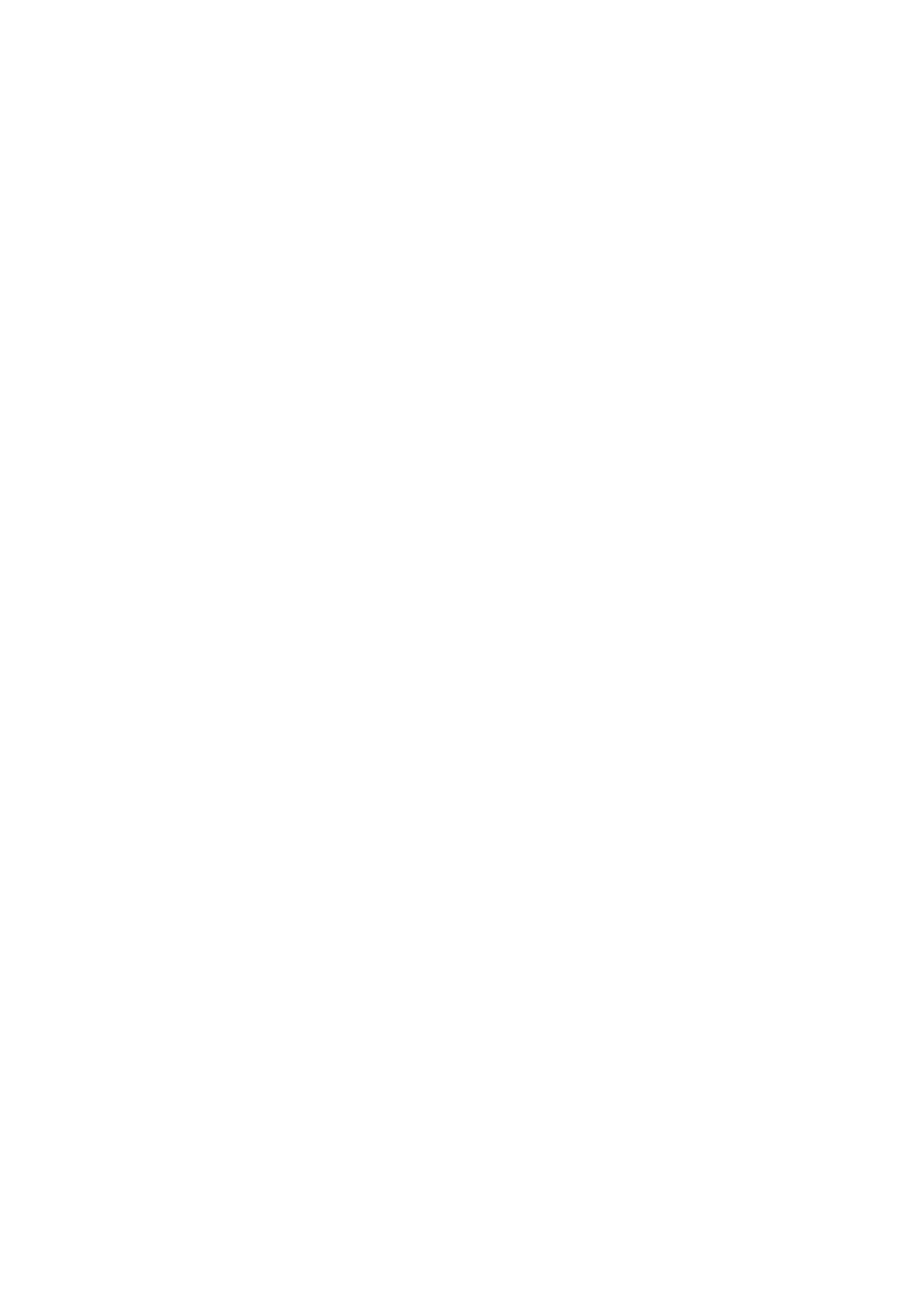# **Contents**

|                                                                    | 3. Hate Crime Victims in Criminal Proceedings and the Justice System  19 |  |
|--------------------------------------------------------------------|--------------------------------------------------------------------------|--|
|                                                                    |                                                                          |  |
|                                                                    |                                                                          |  |
|                                                                    |                                                                          |  |
|                                                                    |                                                                          |  |
| Annex I: List of Recommendations for OSCE Participating States  41 |                                                                          |  |
|                                                                    | Annex II: Suggestions for Action to Enhance European Norms and Standards |  |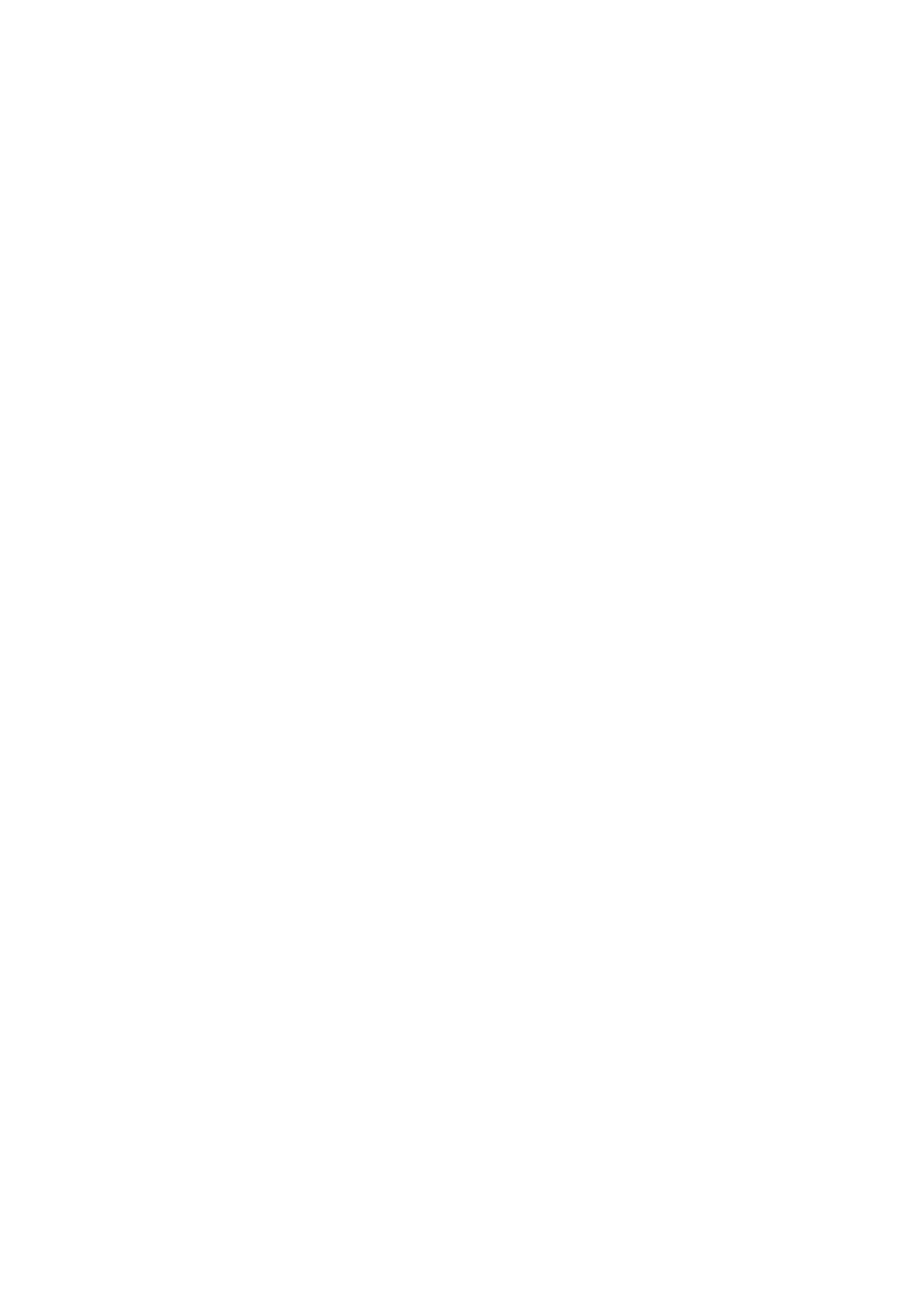# <span id="page-6-0"></span>1. Introduction

This policy brief condenses the knowledge and key findings of the Enhancing Stakeholder Awareness and Resources for Hate Crime Victim Support (EStAR) project, implemented by the Organization for Security and Co-operation in Europe (OSCE) Office for Democratic Institutions and Human Rights (ODIHR), in partnership with the Association of Counseling Centers for Victims of Right-Wing, Racist, and Antisemitic Violence in Germany (VBRG). It distils the guidance contained in the project's publications related to the establishment and strengthening of hate crime victim support into a single accessible set of policy recommendations.

The policy brief identifies gaps in policy related to hate crime victim support and makes recommendations to the participating States of the OSCE that can also be useful for the international policy community.<sup>1</sup> The brief is designed for decision- and policymakers, advisers and analysts at the national, regional and international levels who are responsible for designing, improving and providing protection and support services for victims of hate crime. Moreover, as it summarizes the knowledge from the EStAR project about working with hate crime victims, the brief is intended to be helpful to criminal justice practitioners, advocates working with hate crime victims and bodies concerned with human rights, equality, nondiscrimination, inclusion and diversity. The brief also notes the need for the more systematic collection of evidence to further inform hate crime victim support policy and practice. It suggests future research that policymakers, academic and other experts might consider.

OSCE participating States have committed themselves to improving support for hate crime victims. Specifically, they have agreed to:

- take steps to encourage victims to report hate crimes; $2$
- y provide hate crime victims with access to counselling and legal assistance, as well as effective access to justice;<sup>3</sup>
- y promote the capacity-building of law enforcement authorities through training and the development of guidelines on the most effective and appropriate ways to respond to bias-motivated crime, in order to increase a positive interaction between police and victims to encourage reporting by victims of hate crime;<sup>4</sup> and
- facilitate the capacity-building of civil society to assist victims of hate crimes.<sup>5</sup>

<sup>1</sup> The meaning the international policy community' as used in this policy brief, refers collectively to intergovernmental and international organizations involved in shaping hate crime policy in states, such as the UN, OSCE, European Commission and ECRI .

<sup>2</sup> OSCE Ministerial Council, Decision 9/09 "[Combating Hate Crimes"](https://www.osce.org/cio/40695), Athens, 2 December 2009.

<sup>3</sup> *Ibid.*

<sup>4</sup> OSCE Ministerial Council, Decision 13/06 "[Combating Intolerance and Discrimination and Promoting](https://www.osce.org/mc/23114) [Mutual Respect and Understanding](https://www.osce.org/mc/23114)", Brussels, 5 December 2006.

<sup>5</sup> *Ibid.*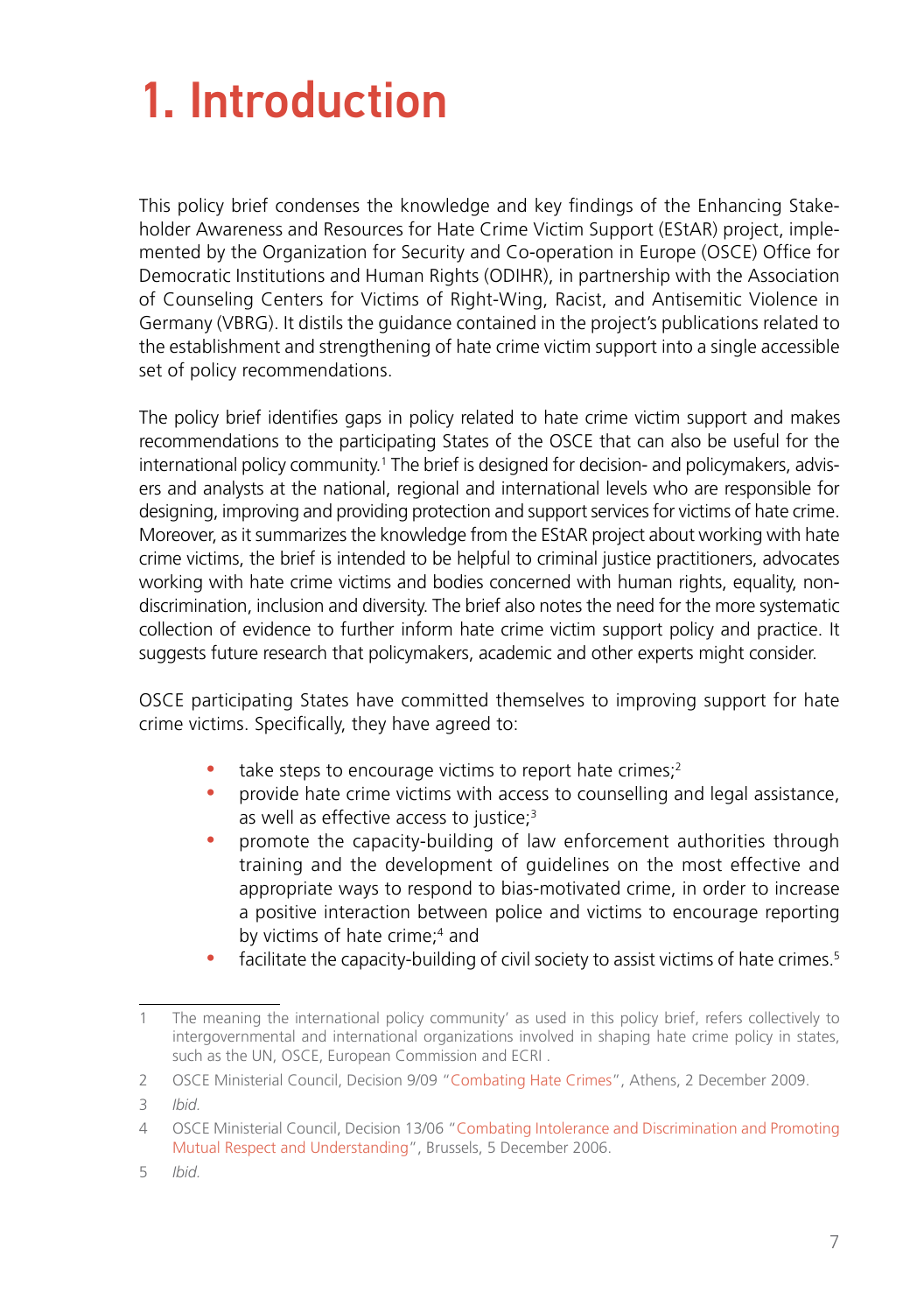OSCE participating States that are also European Union (EU) Member States are also mandated to transpose the EU's Directive 2012/29, which establishes minimum standards on the rights, support and protection of victims of crime.<sup>6</sup> The EU's Victims Rights' Directive was adopted to improve Member States' responses to the needs of victims and to ensure that victims across the EU enjoy their rights and have equal access to support services. Furthermore, it called on Member States to establish specialized victim support services, either as an integral part of or in addition to a generic victim support service, and stated that these services must offer support depending on the type of victim and type of crime, and required the engagement of multiple actors to ensure specialist services are available to victims.

Based on the above-mentioned legal and political frameworks, ODIHR published in 2020 "Hate Crime Victims in the Criminal Justice System"<sup>7</sup> and subsequently launched the EStAR project together with VBRG, which aims to equip state and civil society actors with the necessary tools and resources to ensure that hate crime victims are protected, enjoy full access to justice and receive tailored specialist support.<sup>8</sup> The project has produced 13 guides, including this policy brief, to inform and enhance hate crime victim support systems.<sup>9</sup>

While this policy brief is intended to be read as a stand-alone document, consulting the other EStAR publications, referenced throughout this brief, will enable a deeper understanding of the rationale for the recommendations made.

### A victim-centred approach

An important contribution made by the EStAR project is the articulation of the "victimcentred approach" to working with hate crime victims. This approach is also valuable for working with victims of other types of crime. The victim-centred approach underpins and informs the recommendations made in this policy brief, and is explained in the EStAR guide *Understanding the Needs of Hate Crime Victims*. 10

The victim-centred approach acknowledges the hate crime victim as an authority about their own victimization experience, aware of their own needs and wants. It also acknowledges that, although people affected by hate crimes may share a common identity or a range of identities and characteristics, they are individuals with specific and unique needs. The victim-centred approach also recognizes that hate crime victims are

<sup>6</sup> See: ["Directive 2012/29/EU of the European Parliament and of the Council of 25 October 2012 esta](https://eur-lex.europa.eu/legal-content/EN/TXT/HTML/%3Furi%3DCELEX:32012L0029%26from%3DEN)[blishing minimum standards on the rights, support and protection of victims of crime, and replacing](https://eur-lex.europa.eu/legal-content/EN/TXT/HTML/%3Furi%3DCELEX:32012L0029%26from%3DEN)  [Council Framework Decision 2001/220/JHA"](https://eur-lex.europa.eu/legal-content/EN/TXT/HTML/%3Furi%3DCELEX:32012L0029%26from%3DEN), 25 October 2012.

<sup>7</sup> For more information, see: *[Hate Crime Victims in the Criminal Justice System](https://www.osce.org/odihr/447028)* (Warsaw: OSCE/ODIHR 2020).

<sup>8</sup> For more information on visit EStAR's project webpage on the [OSCE website](https://www.osce.org/odihr/hate-crime-victim-support%20).

<sup>9</sup> *Ibid*.

<sup>10</sup> *[Understanding the Needs of Hate Crime Victims](https://www.osce.org/files/f/documents/0/5/463011.pdf)* (Warsaw: OSCE/ODIHR 2020), pp. 33-36.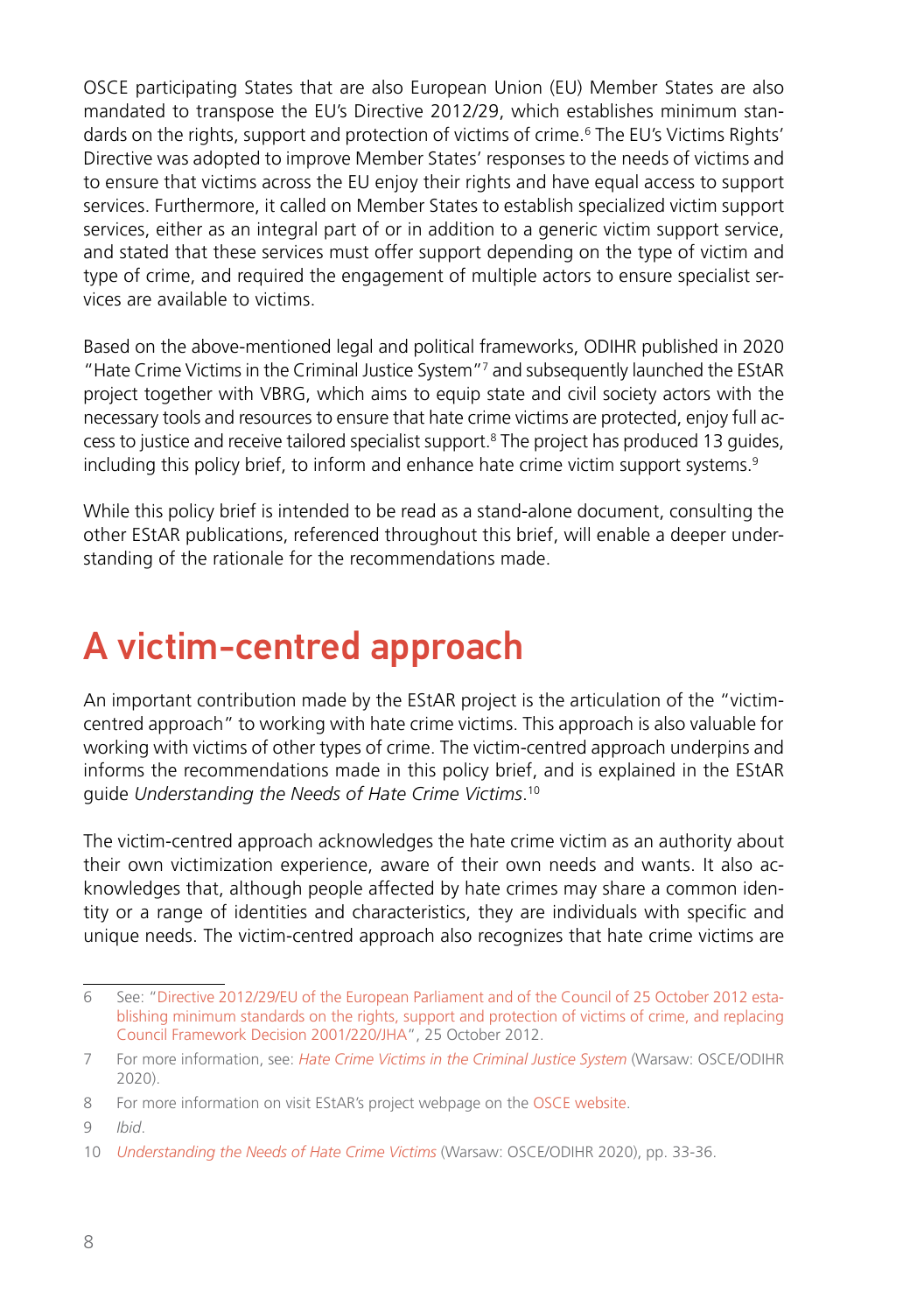not passive and powerless people simply in need of help from others. They have the potential to exercise their own agency – the capacity to act autonomously and make their own decisions and choices. Accordingly, despite being considered a "victim" from a legal standpoint, some victims refuse to identify themselves as such. The term often carries a negative connotation, and is often associated with weakness. Thus, the term "victim" risks denying affected individuals' resilience, agency and ability to overcome the consequences of victimization. Because of this, the term is used cautiously throughout this policy brief.<sup>11</sup>

A requisite of the victim-centred approach is that any hate crime victim is treated as an equal partner in progressing their case through criminal justice or other rehabilitation processes. Through this approach, they are considered active participants in planning and shaping the required support. This includes victims being party to decisions and playing an active role in the processes that affect them. The principle of "doing with" – rather than "doing for" – the victim is integral to the victim-centred approach. This departs from the common practice of criminal justice professionals and other practitioners who come into direct contact with victims, and make decisions on their behalf. The implication of the victim-centred approach is that the victim and their wants are at the centre of any action, approach or measure undertaken by criminal justice bodies, victim support service providers and practitioners working with victims.

Central to the victim-centred approach is the recognition that hate crime victims have fundamental rights<sup>12</sup> that are protected under international and national law. When these rights are violated, victims have a right to effective remedy, including rehabilitation.13 This understanding lies at the core of this policy brief.

#### Hate crimes are different

A victim-centred approach involves a recognition that hate crimes are different in some key respects from many other types of crime. This insight also lies at the heart of the EStAR project and, hence, this policy brief. A key difference, lies in the perpetrator's bias against one or more identity characteristics of the victim that motivated their actions. But the difference goes much further. The impact of hate crimes on individual victims and

<sup>11</sup> While caution is exercised in using the term "victim", it is still made use of in this policy brief for the purpose of consistency with the terminology employed in the main international documents and discourse on hate crime.

<sup>12</sup> As noted in the EStAR's *[Policy Brief: Specialist Support for Hate Crime Victims](https://www.osce.org/odihr/513127)* (Warsaw: OSCE/ODIHR 2022), "international human rights law safeguards hate crime victims' fundamental rights to dignity, equality, integrity and private life, including protection from repeat and secondary victimization". The UN "[Declaration of Basic Principles of Justice for Victims of Crime and Abuse of Power](https://www.ohchr.org/en/professionalinterest/pages/victimsofcrimeandabuseofpower.aspx)" of 29 November 1985 obliges Member States to adopt measures that secure universal recognition and respect for the rights of victims of crime.

<sup>13</sup> See, for example: *[Victims' Rights as Standards of Criminal Justice: Justice for Victims of Violent Crime](https://fra.europa.eu/en/publication/2019/victims-rights-standards-criminal-justice-justice-victims-violent-crime-part-i)  [- Part I](https://fra.europa.eu/en/publication/2019/victims-rights-standards-criminal-justice-justice-victims-violent-crime-part-i)* (Luxembourg: Publications Office of the European Union, 2019).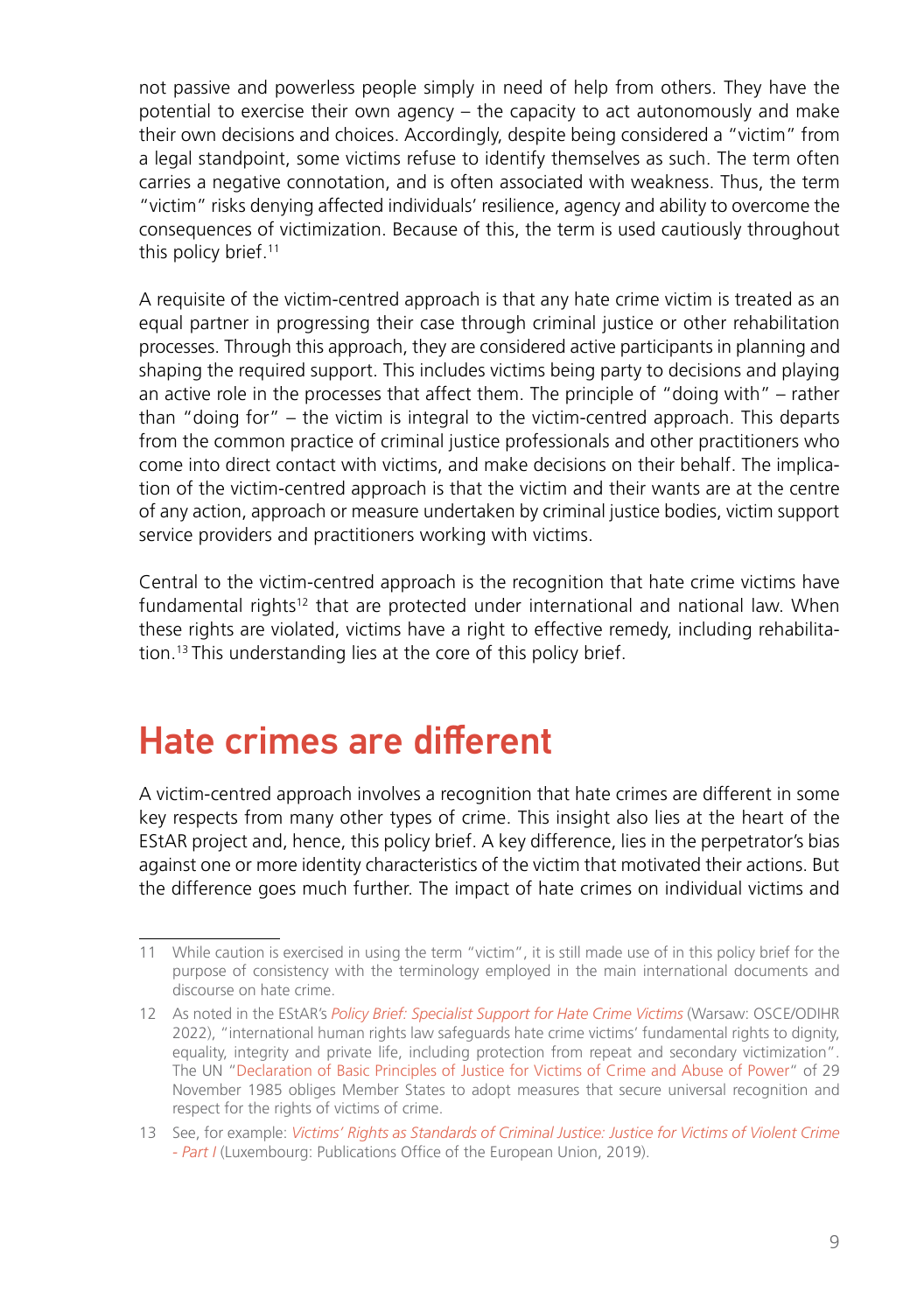communities can be deeper and more profound than that of other types of crimes. This is also explained in the EStAR guide on *Understanding the Needs of Hate Crime Victims*. 14

A recognition of the differences between hate crimes and other types of crimes underpins and informs the recommendations made in this policy brief. Even so, despite the fact that hate crimes are different from other types of crimes in some critical respects, the policy recommendations made in this brief for hate crime victim support necessitate that some form of generic crime victim support system exists. Moreover, they are also predicated on the recognition that victims of all types of crimes have rights to effective remedies.15

## Structure of this policy brief's recommendations

The recommendations in this policy brief are distilled from the essential elements of the EStAR project and are organized in line with the six critical building blocks of a robust hate crime victim support structure, as outlined by the project's Diagnostic Tool for Assessing National Hate Crime Victim Support Systems:<sup>16</sup>

- Legal and policy frameworks, hate crime victims' status;
- Hate crime victims in criminal proceedings and the justice system;
- Sensitive and respectful treatment of hate crime victims;
- Assessing hate crime victims' needs and referrals;
- Hate crime victim support system and structures; and
- Specialist support services for hate crime victims.

The status of crime victims in criminal justice processes and proceedings varies across states. Because of this, the recommendations in this policy brief cannot always currently be translated directly into operational practice. They are intended, therefore, as forward-looking guiding principles for policymaking. Criminal justice systems are constantly evolving. In this context, the guiding policy principles for hate crime victim support recommended in this brief aim to contribute to such an evolution.

Figure 1 summarizes the arrangement and themes of the policy recommendations. Certain themes apply to more than one building block, and they have here been placed

<sup>14</sup> *[Understanding the Needs of Hate Crime Victims](https://www.osce.org/files/f/documents/0/5/463011.pdf)*, *op. cit.,* pp. 11-15.

<sup>15</sup> All UN Member States have obligations concerning crime victims' rights under the UN ["Declaration](https://www.ohchr.org/en/professionalinterest/pages/victimsofcrimeandabuseofpower.aspx)  [of Basic Principles of Justice for Victims of Crime and Abuse of Power](https://www.ohchr.org/en/professionalinterest/pages/victimsofcrimeandabuseofpower.aspx)", op. cit.; and for EU Member States crime victims' rights are spelled out in the Directive 2012/29/EU, *op. cit.,*

<sup>16</sup> See: *[Diagnostic Tool for Assessing National Hate Crime Victim Support Systems](https://www.osce.org/odihr/506386)* (Warsaw: OSCE/ ODIHR 2021).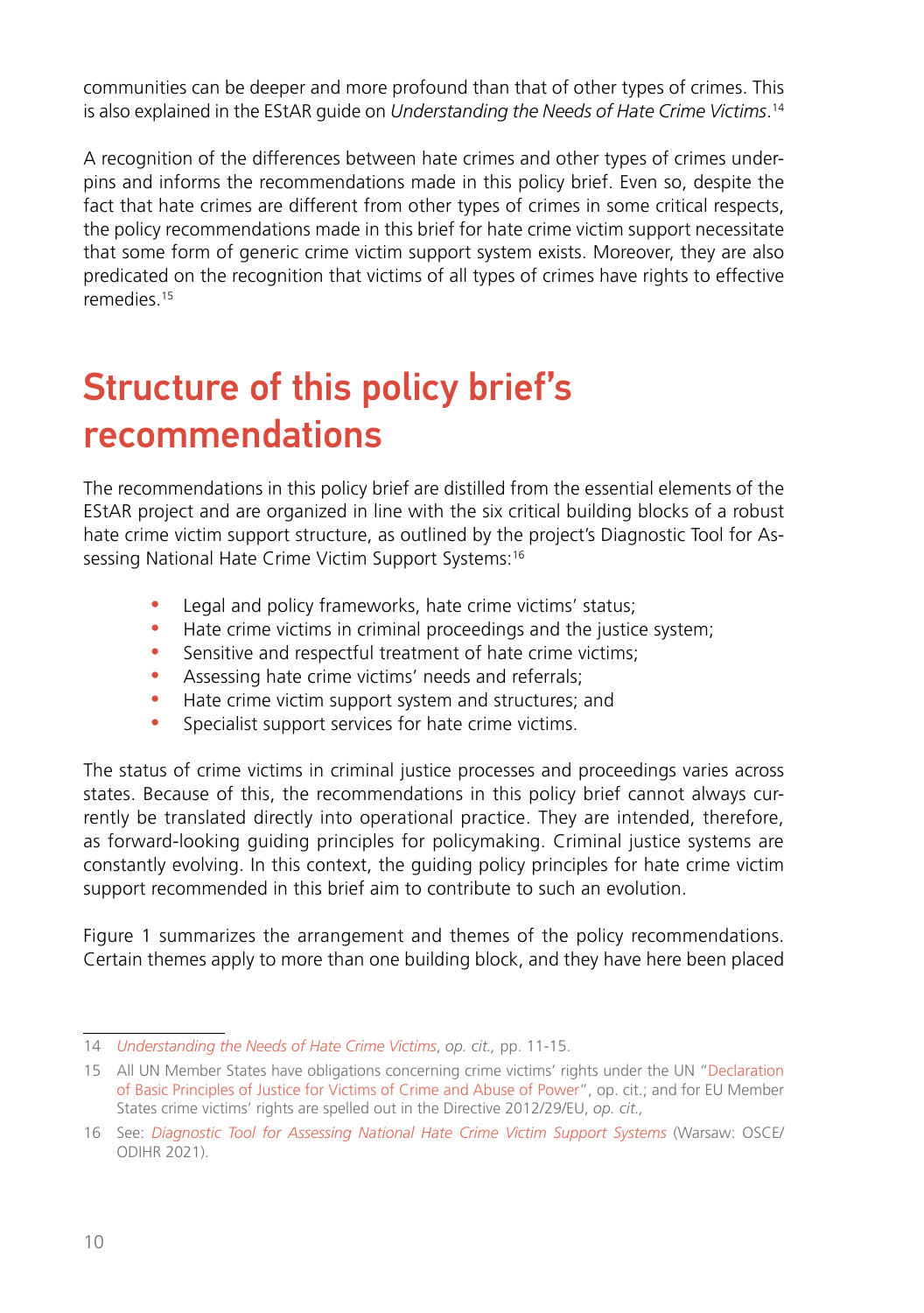where they have the greatest relevance, in order to avoid repetition. For a quick reference, an overview of all the recommendations offered in this brief can be found in Annex I.

The EStAR project was responsible for the work of the subgroup on hate crime victim support under the European Commission's High Level Group on Addressing Hate Speech and Hate Crime. Based on the learnings and recommendations coming from the EStAR project, some key suggestions for actions to enhance European norms and standards for hate crime victim support are offered in Annex II.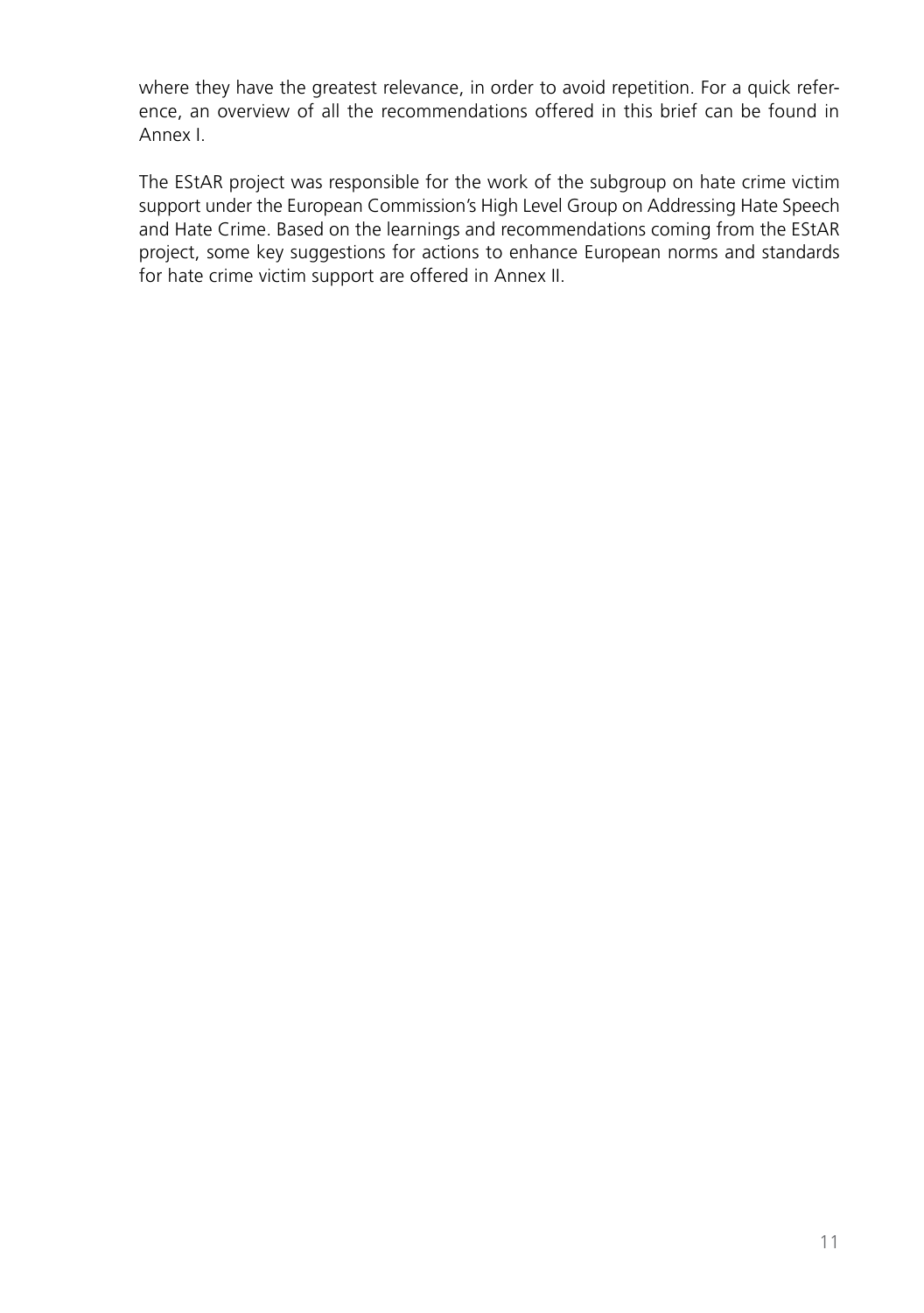#### Figure 1: EStAR Project Themes of Policy Recommendations on Hate Crime Victim Support

| <b>Legal and policy</b><br>frameworks                                                                                                                                                                                                                                                                                                                      | <b>Hate crime</b><br>victims in criminal<br>proceedings and<br>the justice system                                                                                                                                                                                                                                                    | <b>Sensitive and</b><br>respectful<br>treatment of hate<br>crime victims                                                                                                                                                                                                                                                                                                   |
|------------------------------------------------------------------------------------------------------------------------------------------------------------------------------------------------------------------------------------------------------------------------------------------------------------------------------------------------------------|--------------------------------------------------------------------------------------------------------------------------------------------------------------------------------------------------------------------------------------------------------------------------------------------------------------------------------------|----------------------------------------------------------------------------------------------------------------------------------------------------------------------------------------------------------------------------------------------------------------------------------------------------------------------------------------------------------------------------|
| $\triangleright$ Ensuring protection<br>for all victims of hate<br>crime<br>> Enabling a safe space<br>to encourage<br>hate<br>crime reporting<br>$\triangleright$ Ensuring access to<br>protection and support<br>$\triangleright$ Establishing hate<br>crime victim support<br>policies and procedures<br>as part of national hate<br>crime action plans | > Working with the vic-<br>tim's perception of bias<br>motivation<br>> Investigating bias<br>indicators<br>$\triangleright$ Ensuring access to<br>justice and criminal<br>proceedings, recogni-<br>tion as a victim<br>$\triangleright$ Exploring the use of<br>restorative justice to re-<br>pair the harm of hate<br>crime victims | $\triangleright$ Developing capacity<br>and skills for working<br>with hate crime victims<br>with sensitivity and<br>respect<br>> Integrating civil soci-<br>ety expertise into train-<br>ing on the sensitive and<br>respectful treatment of<br>hate crime victims<br>> Promoting an insti-<br>tutional culture of sen-<br>sitivity and respect for<br>hate crime victims |
|                                                                                                                                                                                                                                                                                                                                                            |                                                                                                                                                                                                                                                                                                                                      |                                                                                                                                                                                                                                                                                                                                                                            |
| <b>Assessing hate</b><br>crime victims'<br>needs and referrals                                                                                                                                                                                                                                                                                             | <b>Hate crime victim</b><br>support system<br>and structures                                                                                                                                                                                                                                                                         | <b>Specialist support</b><br>services for hate<br>crime victims                                                                                                                                                                                                                                                                                                            |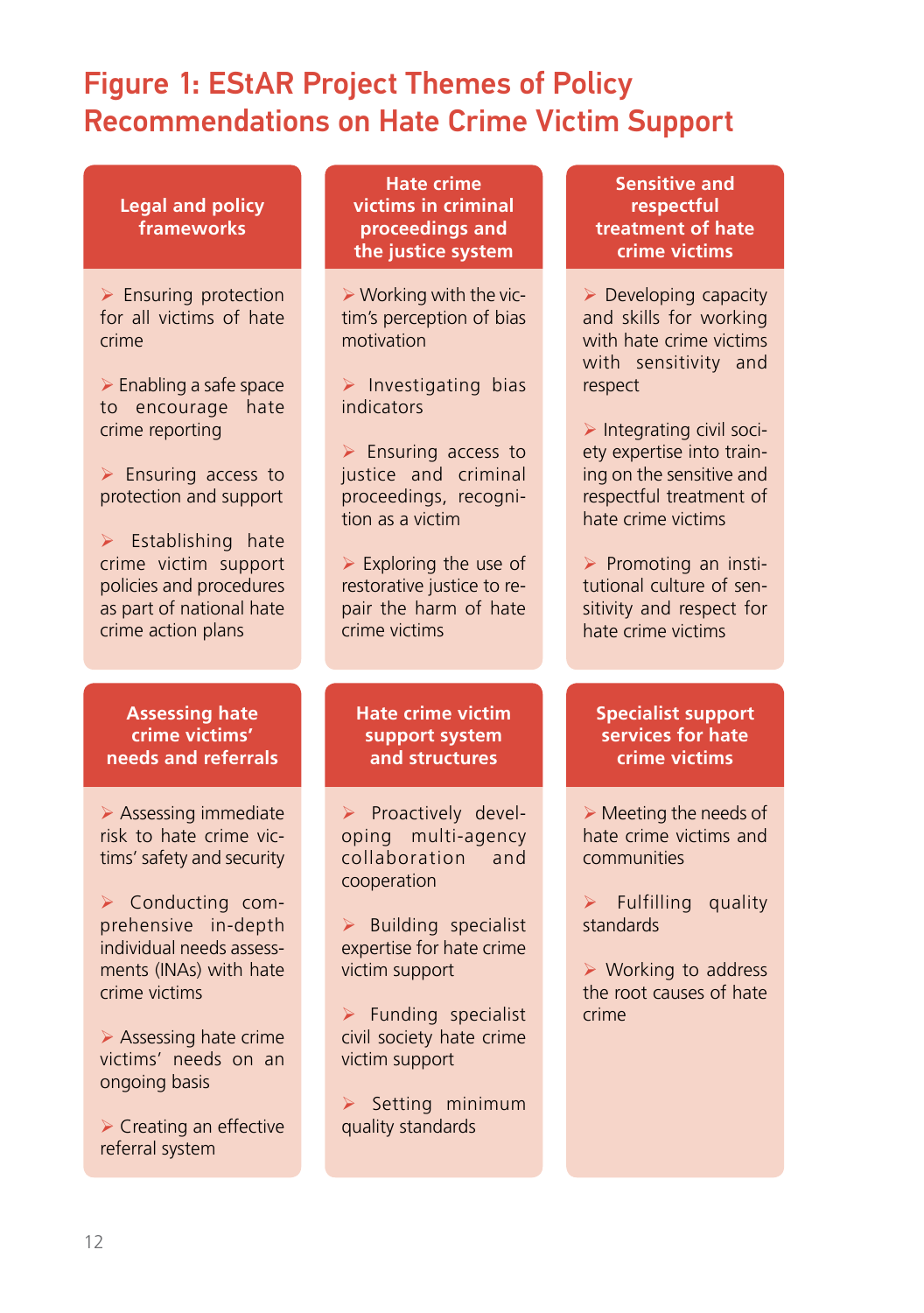# <span id="page-12-0"></span>2. Legal and Policy Frameworks

It is a basic principle of justice that it is as much the responsibility of the state to protect, support and assist victims, and to safeguard victims' rights to effective redress and compensation, as it is to deal with offenders.17 It is common practice in law for victims of certain categories of crime to be recognized as requiring enhanced protection. Accordingly, given the difference between hate crimes and other crimes, a fundamental foundation to a hate crime victim support system is the recognition of hate crime in law as a distinct type of crime. This enables states to recognize and acknowledge hate crime victims as a distinct category of crime victim, with enhanced protection and support needs, and to make provisions accordingly.18

### Ensuring protection for all victims of hate crime

**States should stipulate which core protected characteristics are included in hate crime law and policy and provide guidance about further extending the scope of protected characteristics according to a state's historical, social and cultural context as well as international legal norms.19 Such guidance should also make it clear that many victims are targeted because of intersections of more than one protected characteristic.** 

The EStAR project found that there are significant differences among OSCE participating States in their recognition of, and responses to, hate crime and its victims.20 Hate crime laws specify protected characteristics. There are inconsistencies between states, however, regarding core protected characteristics, such as race, ethnicity, language, religion or belief, nationality, gender, sexual orientation and disability, that are included in the scope of hate crime law and policy. In consequence, some victims in some states are protected by hate crime provisions, while others are not. Also inconsistent is the

<sup>17</sup> Council of Europe, "[Recommendation Rec\(2006\)8 of the Committee of Ministers to Member States](https://search.coe.int/cm/Pages/result_details.aspx?ObjectID=09000016805afa5c)  [on Assistance to Crime Victims"](https://search.coe.int/cm/Pages/result_details.aspx?ObjectID=09000016805afa5c), 14 June 2006.

<sup>18</sup> See: *[Diagnostic Tool for Assessing National Hate Crime Victim Support Systems](https://www.osce.org/odihr/506386)*, *op. cit*., pp. 15-21.

<sup>19</sup> For a useful resource on which protected characteristics to include, see: *[Hate Crime Laws. A Practi](https://www.osce.org/odihr/36426)[cal Guide](https://www.osce.org/odihr/36426)* (Warsaw: OSCE/ODIHR 2009), pp. 37-46.

<sup>20</sup> *[The State of Support Structures and Specialist Services for Hate Crime Victims](https://www.osce.org/files/f/documents/4/3/467916.pdf)* (Warsaw: OSCE/ ODIHR 2022), p.4.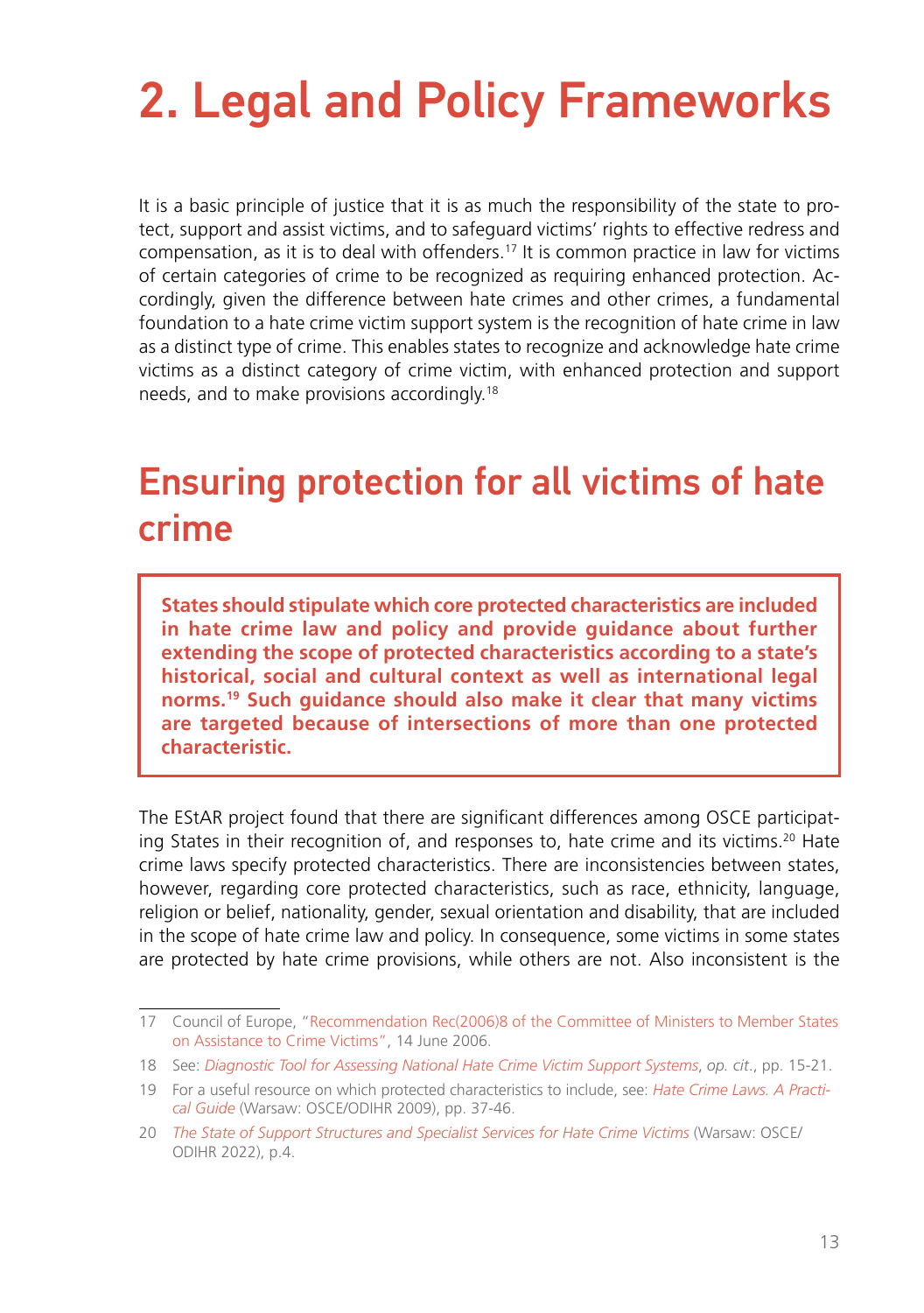acknowledgement that many victims may be targeted based on bias motivations against one or more protected characteristics. It is the intersection of these characteristics that deepen the impact and may result in varying support and protection needs. Guidance should, therefore, be formulated and provided to ensure that every victim of a hate crime is entitled to the same level of protection under law.

The list of protected characteristics should also be subject to periodical scrutiny and enlarged in light of prevailing socio-cultural circumstances. Particular attention should be paid to making hate crime laws uphold the right to access to justice for hate crime victims who experience victimization on intersecting grounds.<sup>21</sup>

Establishing hate crime in law as a distinct type of crime prompts criminal justice policy and practice to recognize and acknowledge hate crime victims as a distinct category of crime victims, and to make provisions accordingly.<sup>22</sup> Critically, through the establishment of procedural rules and practices, such provisions will guarantee access to justice, protection and support for hate crime victims. Procedural rules and practices stipulate a role for hate crime victims to actively participate in criminal justice processes and proceedings, and if a victim so chooses, to enable them, at a minimum, to present for consideration by the courts the harm they have suffered, and to seek redress, including appropriate compensation and rehabilitation.

### Enabling a safe space to encourage hate crime reporting

**Criminal justice authorities in OSCE participating States should devise and implement policies and directives that promote an institutional culture that guarantees safe reporting.** 

Establishing a legal code that holds perpetrators accountable and provides access to justice for hate crime victims must be complemented by measures that guarantee victims' rights are not only enshrined in law, but are also implementable in practice. The state's duty to protect and support hate crime victims, therefore, includes protection of hate crime victims' safety and dignity in all interactions with public authorities.<sup>23</sup> States must ensure that the necessary first step in the adjudication of a hate crime – the report of the

<sup>21</sup> For more information, please see: ENAR, [Hate Crime Provisions in EU Member States: The Impor](https://www.enar-eu.org/Hate-crime-legislation-an-intersectional-approach-to-ensure-victims-rights/)[tance of an Intersectional Approach to Ensure Victims' Rights](https://www.enar-eu.org/Hate-crime-legislation-an-intersectional-approach-to-ensure-victims-rights/), 26 October 2020.

<sup>22</sup> *[Diagnostic Tool for Assessing National Hate Crime Victim Support Systems](https://www.osce.org/odihr/506386)*, *op. cit*., pp. 15-21.

<sup>23</sup> See more in: "[Encouraging Hate Crime Reporting - The Role of Law Enforcement and Other Au](https://fra.europa.eu/sites/default/files/fra_uploads/fra-2021-hate-crime-reporting_en.pdf)[thorities](https://fra.europa.eu/sites/default/files/fra_uploads/fra-2021-hate-crime-reporting_en.pdf)", European Union Agency for Fundamental Rights, 2021.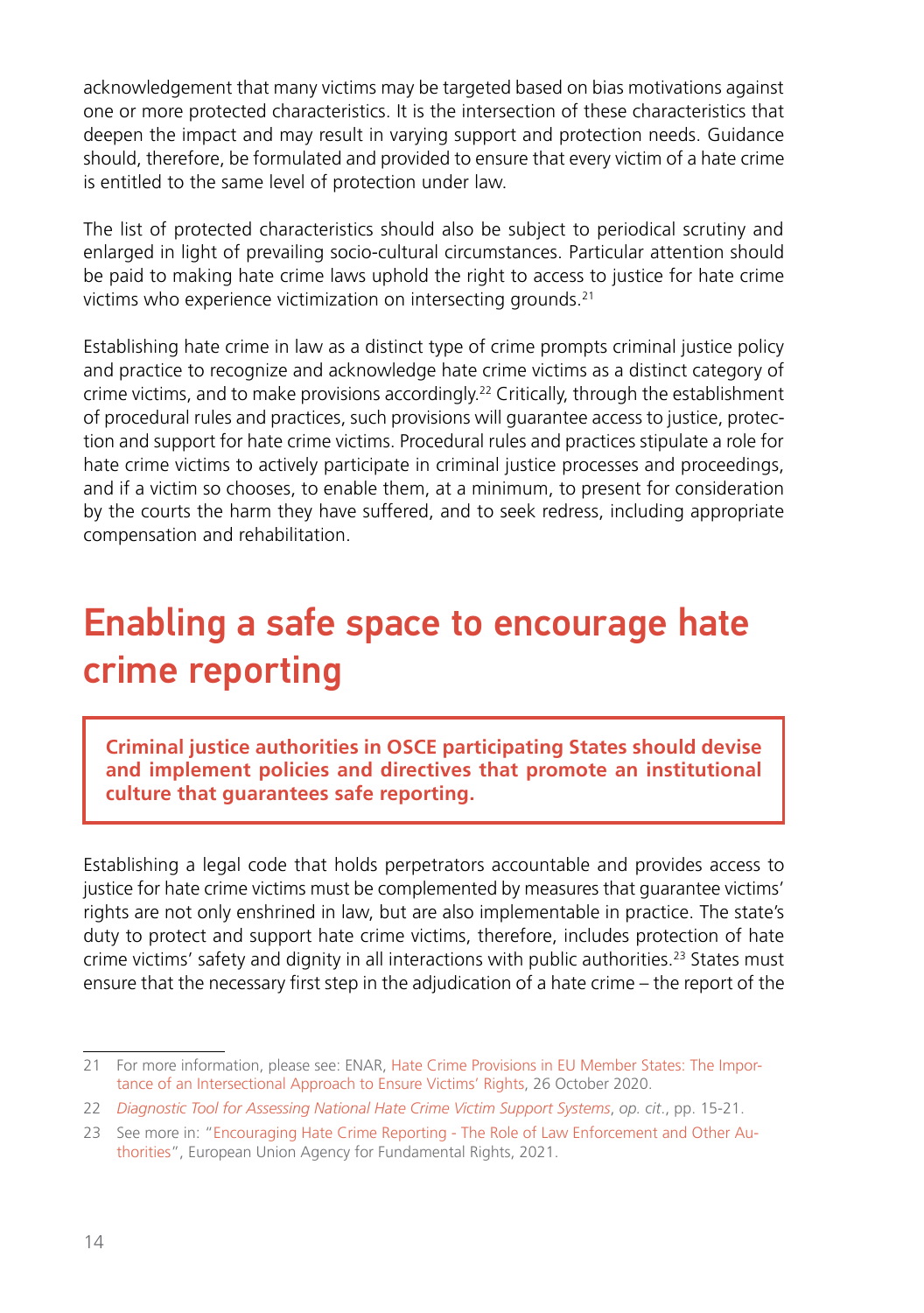crime to the police – can take place in a safe and respectful environment and without further harm caused by secondary victimization.

Many hate crime victims choose not to make a report to the police and engage with criminal justice processes and support structures.24 The reasons for under-reporting of hate crimes are well known from the testimony of victims and criminal justice practitioners.25 Some victims feel shame and embarrassment; some are too upset. While some other victims might be inclined to make a report to the police, there is a lack of awareness about their rights and the support services available. Some are also reluctant to get involved in potentially time-consuming bureaucratic procedures. Another significant reason victims choose not report hate crime to police is due to a lack of trust with the criminal justice system and a belief that they may not be believed taken seriously or treated sympathetically.<sup>26</sup> Some victims even fear a negative reaction from the police if they do report a hate crime as they fear that the police officers themselves hold similar biases against them. Others may fear detention and deportation. The lack of reporting results in hate crime victims unable to secure justice and access to the support they need. Such a lack of trust can be rooted in past and ongoing challenging relations between police and particularly minority or marginalized communities. It is essential, therefore, to encourage victims to report their victimization to the police and other organizations, and to promote confidence that they will be taken seriously.

This requires that states train the individuals who come into contact with hate crime victims accordingly. Furthermore, it requires state agencies to proactively reach out and engage with communities, notably those at risk, to build confidence in their response, with the aim of encouraging reporting.

Given the consequences of a lack of reporting of hate crimes, it is imperative that criminal justice authorities engage with communities at particular risk of hate crime. Community outreach can be a tool in encouraging the reporting of hate crimes and should, therefore, be part of a comprehensive strategy against hate crime. Community engagement by the police and other criminal justice authorities in OSCE participating States to encourage the reporting of hate crime has involved:<sup>27</sup>

Using specially trained police officers to develop working relationships with communities to raise awareness of hate crime and promote confidence that reports will be taken seriously, and that victims will be supported. Such police officers are usually part of specialist units dedicated to receiving reports and investigating cases of hate crime;

<sup>24</sup> *[Hate Crime Victims in the Criminal Justice System](https://www.osce.org/odihr/447028), op. cit.*, p. 31.

<sup>25</sup> *[Ensuring Justice for Hate Crime Victims: Professional Perspectives](https://fra.europa.eu/en/publication/2016/ensuring-justice-hate-crime-victims-professional-perspectives)* (Luxembourg: Publications Office of the European Union, 2016), pp. 28-33; and ["Encouraging Hate Crime Reporting - The Role of](https://fra.europa.eu/sites/default/files/fra_uploads/fra-2021-hate-crime-reporting_en.pdf)  [Law Enforcement and Other Authorities"](https://fra.europa.eu/sites/default/files/fra_uploads/fra-2021-hate-crime-reporting_en.pdf), *op. cit*., pp. 30-39.

<sup>26</sup> ["Encouraging Hate Crime Reporting - The Role of Law Enforcement and Other Authorities](https://fra.europa.eu/sites/default/files/fra_uploads/fra-2021-hate-crime-reporting_en.pdf)", *op. cit*., pp. 27-28.

<sup>27</sup> *Ibid*., pp. 42-44.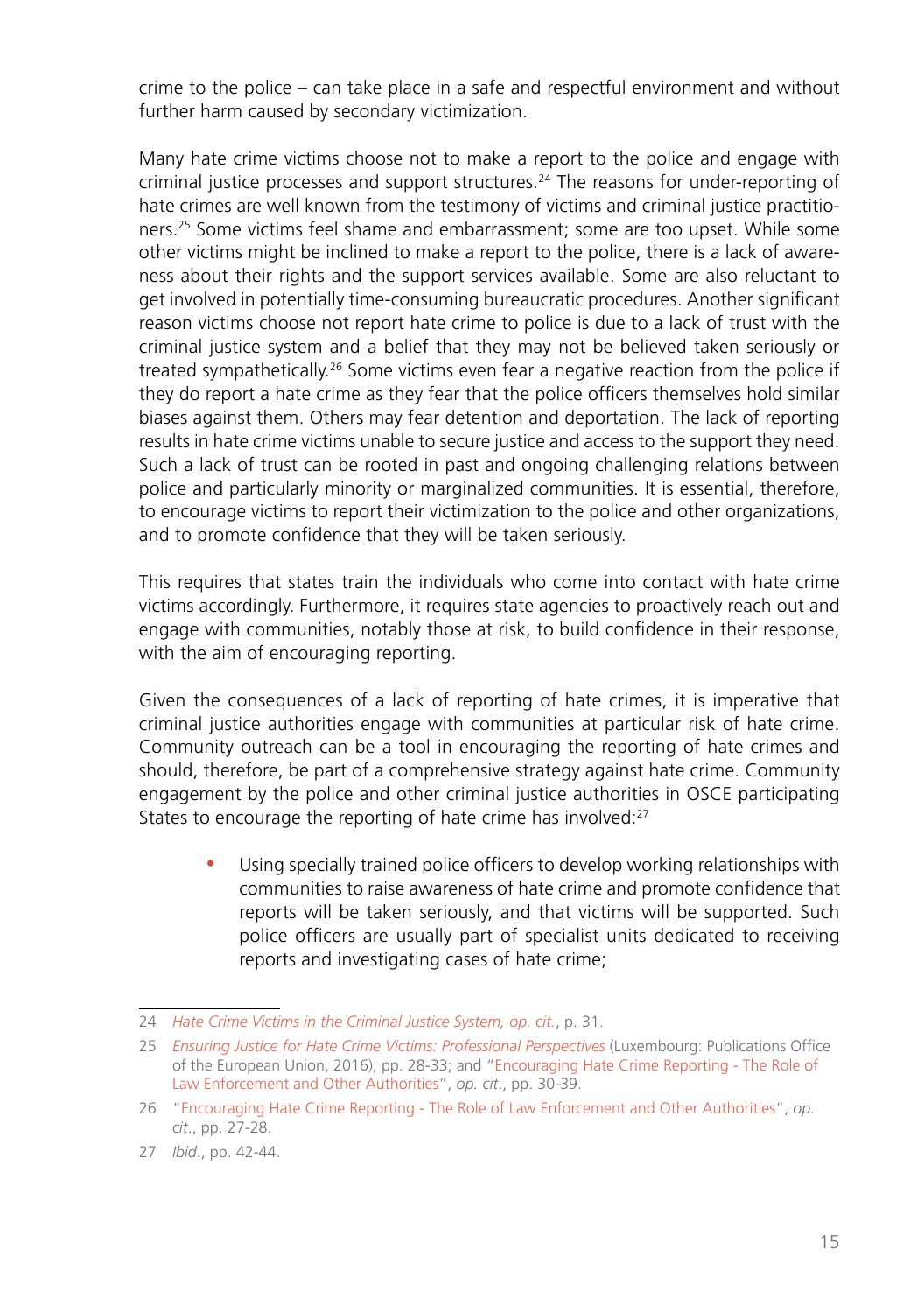- Providing free-of-charge telephone helplines and online reporting for hate crimes, along with information and advice;
- Co-operating and partnering with community organizations and specialist CSOs which support hate crime victims;
- Supporting third-party hate crime reporting initiatives, whereby victims might feel more comfortable contacting community organizations and/or independent CSOs, which then liaise with criminal justice authorities and refer victims to specialist support or provide support themselves, if they possess the necessary skills;
- Engaging community representatives in external consultation groups about criminal justice policy and practice;
- Undertaking public relations and media campaigns at the national, regional and local levels to raise awareness about hate crime and how victims can seek assistance and support. The EStAR publication *Model Guidance on Sensitive and Respectful Treatment of Hate Crime Victims in the Criminal Justice System* provides a list of basic awareness-raising information for hate crime victims and communities;28 and
- Publicizing court decisions and outcomes of successful prosecutions of hate crime.

In order to maximize its effectiveness, community outreach should be part of a comprehensive communication strategy against hate crime, and not be performed on ad hoc basis. Additionally, as few evaluations on community outreach efforts have been carried out for policy learning and practice, the international policy community should commission reviews of the impact of community outreach measures for hate crime reporting as a means of sharing good practices.

### Ensuring access to protection and support

**Law and policy should clearly articulate a victim's right to access protection and support, regardless of hate crime victims' involvement in criminal justice processes and participation in criminal proceedings.**

Access to hate crime victim support should not be contingent upon a report being made to the police or another organization, or upon victims engaging in criminal proceedings. This is because hate incidents can have an impact regardless of whether they are reported and prosecuted.

<sup>28</sup> *[Model Guidance on Sensitive and Respectful Treatment of Hate Crime Victims in the Criminal Jus](https://www.osce.org/odihr/499513)[tice System](https://www.osce.org/odihr/499513)* (Warsaw: OSCE/ODIHR 2021), p. 43.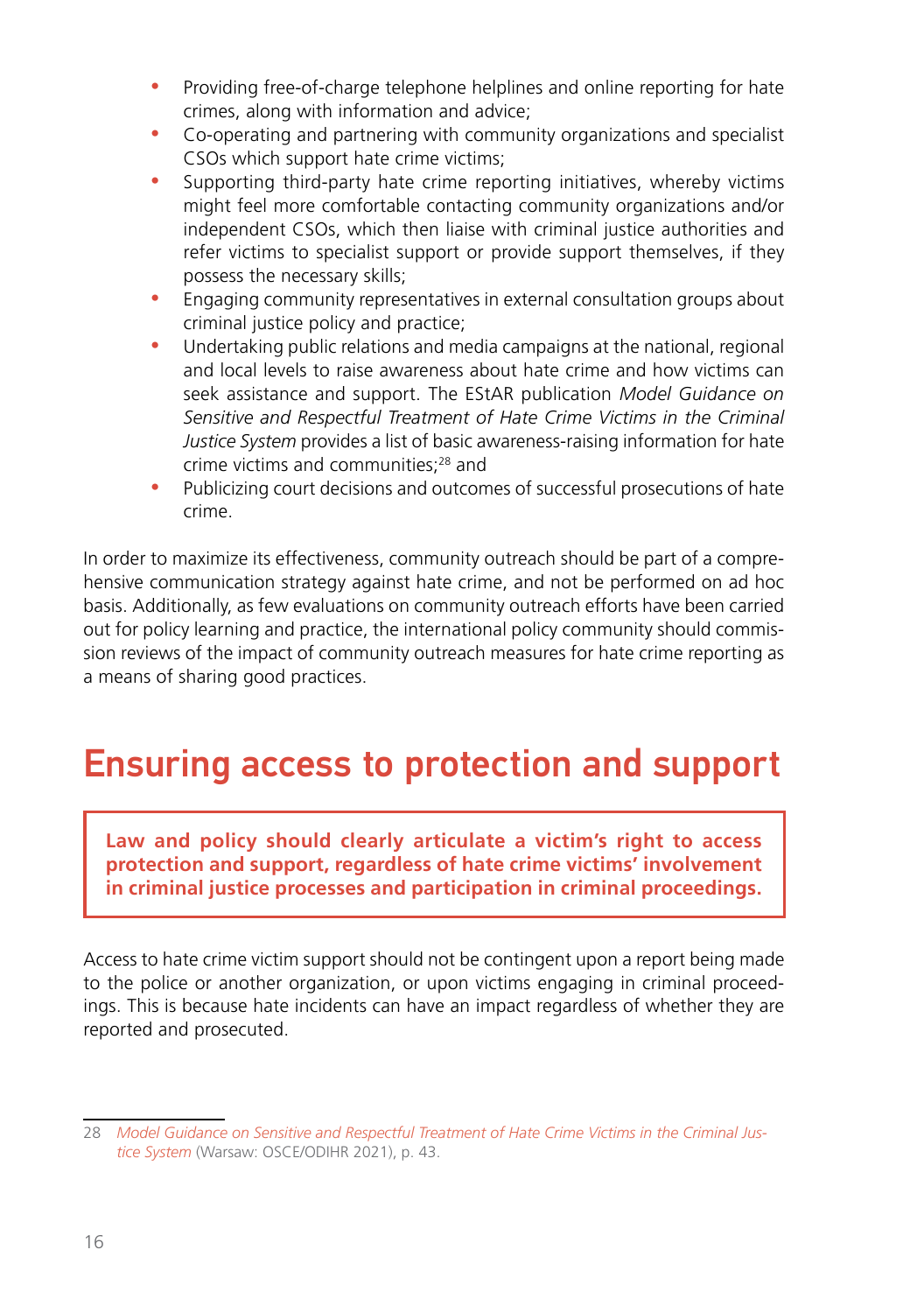Access to hate crime victim support should also not be dependent on whether the incident qualifies as a crime, as non-criminal hate incidents can have just as much impact. Furthermore, service seekers must also be able to access support regardless of their nationality, residency or citizenship status. Importantly, immediate and long-term support should also be available free of charge to service seekers, so that financial barriers do not prevent them from seeking help.

## Establishing hate crime victim support policies and procedures as part of national hate crime action plans

**To ensure access to hate crime victim support, it is imperative that all OSCE participating States develop and implement a hate crime action plan that includes an effective strategy to ensure specialist support.**

States should establish a national policy document incorporating a hate crime action plan to provide strategic guidelines for action against hate crime. An understanding of how hate crime victims and their support needs are different from other types of crime victims should be outlined in the policy document. At a minimum, the plan should include the following:

- Introducing in training curricula and ongoing professional development for police, prosecution and legal professionals which increases knowledge and awareness on how to respond to hate crime victims, interact effectively with communities, and how to build public confidence and co-operation with law-enforcement and other criminal justice agencies. Examples of resources to provide such skills are ODIHR's Training Against Hate Crimes for Law Enforcement (TAHCLE) and Prosecutors and Hate Crimes Training (PAHCT) programmes, and also the ESTAR project's *Sensitive and Respectful Treatment of Hate Crime Victims: Training Course for Criminal Justice Professionals* and *Model Guidance on Individual Needs Assessments of Hate Crime Victims*; 29
- Ensuring that Individual Needs Assessment (INA) systems are established, with the necessary guidance and training and multi-stakeholder engagement for all involved:<sup>30</sup>

<sup>29</sup> See detailed information here: "[Training against Hate Crimes for Law Enforcement"](https://www.osce.org/odihr/tahcle) (TAHCLE) and ["Prosecutors and Hate Crimes Training" \(PAHCT\)](https://www.osce.org/odihr/pahct) programmes, and also *[Sensitive and Respectful](https://www.osce.org/odihr/512437) [Treatment of Hate Crime Victims: Training Course for Criminal Justice Professionals](https://www.osce.org/odihr/512437)* (Warsaw, OSCE/ ODIHR 2022); and *[Model Guidance on Individual Needs Assessments of Hate Crime Victims](https://www.osce.org/odihr/489782)* (Warsaw, OSCE/ODIHR 2021).

<sup>30</sup> *[Model Guidance on Individual Needs Assessments of Hate Crime Victims](https://www.osce.org/odihr/489782)* (Warsaw, OSCE/ODIHR 2021).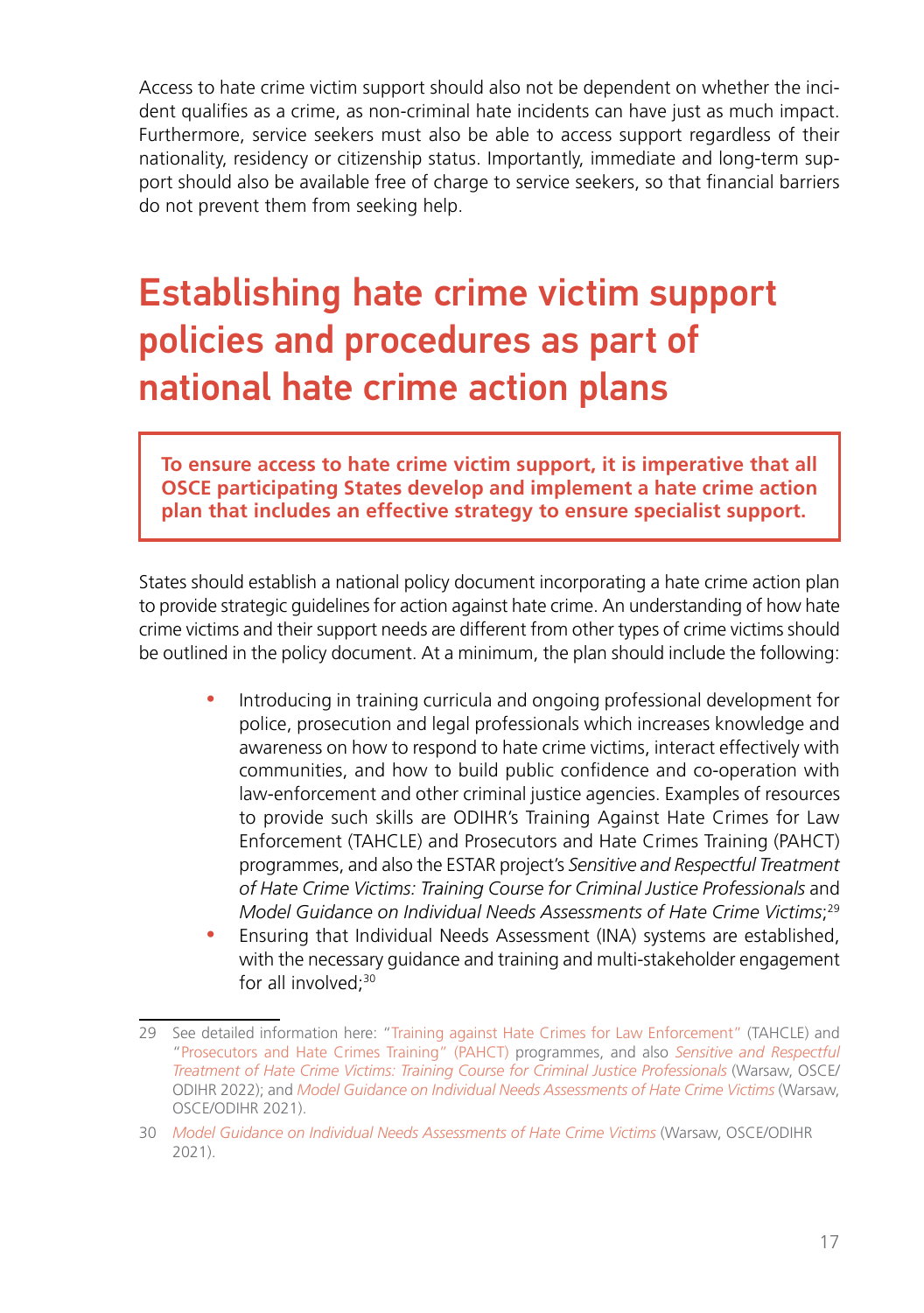- Planning the provision of specialist support, available to all hate crime victims wherever they reside;
- Structuring knowledge exchange at the national level, and participation in international knowledge exchange activities on best practices in supporting hate crime victims; and
- Hate crime prevention activity to promote respect for human rights and counter discrimination and violence, online and offline, using the relevant specialist expertise of education professionals and civil society organizations (CSOs).

Measurable targets and timelines should be included in the plan. Plans must also specify how funds will be obtained, and adequate and sustainable funding must be allocated.

For a successful hate crime action plan, it is essential to consult with and involve all stakeholders, including justice and interior ministries, police and prosecutors, equality bodies, national human rights institutions, health and social welfare services, CSOs and communities affected by hate crimes.

Supervision, monitoring and review of the implementation of the plan should be undertaken by a high-level governmental authority, such as the Ministry of Justice, Ministry of the Interior or equivalent Ministry responsible for oversight of national criminal justice policy. Follow-up of the action plan is crucial, in order to evaluate the extent to which strategic objectives are being achieved. Progress should be publicly reported in periodic or annual reports, with the plan revised or modified as necessary.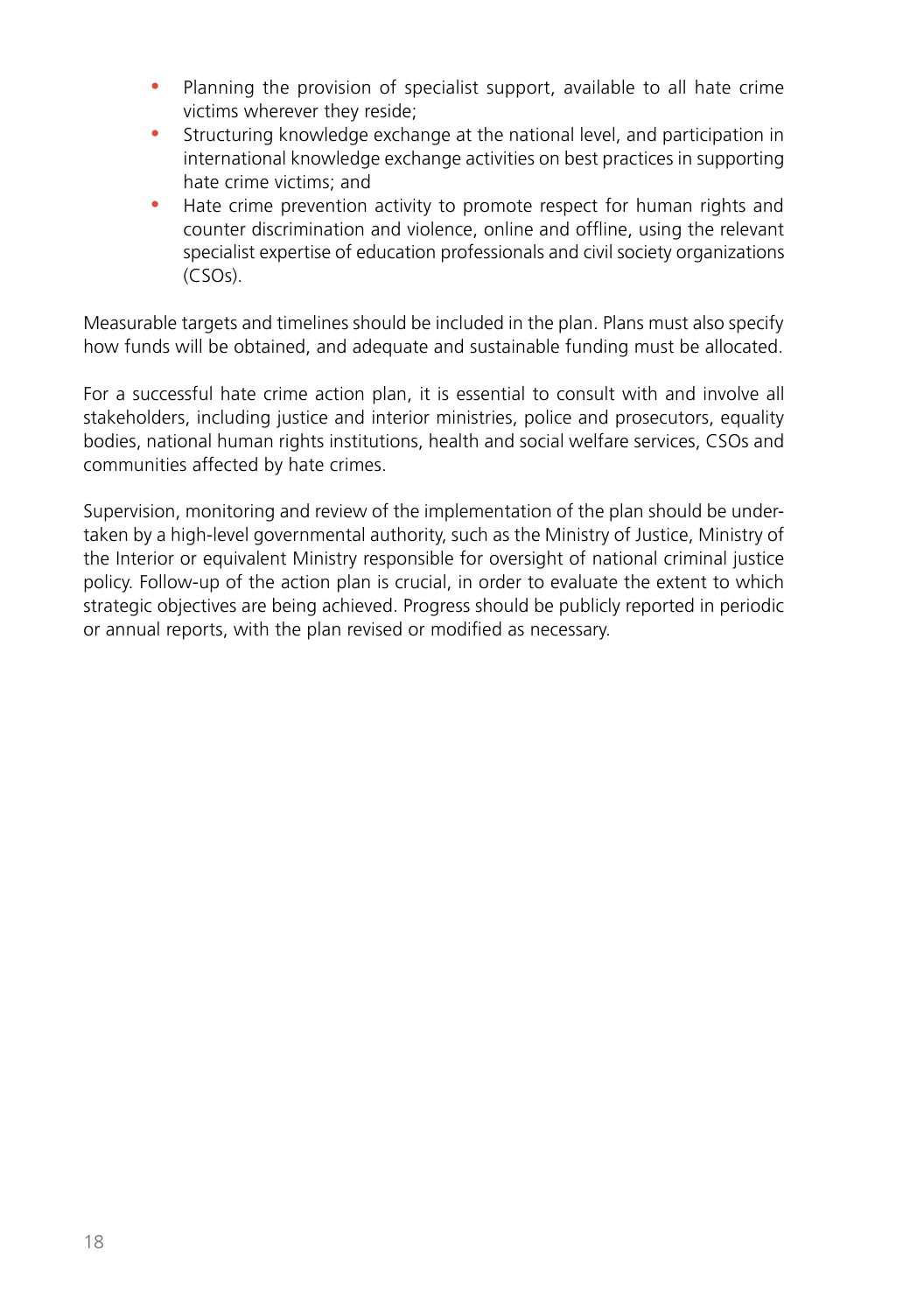# <span id="page-18-0"></span>3. Hate Crime Victims in Criminal Proceedings and the Justice System

For hate crime to be treated as a separate category of crime and for hate crime victims to be treated as a specific category of victims, hate crimes reported to the police and other authorities need to be formally and systematically recorded and processed as crimes that are distinct from other crimes.31 That distinction will need to be preserved and communicated as the crime progresses through criminal justice processes, from the police, to the prosecution and to the courts.

### Working with the victim's perception of bias motivation

**A victim-centred approach requires that the victim's perception of the bias motivation for the crime is taken into account, along with other bias indicators, when categorizing and flagging the complaint in crime recording systems, so as to prompt specialist investigation and support for the victim.** 

A system of standardized procedures for recording hate crimes is required to enable the prosecution of hate crime offenders according to the law and to enable hate crime victims to access protection and support, according to their needs. At a minimum, a designated hate crime "flag" on crime records, making note of the bias indicators perceived and reported by the victim, will serve to distinguish hate crimes from other crimes. The victim's view of bias motivation for the crime forms the basis of categorizing and flagging the complaint in crime recording systems.

<sup>31</sup> *[Hate Crime Victims in the Criminal Justice System](https://www.osce.org/odihr/447028)*, *op. cit*., pp. 40-42.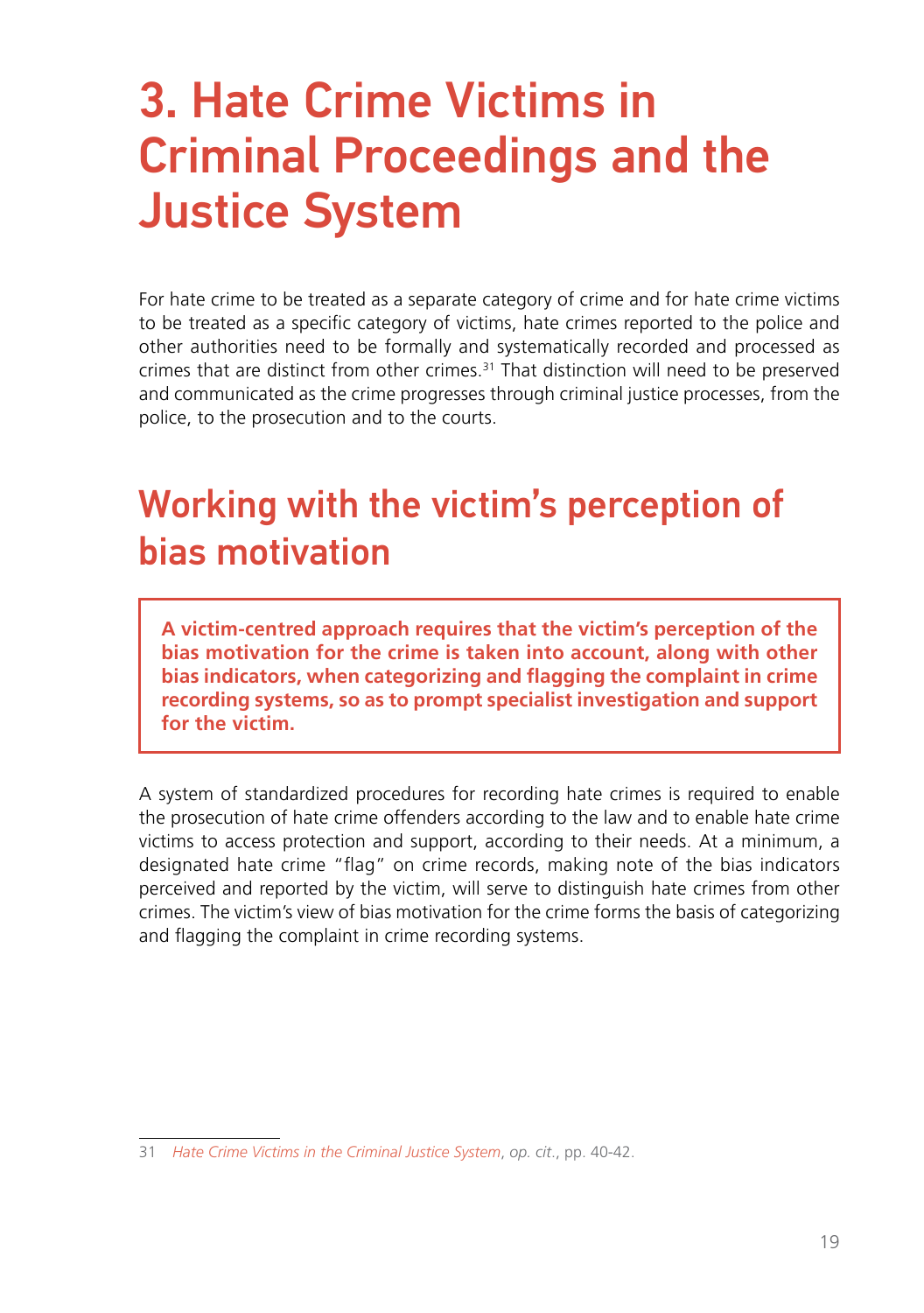### Investigating bias indicators

**Investigators and prosecutors and, in some states, investigative judges must recognize and give additional weight to the bias element of hate crimes. They require expertise to identify and collect evidence of bias motivation for presentation to the courts.**

Whether a hate crime perpetrator's bias is treated by law as an aggravating factor to a base crime or it is used as an integral part of the legal definition of a specific substantive offence of hate crime, courts must be presented with evidence of bias motivation. As much as criminal law provisions serve to uphold the victim's right to access justice, the state has an equal duty to guarantee thorough and effective investigation of not only the base crime, but also the bias motivation, and to ensure that all criminal justice officials engaged in investigation are trained accordingly.

Expertise is required by police, investigators and prosecutors to understand the type of evidence that can show the bias elements of crimes, so that they can probe for indicators of bias motivation when collecting and recording evidence. Acknowledgment of the victim's perspective about bias motivation from the moment the crime is reported is critical, therefore, to effective detection by flagging the need for the collection of appropriate evidence for prosecution of the case as a hate crime. Specialist expertise on bias indicators can be developed through dedicated training, written guidance and standard operating procedures.<sup>32</sup>

### Ensuring access to justice and criminal proceedings, recognition as a victim

**Hate crime victims must be accorded the status of victim/injured party, rather than that of witness, in criminal proceedings.**

OSCE participating States have committed themselves to explore the provision of effective access to justice for victims of hate crimes.<sup>33</sup> Meaningful access to justice involves

<sup>32</sup> *Ibid*., pp. 40-41; and P*[rosecuting Hate Crimes: A Practical Guide](https://www.osce.org/odihr/prosecutorsguide)* (Warsaw: OSCE/ODIHR 2014), pp. 46-48. See also: *[Model Guidance on Sensitive and Respectful Treatment of Hate Crime Victims in](https://www.osce.org/odihr/499513)  [the Criminal Justice System](https://www.osce.org/odihr/499513)*, *op. cit*., "Annex III: More on Bias Indicators" for a list of potential bias indicators.

<sup>33</sup> OSCE Ministerial Council, Decision No. 9/09, "[Combating Hate Crimes](https://www.osce.org/cio/40695)", *op. cit*.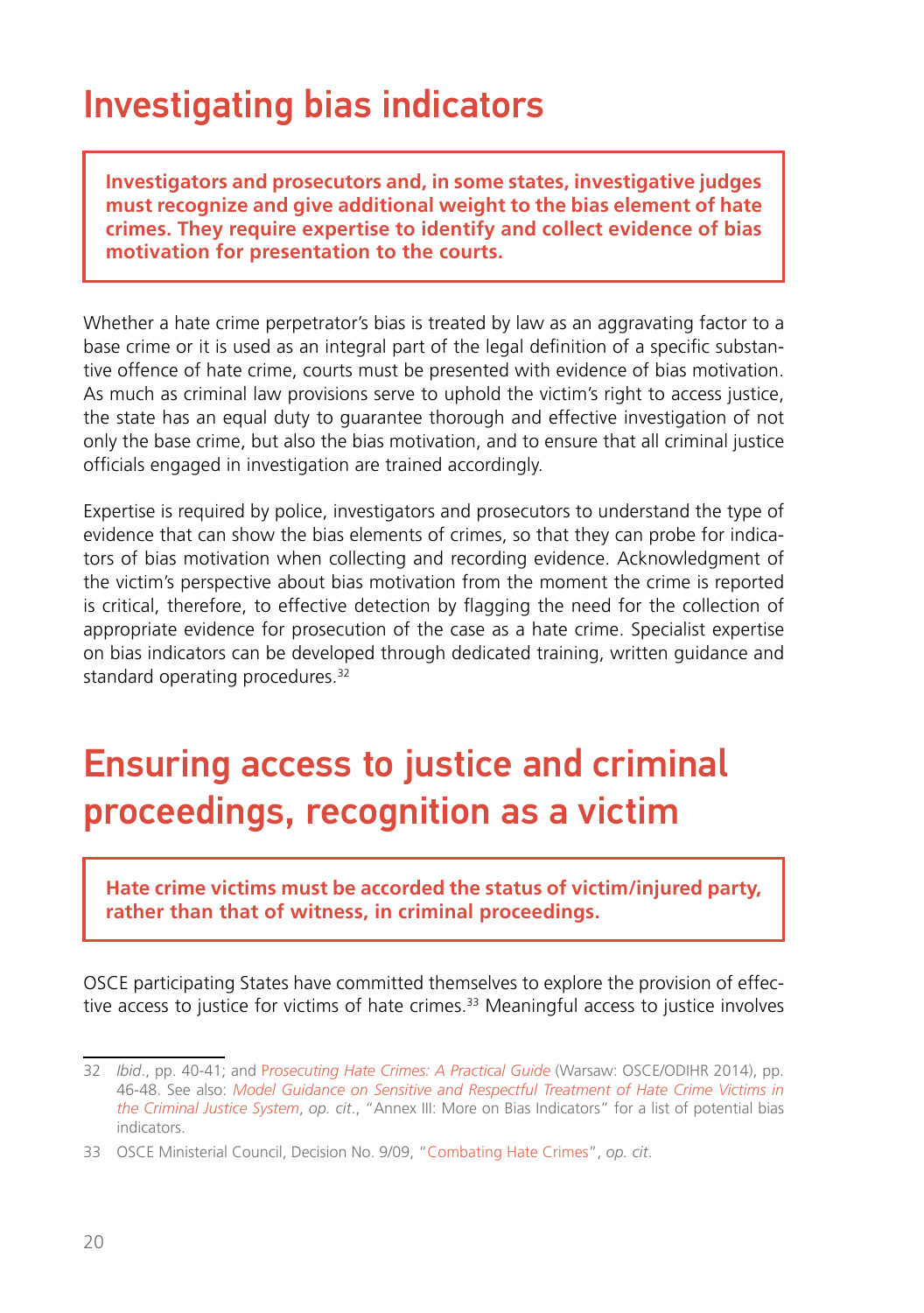more than just testifying as a witness in court. Authorities must recognize the hate crime victim as the "injured party" through procedural rules, so that they can actively participate in criminal proceedings. In order to participate meaningfully, hate crime victims must be given access to the case materials, be able to take legal action, such as filing a motion or appealing a decision, and be able to present an impact statement to the court.

**OSCE participating States should ensure that all criminal justice agencies keep hate crime victims informed about investigation and prosecution decisions that impact the progress of their cases.**

After reporting a crime to the police or another authority, one of the things that victims most want is to be kept regularly up to date about the progress of their case, even if there has not been any progress.34 Police, prosecution services and the courts are all responsible for keeping victims informed.

A lack of communication generates suspicion about a lack of action. It can be even worse when the victim knows the perpetrator. For example, if the victim makes a hate crime complaint about a neighbour or someone else in their neighbourhood, the lack of action owing to poor communication can make them worried about their immediate safety. Victims may feel unprotected against reprisals. A lack of contact about their case, or inappropriate contact<sup>35</sup>, can exacerbate the marginalization and exclusion already felt as a result of being a victim of hate crime. Keeping victims uninformed is a form of secondary victimization, aggravating the damaging impact of the hate crime.36 For communities at particular risk of hate crime keeping victims uninformed can further erode their lack of trust in the criminal justice system and discourage participation in criminal proceedings.

For victims who wish to actively participate in the investigation and prosecution of hate crimes, it is imperative that the criminal justice system maintains regular communication with them and consults with them about key decisions that have a bearing on their position. Consultation is fundamental to a victim-centred approach. Victims must also have a right to access the investigation file on their case. Providing victims with this level of agency can help heal the harm of hate crime, as it allows victims to exercise some control over the victimization experience.

Staff from the police, prosecutor's office and courts can be assigned the responsibility of keeping victims up to date, either in person or by telephone. Specialist hate crime victim

<sup>34</sup> *[Left in the Dark: Why Victims Need to Be Kept Informed](https://www.victimsupport.org.uk/wp-content/uploads/documents/files/Left%20in%20the%20dark%20-%20why%20victims%20of%20crime%20need%20to%20be%20kept%20informed.pdf)* (London: Victim Support).

<sup>35</sup> Contact with a hate crime victim made in a way that discloses their characteristic or exposes them to further victimization, e.g., LGBT+ community members.

<sup>36</sup> This is victimization that occurs not directly as a result of the crime, but as a result of treatment the victim receives from institutions or individuals. Secondary victimization is discussed at length in the EStAR publications *[Understanding the Needs of Hate Crime Victims](https://www.osce.org/files/f/documents/0/5/463011.pdf)*, *op. cit*., pp. 13-15, and *[Model](https://www.osce.org/odihr/499513) [Guidance on Sensitive and Respectful Treatment of Hate Crime Victims in the Criminal Justice System](https://www.osce.org/odihr/499513)*, *op. cit*., pp. 9-11.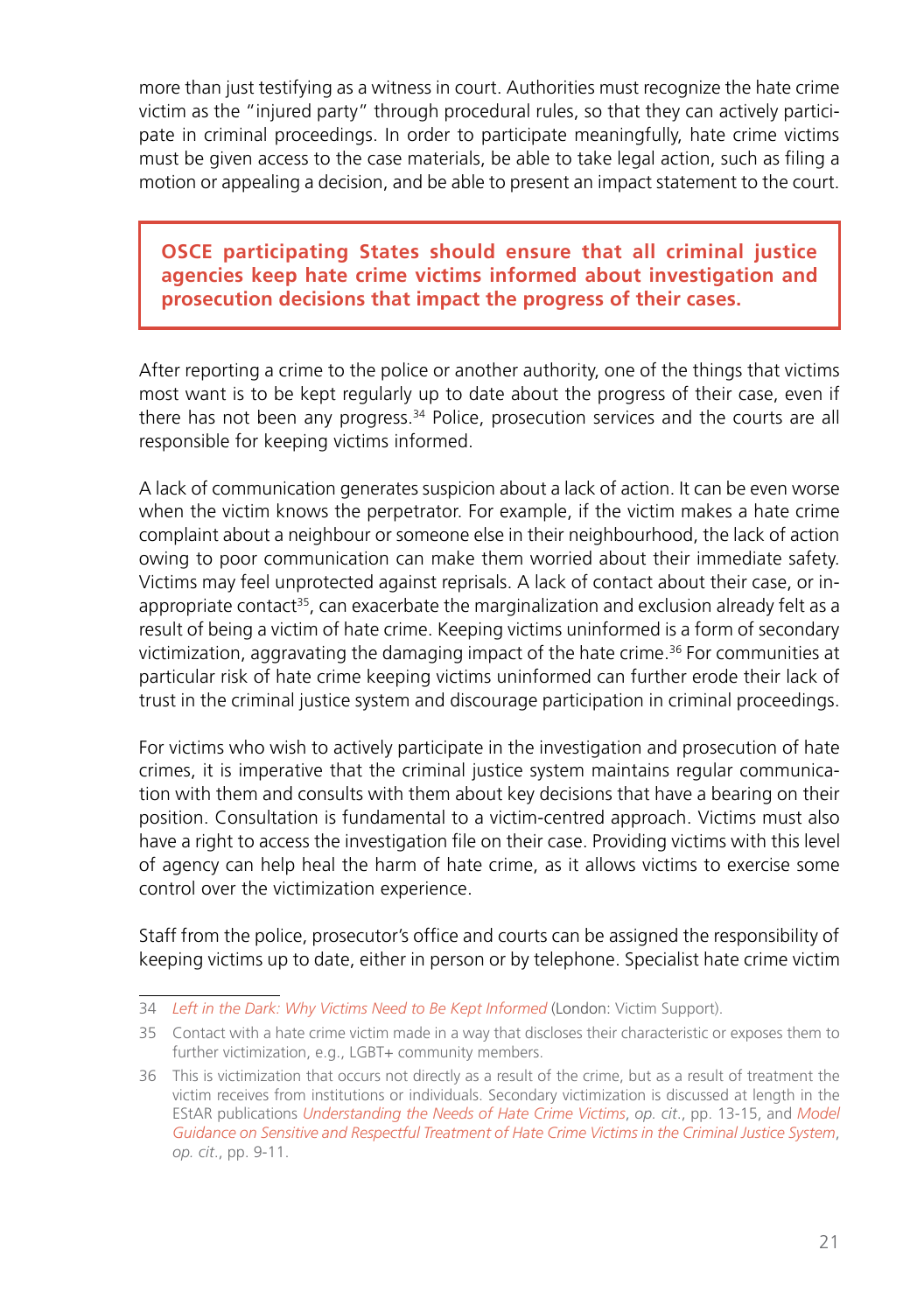liaison staff can be assigned to cases. Online services can even be provided, so that victims can track the progress of their case at any time. The key requirement, though, is that all criminal justice agencies adopt and implement policies to keep hate victims regularly informed and consulted about their case, to the extent possible in a given jurisdiction.

**Protection and support measures should be provided for hate crime victims based on their identified needs, as determined through an individual needs assessment (INA).**

Hate crime victims should be provided with protection and support, based on immediate and ongoing assessments of their individual needs to determine what kind of protection and support they require. These assessments should be followed by effective referrals to victim support organizations and other service providers able to provide the appropriate services. (Please refer to Chapter 5: Assessing Hate Crime Victims' Needs and Referrals for specific recommendations).

**Procedural rights enabling full participation in court should be established for hate crime victims, in order to present the impact of the crime and claim compensation or other forms of reparation and rehabilitation.**

The recognition of hate crime in law as a distinct category of crime provides for the greater harm associated with hate crime to be proportionately and appropriately addressed by the courts. Whether the perpetrator's bias is treated as an aggravating factor to a base crime, which is the case for the majority of hate crime laws in the OSCE region, or bias is used as an integral part of the legal definition of a specific substantive offence of hate crime, or general sentencing provisions are used, $37$  the essence of justice in the case of hate crime involves the potential imposition of a penalty proportionate to the greater harm suffered by victims. It is greater than the penalty for the same type of crime without a bias motive. Courts need, therefore, to be presented with the impact of hate crime upon victims and communities to inform sentencing decisions. Offenders also need to be given the opportunity to hear the consequences of their actions when the impact is presented in court. Moreover, when courts are presented with testimony about a hate crime's impact, they are better equipped to judge appropriate and proportionate compensation or other forms of reparation for victims.

The active participation of hate crime victims in criminal proceedings should allow them to present the impact of their victimization experience in court, if they wish, with their own voice. Alternatively, if they so prefer, the impact can be presented on their behalf.

<sup>37</sup> For a useful summary discussion of models of hate crime law, see: *[Prosecuting Hate Crimes: A Practi](https://www.osce.org/odihr/prosecutorsguide)[cal Guide](https://www.osce.org/odihr/prosecutorsguide)*, *op. cit.*, pp. 26-29; and also *[Hate Crime Laws. A Practical Guide,](https://www.osce.org/odihr/36426) op. cit.,* pp. 32-36.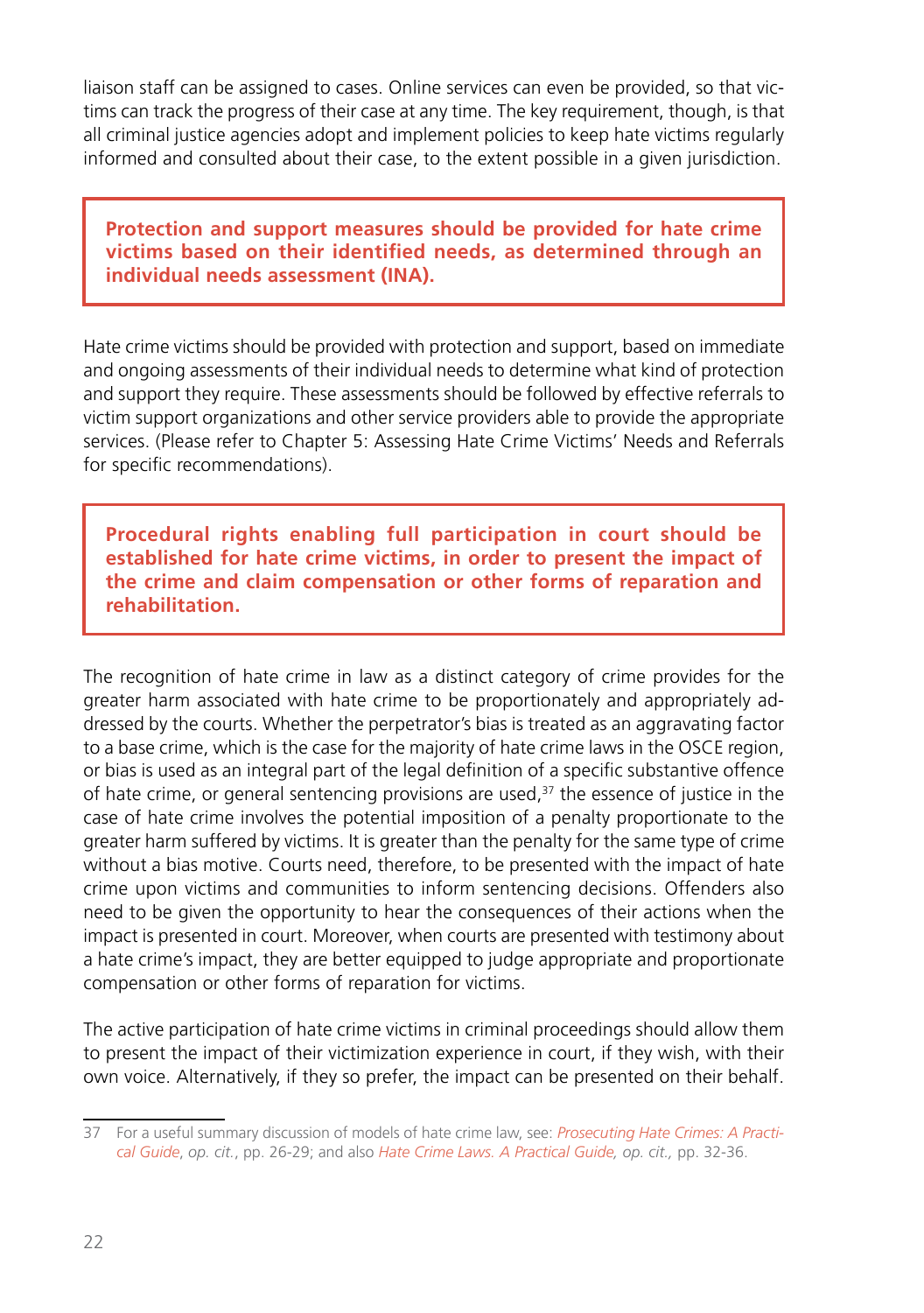The impact upon family members and close relations, where relevant, should also be heard. Where the victim is a child or young adult, a parent or carer should be allowed the opportunity to present the impact. Furthermore, given that hate crimes can also have a damaging impact upon communities, opportunity needs to be provided for the community impact to be heard by the court. An impact statement can describe how the crime affected the victim and their close ones and the emotional, social and economic impact it had, and can also include recommendations of how the perpetrator/s should be dealt with.

Victims should be fully informed about the purpose and form of a victim impact statement, so that they can make a considered decision whether to make one, and for it to be used in court. Providing a statement about the impact of crime can be traumatic for victims. There is also a risk of further victimization, in the event the expectations of the victim are not met, and the statement presented is not taken into consideration by the court to the extent that the victim had hoped for. Emotional support may be necessary.

**Hate crime victims' rights to appeal decisions and complain about their treatment should be specified in law and/or policy.**

OSCE participating States should establish complaint mechanisms in both the law enforcement and judiciary that allow victims to seek information about the progress of their report/case and judicial procedures, to have court decisions explained to them, and to file complaints if they feel treated inappropriately and want to challenge an officer's behaviour towards them.

Closely linked to the right to be informed and the status of the victim in criminal proceedings is the right to appeal court decisions. A victim must receive victim status early enough in the proceedings to provide them with an opportunity to appeal a prosecutor's or court's decision. Legal provisions should also be made to allow victims to challenge the police or prosecutor's decision to discontinue a case.

In addition, all states should guarantee independent complaint mechanisms with powers to investigate a victim's complaint of bias-motivated misconduct by police officers and other criminal justice professionals, so that they can be held accountable.

In order for victims to be able to exercise their right to file a complaint effectively, each criminal justice agency handling their case should inform them about the steps in making a formal and informal complaint. Victims who are dissatisfied with the decision made about their complaints should have the right to appeal to an independent body that has the power to review and take a final decision.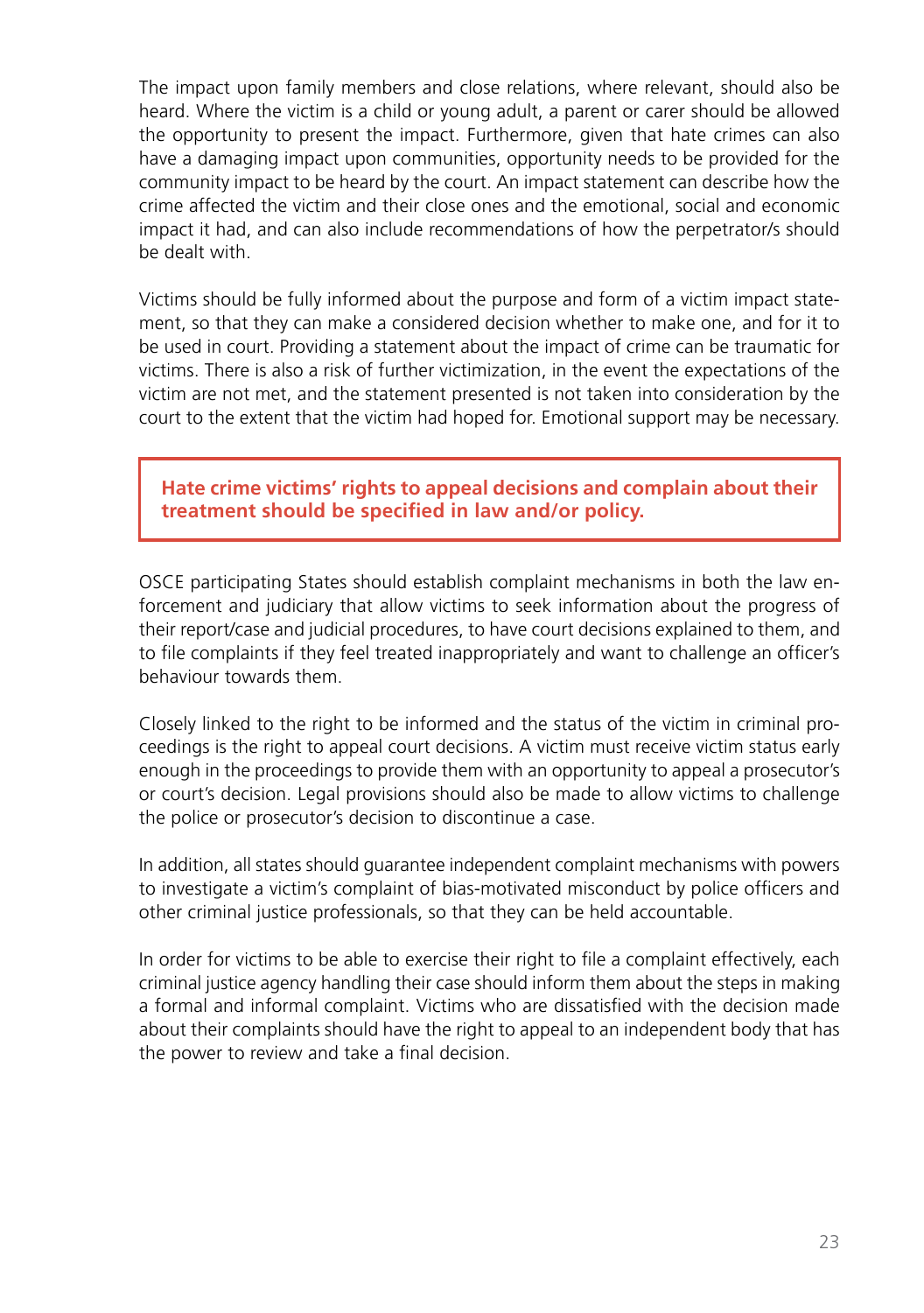### Exploring the use of restorative justice to repair the harm of hate crime victims

**OSCE participating States should explore extending the use of restorative justice for cases of hate crime, ensuring that adequate safeguards for hate crime victims are in place to prevent further victimization.**

Restorative justice programmes are being developed and implemented by OSCE participating States. A restorative justice process could bring together the hate crime victim, their close relations and others from their community in a supported meeting with the offender. The meeting depends upon the fully informed consent of all involved. A trained practitioner facilitates the meeting. The victim has the opportunity to explain the impact upon them of the offender's actions, to hear what motivated the offender to perpetrate the crime, and to receive a genuine apology.

Restorative justice approaches must protect victims from secondary victimization. The facts of the case or the offender's bias motivation should not, therefore, be subject to negotiation. This also means creating a safe space, ensuring that an offender does not use the opportunity to re-offend, discriminate against – or even attack – the victim. To identify appropriate and relevant safeguards further research into the application of restorative justice solutions to hate crime cases is recommended.

If appropriate protections are put in place, the process can be empowering for victims and improve their emotional well-being, and can also address the indirect impact of hate crime on communities.<sup>38</sup> Restorative justice can, if managed wisely, give victims and communities the opportunity to regain some control over the victimization. Restorative justice solutions use a conflict prevention lens and offer an avenue for individuals and communities to confront and address the root causes of hate crime.

<sup>38</sup> See: *[How Do We Build Community Cohesion When Hate Crime Is On The Rise?](https://www.appghatecrime.org/publications/)* (London: APPGHateCrime 2019), pp. 36-38.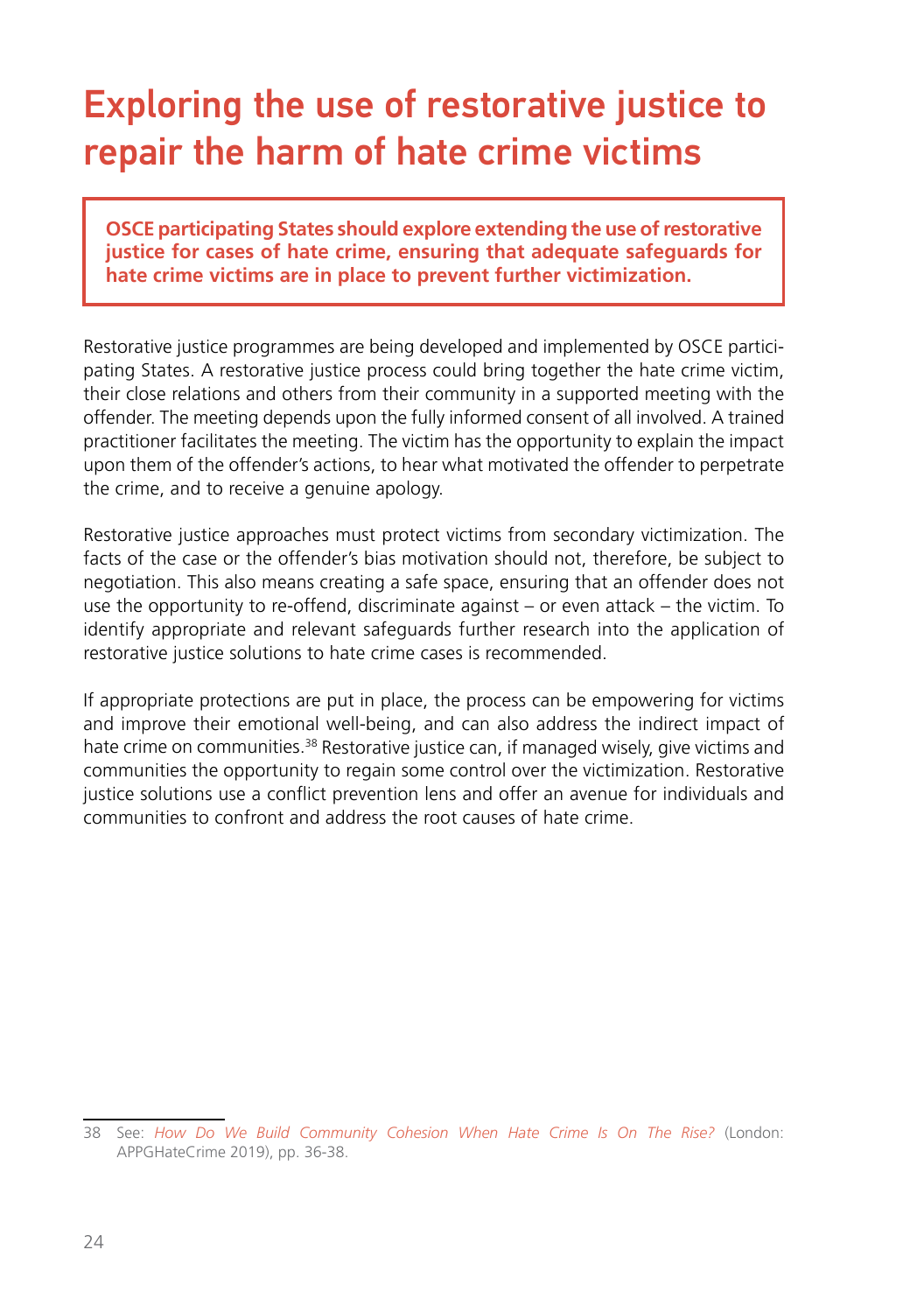# <span id="page-24-0"></span>4. Sensitive and Respectful Treatment of Hate Crime Victims

Hate crime victims have the right to be treated with respect and professionalism, and without discrimination, by all individuals they come into contact with. Hate crime victimizes entire sections of society by sending a message of exclusion to potentially anyone and everyone who shares the victim's identity. Victims and members of affected and other marginalized communities can experience acute feelings of isolation. When hate crimes are not properly addressed and those who have been victims of hate crime are not adequately supported, or are treated poorly when seeking protection and support, this reinforces the message that different sections of society have different value and worth. When victims of hate crime are treated with respect and sensitivity, and their needs and wants are placed at the forefront, a positive inclusive message is sent that everyone is equal and belongs to society. Being listened to and heard without pre-judgement or bias, as well as being given the opportunity to voice concerns, are hallmarks of respect. Furthermore, this means that the victim is taken seriously, as their victimization experience is acknowledged and validated.

Supporting hate crime victims in a sensitive and respectful manner will reduce the chances of re-victimization.<sup>39</sup> The sensitive and respectful treatment of the victims of hate crime does not conflict with a fair and impartial criminal investigation, nor does it interfere with the rights of the offender.

Given the damaging impact of hate crime, emotional and psychosocial support are essential for many victims. Those working with hate crime victims need to understand the impact of hate crime and have the skills to offer emotional support. Law enforcement and criminal justice official and others working with hate crime victims should recognize that recalling a traumatic event can itself be traumatic. The prevention of secondary victimization is crucial. Sensitive and respectful treatment of hate crime victims needs to include empathy and care in dealing with trauma and potential re-traumatization in criminal justice processes and victim support.

<sup>39</sup> Such re-victimization is commonly referred to as "secondary victimization". See note 37.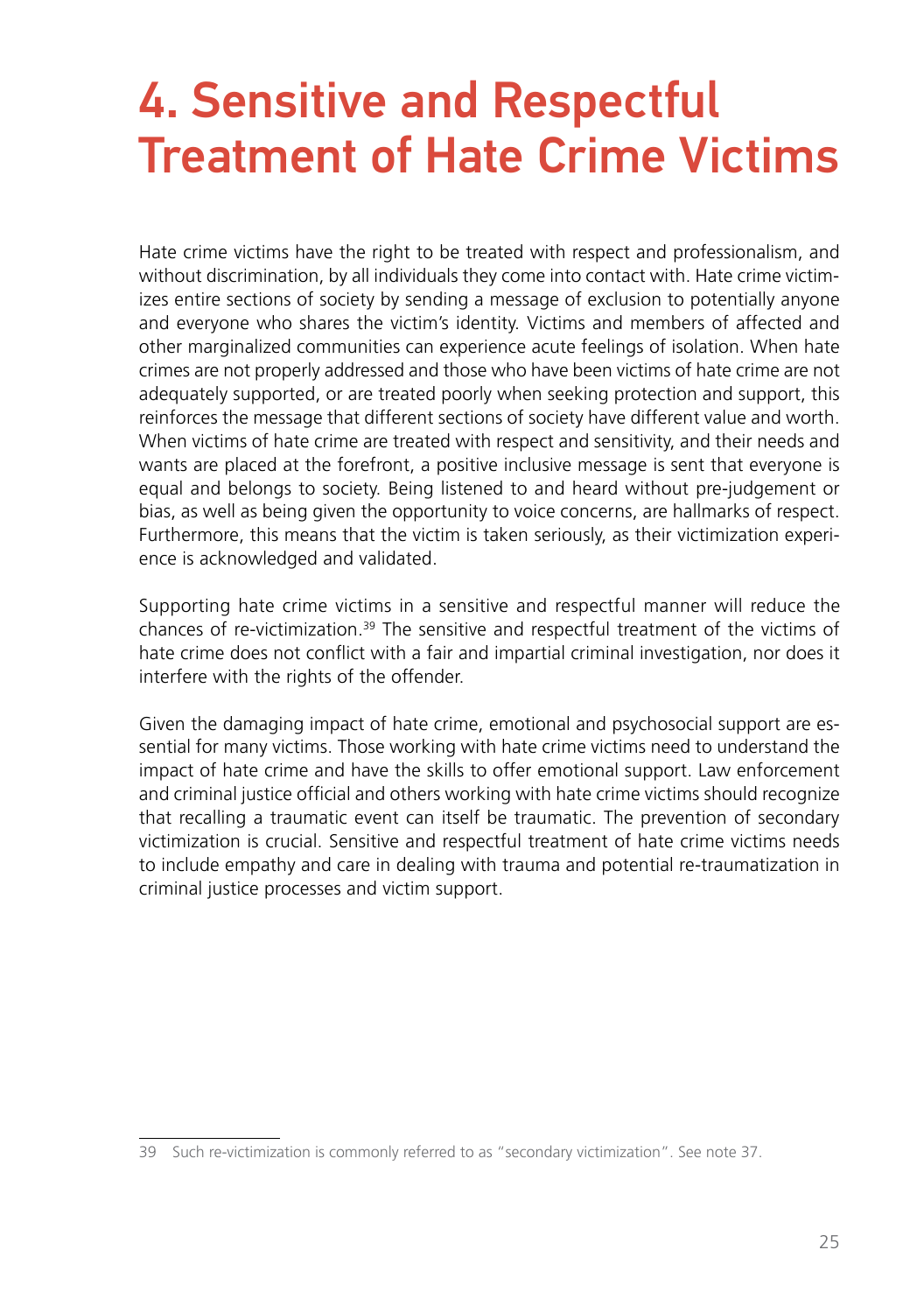## Developing capacity and skills for working with hate crime victims with sensitivity and respect

**All organizations and government bodies that engage and work with hate crime victims should develop guidance and implement regular obligatory training for all practitioners on the sensitive and respectful treatment of hate crime victims that places a victim's needs and rights at the centre of any action.**

Comprehensive hate crime victim support requires the involvement of a range of organizations — criminal justice and other public authorities, such as housing, welfare, health and social services, and CSOs. As part of their continuous learning programmes, individuals engaging with hate crime victims should be required to undertake guidance and training about working with hate crime victims in a sensitive and respectful manner. Such ongoing learning should be evaluated by supervisors when reviewing staff professional development and learning plans.

Guidance and training on how to work with hate crime victims in a respectful and sensitive way should emphasize a victim-centred approach. Treating hate crime victims in a sensitive and respectful manner involves acknowledging the victim as an equal partner in progressing their case through criminal justice processes and as an active participant in planning support, if they need it, within and outside of the criminal justice system.

The EStAR checklist "Sensitive and respectful essentials during the criminal justice process"40 provides a model summary tool to inform training and guidance of police and prosecution services. The checklist while designed for use by criminal justice staff, offers a foundation that can be further developed for use by practitioners working with hate crime victims beyond the criminal justice system.<sup>41</sup>

Staff development for how to treat hate crime victims with sensitivity and respect focuses around some core themes:

- Skills in empathic active listening;
- Understanding of hate crime victims' needs;
- Providing victims with information, so they can make informed choices while participating in criminal justice processes; and
- **•** Empowering victims to make informed decisions.

<sup>40</sup> *[Model Guidance on Sensitive and Respectful Treatment of Hate Crime Victims in the Criminal Justice](https://www.osce.org/files/f/documents/8/f/499513.pdf)  [System](https://www.osce.org/files/f/documents/8/f/499513.pdf)*, *op. cit*., pp. 44-48.

<sup>41</sup> *Ibid*., pp 49-50.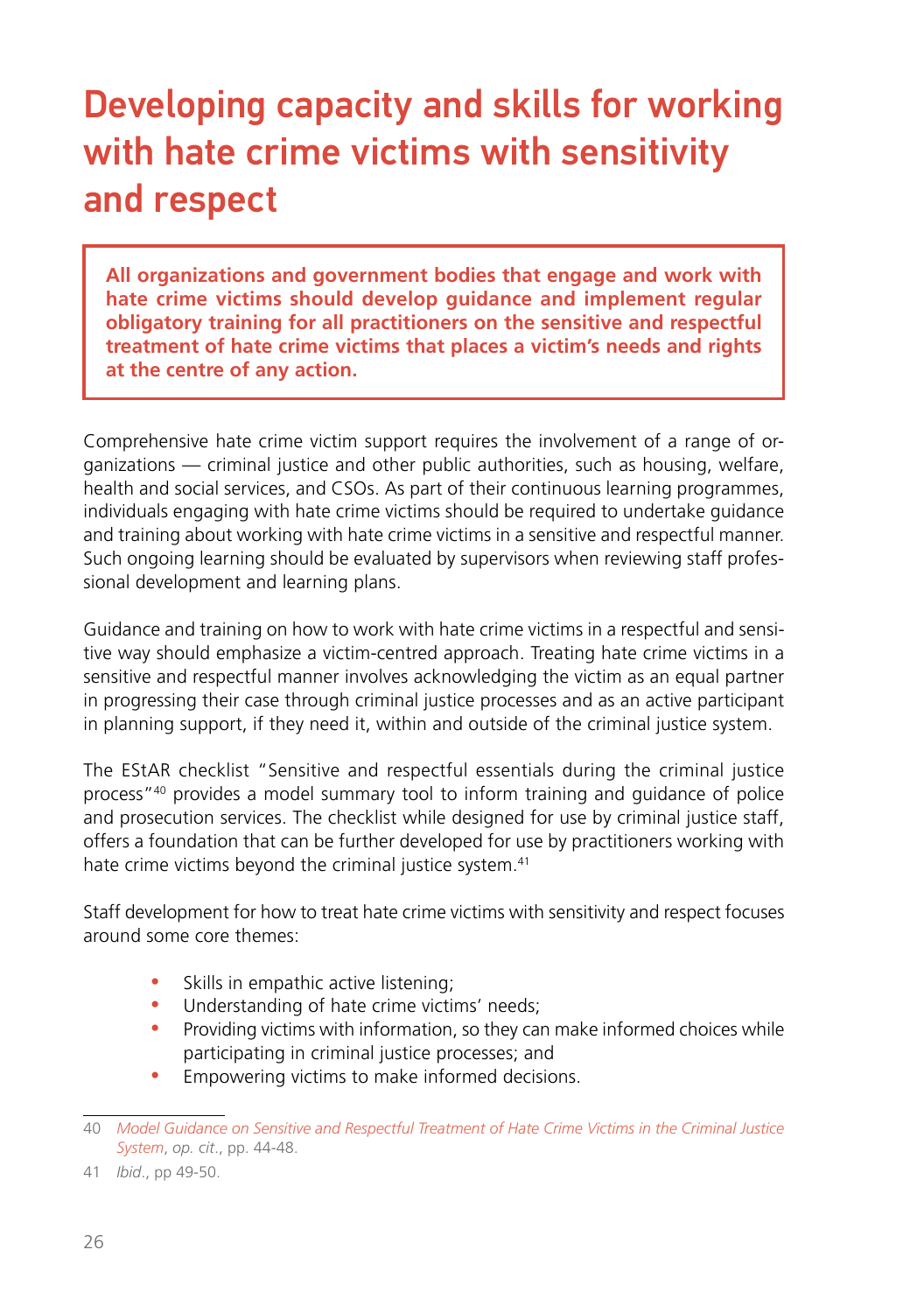### Integrating civil society expertise into training on the sensitive and respectful treatment of hate crime victims

**CSOs who work with hate crime victims should be engaged in devising and delivering guidance and training on the sensitive and respectful treatment of hate crime victims.**

Practitioners who work with hate crime victims have extensive knowledge of the trauma of hate crime, and of the needs of hate crime victims. With such experience, they can effectively design and deliver guidance and training on working with hate crime victims, once having acquired the necessary pedagogical and interpersonal training skills. A similar case can be made for involving victims of hate crimes in the design and delivery of training, as long as appropriate safeguards are in place to prevent re-traumatization. Due to their experience of working with hate crime, CSOs supporting hate crime victims have a unique role to play in designing and providing training to police and prosecution services, as well as to other public authorities and community organizations.

### Promoting an institutional culture of sensitivity and respect for hate crime victims

**Sensitivity and respect for hate crime victims must be ensured at the institutional level.**

Sensitivity and respect for hate crime victims is not just a matter for those who work with or otherwise come into contact with victims directly. It is imperative that all organizations working with hate crime victims ensure respect and sensitivity at the institutional level, so that this is embedded in organizational culture as part of a whole-of-institution response. An organization's culture is expressed through ingrained behaviours and influences organizational policies, procedures and processes for responding to hate crimes.<sup>42</sup> To address structural biases it is important to focus on: community outreach and awareness raising about hate crime; accessible reporting systems and co-operation with hate crime victim support organizations; informing and consulting hate crime victims; ensur-

<sup>42</sup> For a more comprehensive discussion, see *Ibid*., pp. 34-43.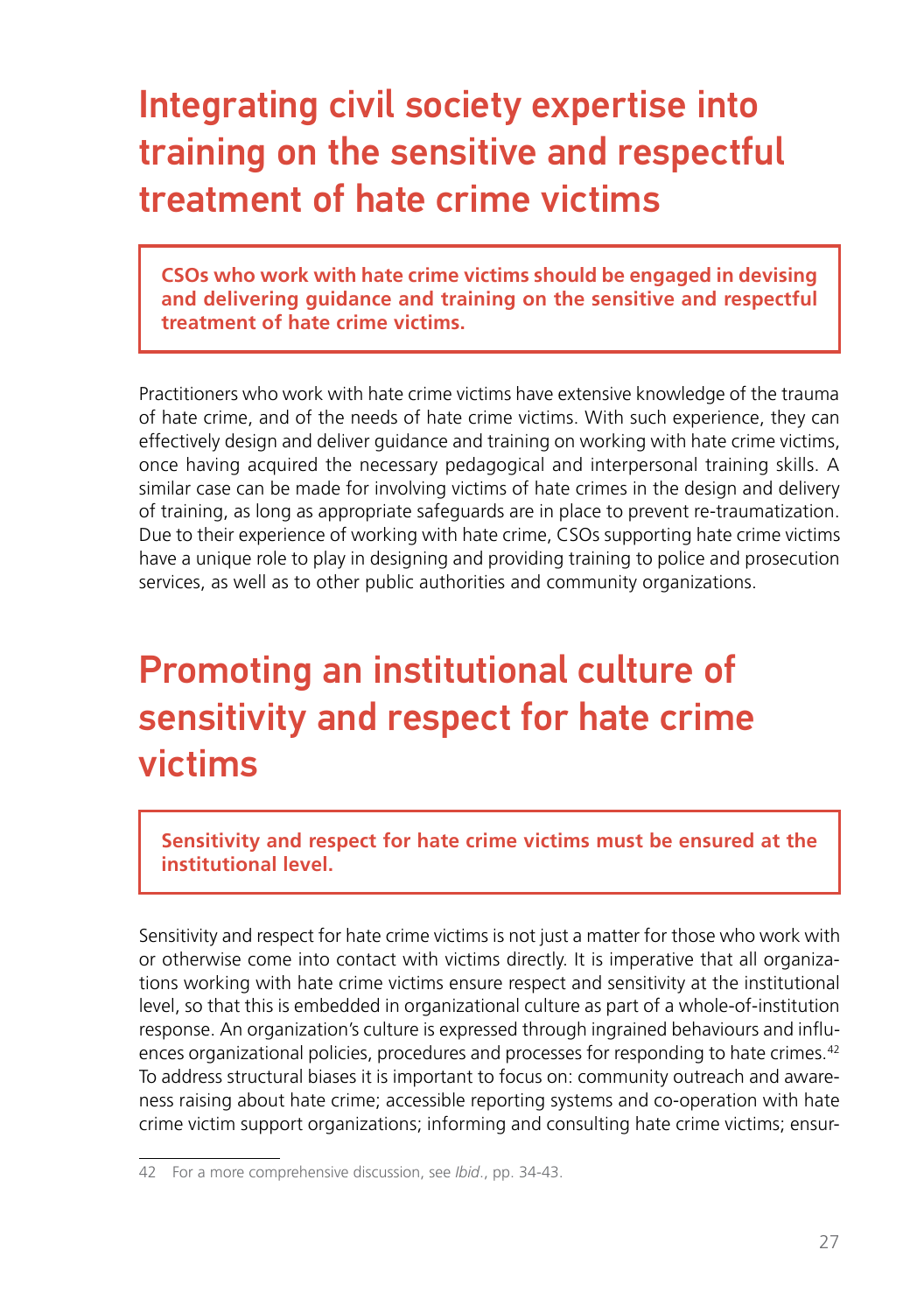ing victims' rights to challenge decisions and file complaints about their treatment; and staff recruitment, professional development and training for front-line staff on sensitive and respectful treatment of hate crime victims. Moreover, sensitive and respectful treatment of hate crime victims should also be rooted in general non-discriminatory practices in policing.

This issue goes beyond the right of victims to be treated properly by criminal justice agencies and other organizations. Ensuring an inclusive and constructive experience for victims can be helpful for repairing the harm caused by hate crime, by countering the sense of exclusion and marginalization that many victims will feel.

To promote a culture of sensitive and respectful treatment at the institutional level, guidance and training should be focussed on all members of the organization, including senior management, and not just on staff who work with or otherwise come into contact with hate crime victims in person. It is also vital that institutions develop a protocol for working with hate crime victims<sup>43</sup> and conduct an institutional needs assessment to identify where changes, modifications or improvements are required to build and strengthen sensitive and respectful institutional measures for protecting and supporting hate crime victims.44

<sup>43</sup> *Ibid*., p. 36.

<sup>44</sup> *Ibid*., pp. 34 and 35.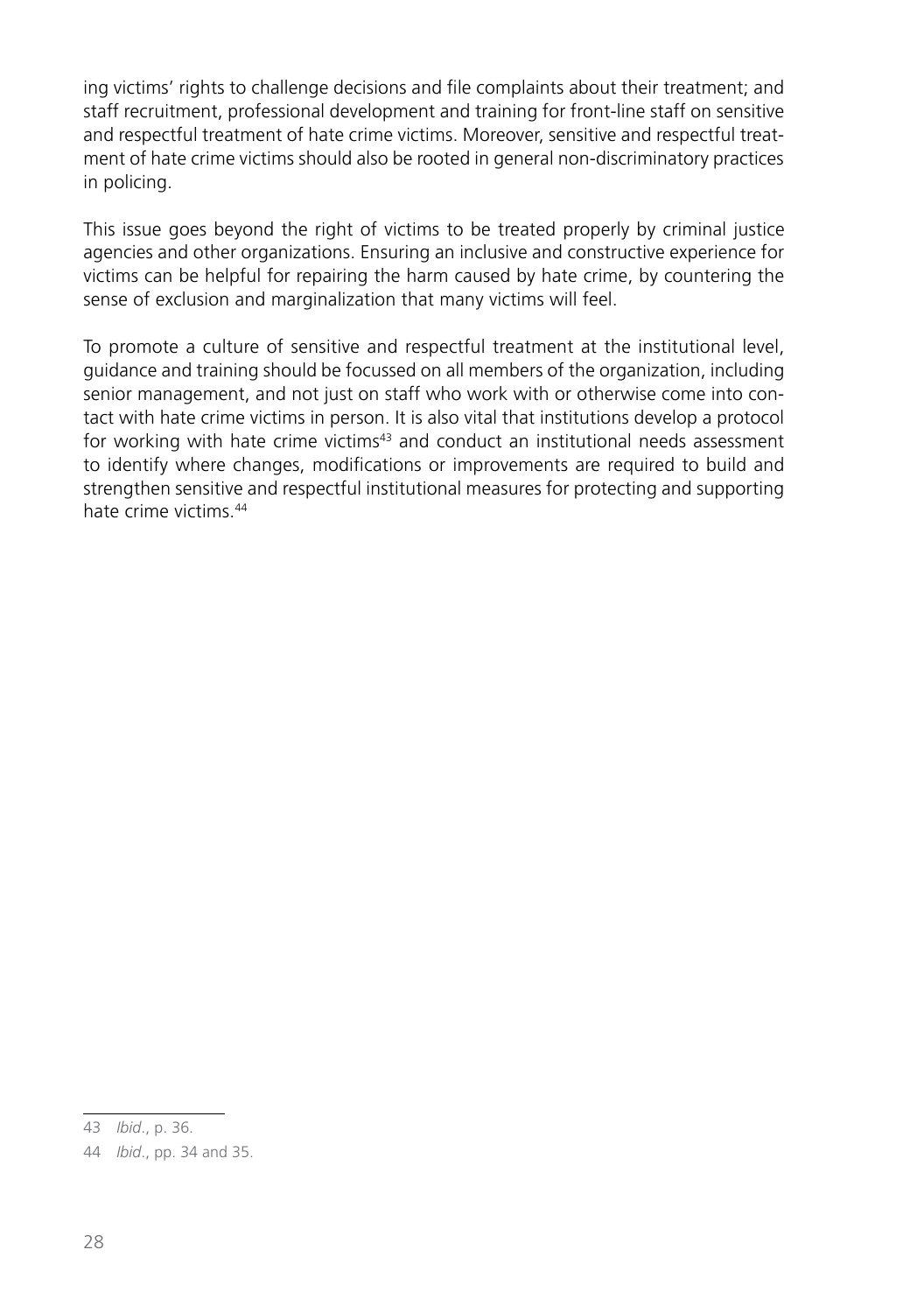## <span id="page-28-0"></span>5. Assessing Hate Crime Victims' Needs and Referrals

An INA is an interview process that gathers the necessary information to guide the delivery of support tailored to the needs of the individual. An INA should be conducted upon first contact with the victim, and then updated as circumstances change. It is critical that victims understand the purpose of the INA process and that INAs are conducted in active partnership with the victim. Victims' wishes must be respected, including whether or not they want special protection measures or other types of services.

Victims of hate crimes will also share some of the same needs as victims of other crimes. As such, general victim services can provide some support. Nonetheless, services that specialize in supporting victims of hate crime will be better able to address their specific needs. In particular, there is a special need for hate crime victims to be heard and listened to, for their perspective on the bias motivation of the crime to be taken seriously, and for the impact of the crime to be acknowledged and understood. To counter the sense of marginalization and social exclusion that can be exacerbated by hate crime victimization, victims of hate crimes need to feel solidarity from criminal justice authorities and victim support service providers.

## Assessing immediate risk to hate crime victims' safety and security

**Law enforcement and other criminal justice authorities who come into first contact with a hate crime victim should ensure that an initial INA is conducted, focused on the victim's immediate safety and security.**

A victim-centred approach to addressing the needs of hate crime victims begins with an initial INA.45 Through such an assessment, victims' immediate needs can be better understood. The assessment is used to identify communication, protection and support needs, and to determine appropriate action. It can lead to effective referrals to specialist support providers.

<sup>45</sup> A comprehensive guide to individual needs assessments is provided in the EStAR publication *[Mod](https://www.osce.org/odihr/489782)[el Guidance on Individual Needs Assessments of Hate Crime Victims](https://www.osce.org/odihr/489782)*, *op. cit*. Illustrations of good practice are provided in the EStAR publication *[Compendium: Practices on Structural Frameworks for](https://www.osce.org/odihr/505981) [Individual Needs Assessment \(INA\) of Hate Crime Victims and Referrals](https://www.osce.org/odihr/505981)* (Warsaw: OSCE/ODIHR 2021).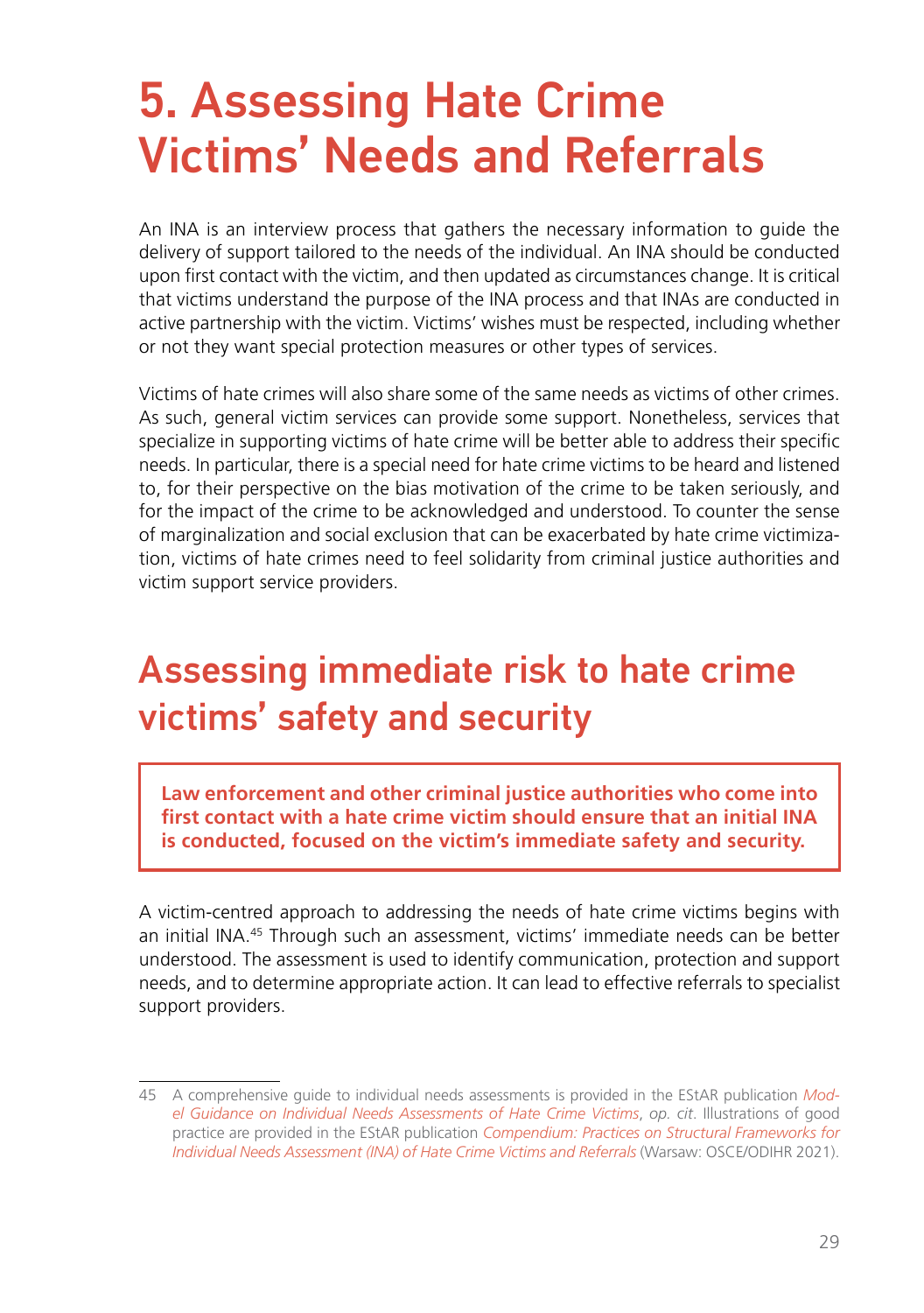The INA is separate from the investigation. Rather than gathering evidence for use in a criminal trial, it is meant to ensure the victim's safety, by identifying the risk of secondary and repeat victimization, intimidation and retaliation.

An assessment of immediate risks should be conducted at the earliest opportunity, so the service seeker can be advised about and take personal security measures, or agree to measures that are taken in partnership with them. Hate crime victims are more likely to experience repeat victimization than victims of other types of crimes. In particular, this is true when the perpetrators are family members, close relations, neighbours, people who attend the same school or college, co-workers or other individuals who are otherwise known by the victim in some way and, therefore, have the opportunity to target them on a repeated and ongoing basis. There are additional dangers if the perpetrators are members of organized hate groups that aim to systematically retaliate and intimidate victims. Child protection needs must also be considered, where relevant.

#### **Law enforcement authorities should ensure that all first response officers are trained in sensitively conducting an initial INA with hate crime victims.**

In conducting an initial INA, law enforcement officers should be aware of the impact of hate crime and the common needs of hate crime victims, as well as the physical and security requirements associated with hate crimes, such as repairs to property damaged by an attack, the need for strengthening home security, and security measures for communal property, such as places of worship. In some cases, relocating the victim to another place of residence might be needed to avoid repeat victimization.<sup>46</sup>

Assessing any potential community impacts and concerns should also be part of the INA. Obtaining information about the wider impact of the hate crime on the community may be crucial to community engagement to reassure and protect affected communities and prevent possible retaliation or escalation.

<sup>46</sup> *[Understanding the Needs of Hate Crime Victims](https://www.osce.org/files/f/documents/0/5/463011.pdf)*, *op. cit.*, pp. 16-18.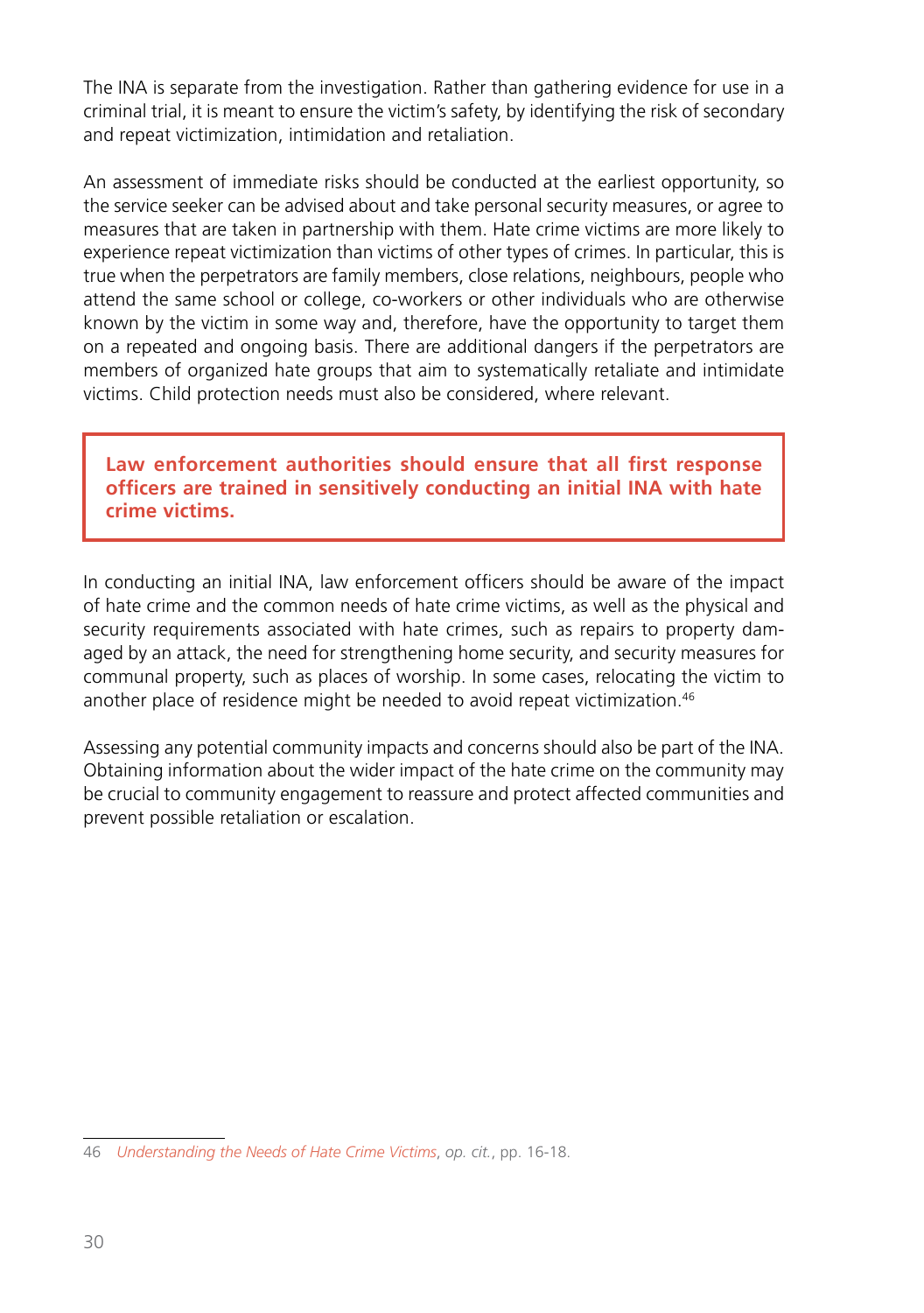## Conducting comprehensive, in-depth INAs with hate crime victims

**A comprehensive, in-depth INA to address psychosocial support and other needs of the victim should be conducted by trained specialist support providers or hate crime unit law enforcement specialized in hate crime victimization.**

After a victim's safety and security needs have been addressed by an initial INA, a more comprehensive assessment of a victim's psychosocial and other needs should be undertaken. Because of the sensitivities involved, the in-depth assessment should be conducted by specifically trained victim support professionals within criminal justice services, practitioners working with general victim support services, and/or practitioners working with CSOs specializing in hate crime victim support.

Criminal justice and CSOs must provide training for staff conducting INA's with hate crime victims. Conducting a comprehensive, in-depth INA requires that all stakeholders have a clear understanding of how to implement an INA process, the steps involved, the requirements of various sectors, and the recording and sharing of sensitive information.

Importantly, this also requires that the assessment be conducted in a victim-sensitive manner. Practitioners who work with hate crime victims, whether they be criminal justice professionals or victim support practitioners, should have knowledge of the common needs of hate crime victims. With such an understanding, once having acquired pedagogical and interpersonal training skills, they should be able to effectively design and deliver training on conducting comprehensive, in-depth INAs. Such assessments play a key role in support related to the short- and long-term needs of hate crime victims. Many victims will require ongoing assistance to cope with the consequences and impacts of hate crime. This can involve legal advice, medical assistance, repairs to property, security arrangements for victims and their relatives, and family support. There will also be victims who require specialized psychosocial support to deal with the impact and consequences of the crime.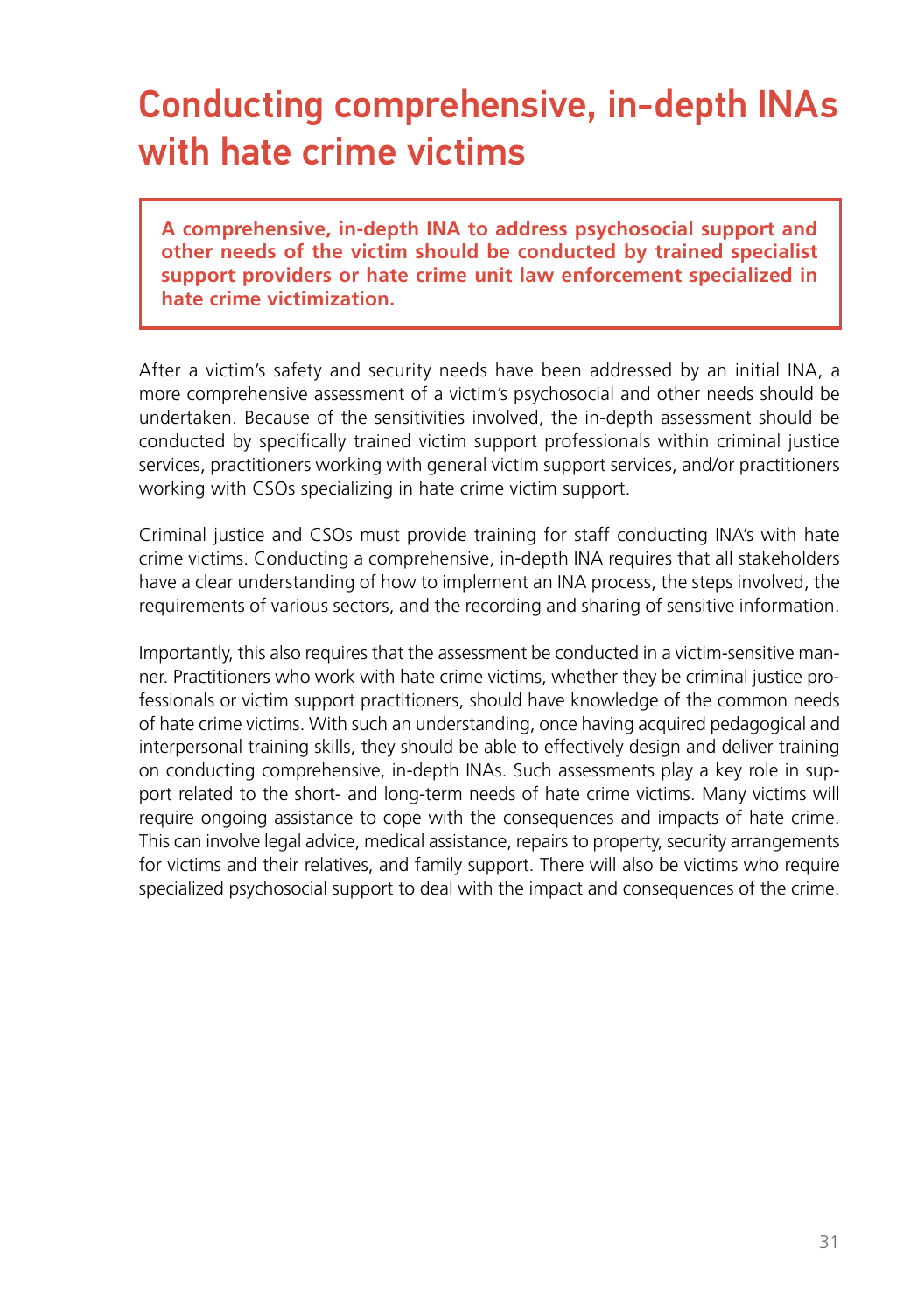## Assessing hate crime victims' needs on an ongoing basis

**Criminal justice authorities and victim support providers should ensure that victims have their needs assessed on an ongoing basis after reporting a crime or approaching service providers for support.**

The needs of a victim can change. In the immediate aftermath of an incident, during pre-trial investigations, during the trial process, and after a court ruling, different types of protection and support may be required. To meet the changing and evolving needs of a victim, the INA process must be repeated throughout the case. It is imperative that the ongoing INA process is not repetitive in nature; repeating questions and other forms of over-interviewing must be avoided. Follow-up should be initiated by criminal justice authorities and the relevant support services, and ensure that the victim support measures they manage are revised and adjusted to reflect the victim's changing needs. The victim should be encouraged to contact support providers if and when their needs change, but they should not be expected to manage their own case.

#### Creating an effective referral system

**Law enforcement, other criminal justice authorities and other organizations providing support for hate crime victims should establish protocols and set up channels of communication to work together and share information relevant to victim protection and support needs, while respecting the confidentiality of victims.**

In order to meet the protection and support needs of hate crime victims identified by INAs, the input and co-operation of a variety of organizations will be necessary, including criminal justice and other public authorities, such as housing, psychological counselling, health and social services, and CSOs providing specialist hate crime victim support. It is crucial that victims are referred, with their consent, to appropriate support, based on their needs, through effective referral mechanisms. Individuals conducting assessments of individual needs must know what specialist support services are available, be confident in the quality of those services, and know how to access them. To allow victims to make informed choices about the support they would like to receive, information about available services to which they may be referred must be presented in a way they can understand.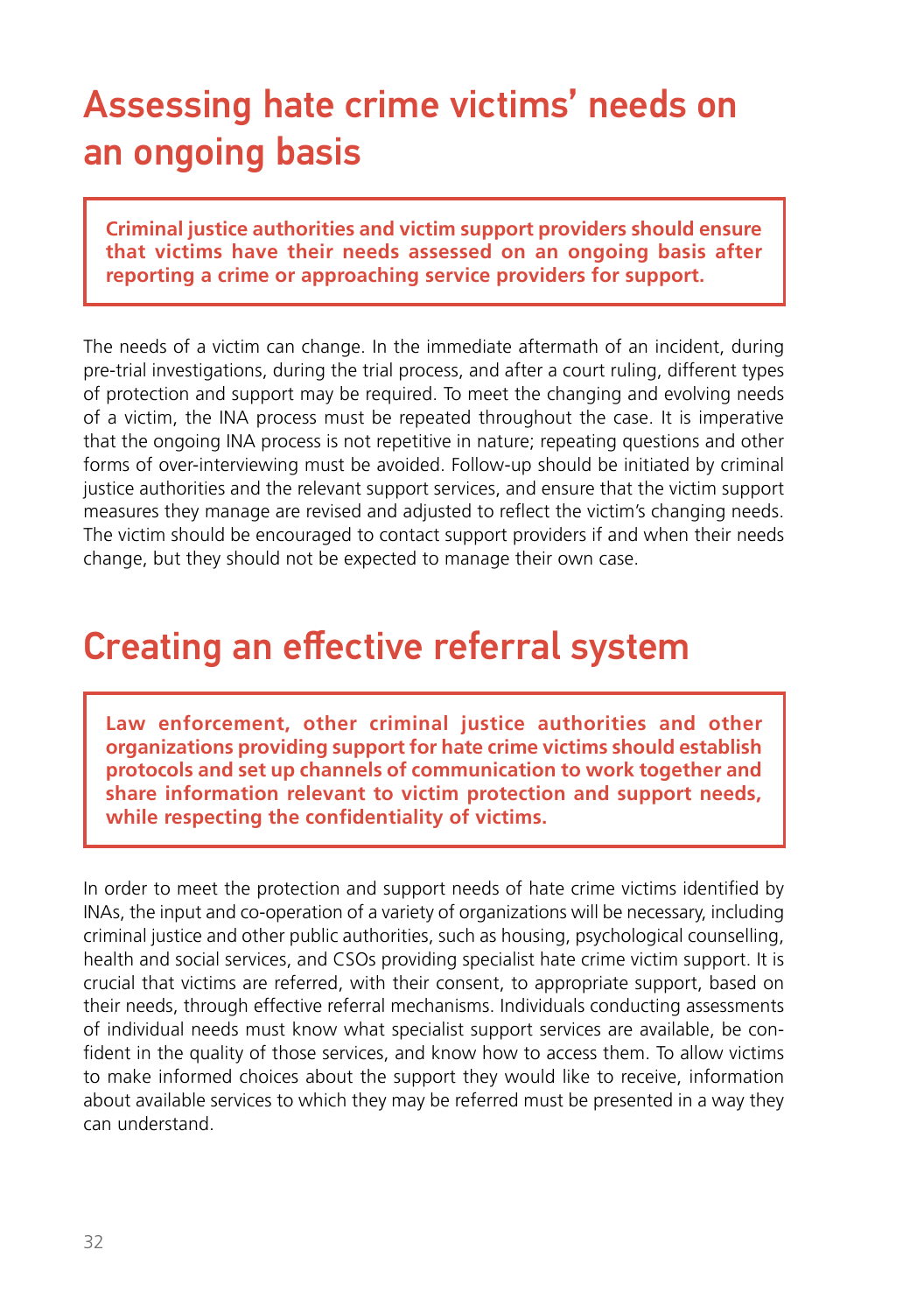<span id="page-32-0"></span>For effective referrals, states should map and maintain current information about support providers for hate crime victims and the types of services they offer, as well as their geographic and daily availability. The information should be readily accessible to those working in the criminal justice system and in other organizations that might seek to refer hate crime victims to specialist support. States should also work to fill gaps in services, as needed, and monitoring mechanisms should be put in place to verify whether the needs of referred victims have been met.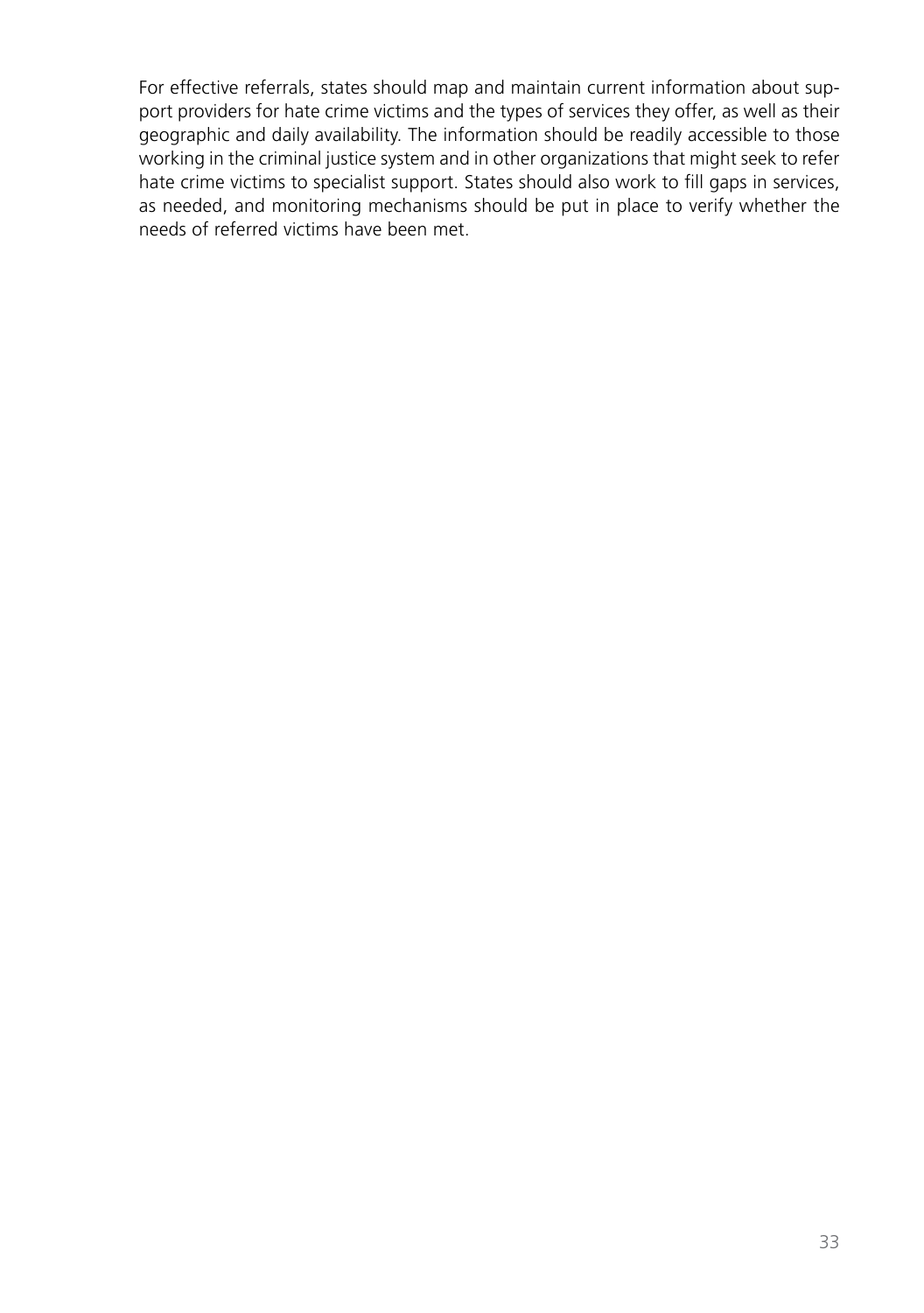## 6. Hate Crime Victim Support Systems and Structures

The nature and impact of hate crimes on individuals, communities and wider society requires laws, policies, guidance and a wide range of services that address the harms these cause. Effective hate crime response that includes comprehensive support to victims foresees effective co-operation and co-ordination among many actors, both within and outside of the criminal justice system. Establishing and institutionalizing multiagency working relationships is crucial to ensuring that victims receive the support they need. Policy frameworks should be developed for referrals and structured casework co-operation between criminal justice and other public agencies, as well as with CSOs. Guidelines and practices for co-operation should be incorporated into operational protocols and inter-agency agreements.

### Proactively developing multi-agency collaboration and co-operation

**Criminal justice and other authorities must include CSO support providers in their response structures and develop partnerships for multi-agency co-ordination and collaboration to ensure effective hate crime victim support.**

An effective response to hate crimes requires a combination of specialized competencies that go beyond the capacity of a single agency. Collaboration among agencies is not limited to casework with victims of hate crimes. It also applies to policymaking, as well as to strategic response and planning. States should support systematic and sustainable collaboration among criminal justice authorities and with other organizations that provide support to hate crime victims, including specialist organizations. A co-operation plan that specifies the mechanisms for collaboration on hate crime victim policy, casework and training is essential for structuring this co-operation.

Because of their professional expertise, specialist hate crime victim support services play a special role in inter-agency collaboration. $47$  They should be enabled to cooperate on hate crime prevention, capacity-building, and providing victims with services. They can serve as points of contact for communities affected by hate crimes.

<sup>47</sup> *[Developing Inter-Agency Co-operation Plans to Address Hate Crime: A Methodology](https://www.osce.org/odihr/402305)* (Warsaw: OSCE/ODIHR 2018), pp. 29-30.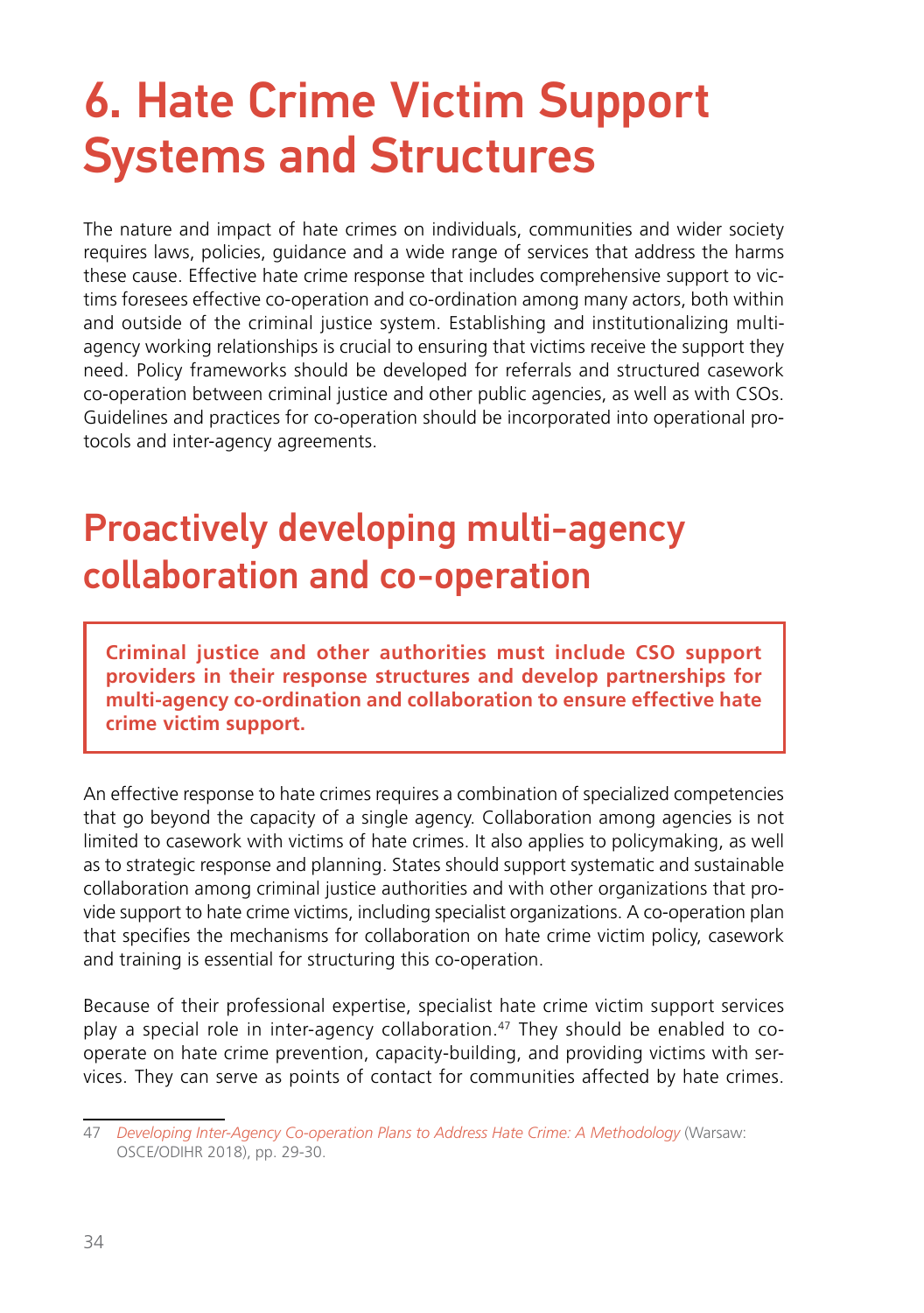Furthermore, they can also help develop institutional guidelines on supporting hate crime victims and contribute to the design and delivery of training. But their role should extend beyond co-operation. As advocates for hate crime victims, all those providing specialist support services should actively identify and partner with key stakeholders in areas they serve, set up effective referral processes, and build and maintain relationships with public agencies, including police and prosecutors, health, social welfare and local government and community services, and religious or belief communities, as well as with other CSOs.

### Building specialist expertise for hate crime victim support

**OSCE participating States should build hate crime victim specialist expertise within the criminal justice system and civil society.**

While the EStAR project identified many good practices for generic crime victim support in the OSCE area, in many participating States current responses to hate crime victims and their needs fall short of meeting international commitments and obligations.48 There is a lack of comprehensive specialist hate crime victim support services, and these are provided unevenly across the OSCE region. CSOs and equality bodies take the lead in providing specialist hate crime victim support in some countries, but are often outside of state victim support structures and are insufficiently funded. The project also found that CSO specialist victim support providers, victim support units or specialist police staff are not available in many states.49 In other states, specialized hate crime victim support provided by CSOs is, in many cases, ad hoc and unco-ordinated.

Because hate crimes are different from many other crimes in terms of their impact and the associated needs of victims and communities, specialist input and expertise are required for criminal justice professionals and other practitioners, including from health, housing, social welfare, local government and community services, working with hate crime victims. The need for such specialist input specifically on the part of criminal justice organizations is addressed in this policy brief particularly in the discussions of working with the victim's perception of bias motivation, investigating bias indicators, working with hate crime victims with sensitivity and respect, staff development and training for treating hate crime victims with sensitivity and respect, and assessing hate crime victims' immediate and ongoing needs.

<sup>48</sup> *[Policy Brief: Specialist Support for Hate Crime Victims](https://www.osce.org/odihr/513127)*, *op. cit*., p.7.

<sup>49</sup> *[Model Guidance on Individual Needs Assessments of Hate Crime Victims](https://www.osce.org/odihr/489782)*, *op. cit*., p. 10.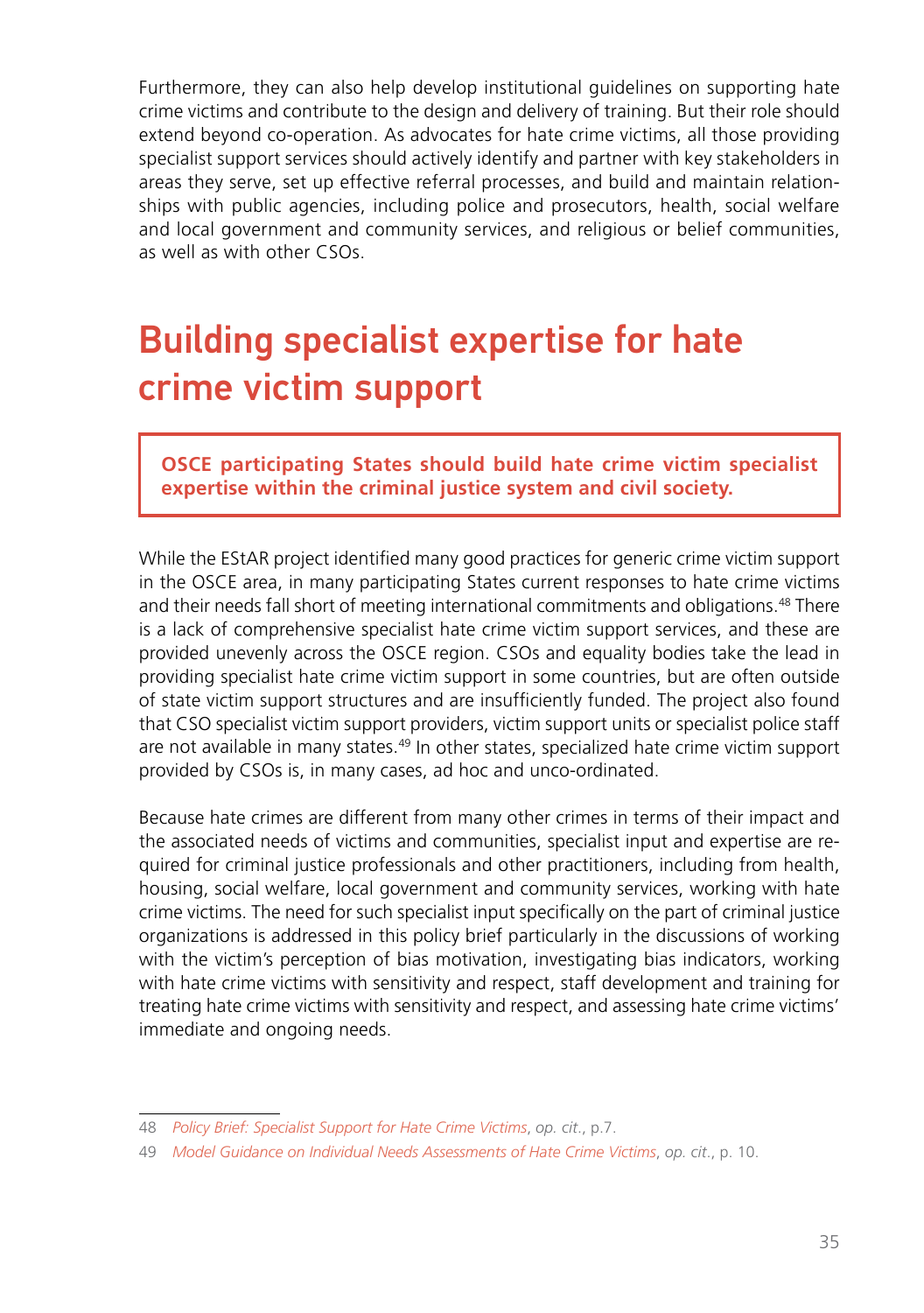Specialist hate crime victim support services might be provided by the state through designated units or staff in police, prosecution, crime victim support and social work services. They might be provided by independent CSOs as core services or as specialist parts of general crime victim, community and human rights-based services. The specialist hate crime victim support provided might include practical support, legal advice and representation, emotional support, psychological counselling and medical care. Building such professional structures requires co-ordination and appropriate long-term financial resources.

### Funding specialist civil society hate crime victim support

**OSCE participating States should recognize the vital role CSOs play in providing specialist support to hate crime victims, by allocating adequate financial and other resources to ensure the availability of services and their sustainability.**

In the first instance, some hate crime victims prefer to seek assistance from services with which they can identify. In view of their knowledge and, possibly, previous experience of stigmatization, discrimination and exclusion, some hate crime victims feel more at ease engaging with professionals, practitioners and services that share their particular social identities and/or that, perhaps, have first-hand experience of hate crime victimization themselves and can offer genuine empathy.

CSOs that specialize in hate crime victim support have a crucial role to play in this respect. Their deeper understanding of hate crime victimization, acquired through their relationships with targeted communities, sets them apart from other sources of support. The more a specialist service is connected and representative of the communities it serves, the more likely it is to be able to understand and meet the needs of hate crime victims. Professional specialist services can, additionally, provide valuable expertise and guidance, based on their practical experience, to help states build their capacity for hate crime victim support. Maintaining an uninterrupted delivery of specialist hate crime victim support services requires stable and long-term financial support.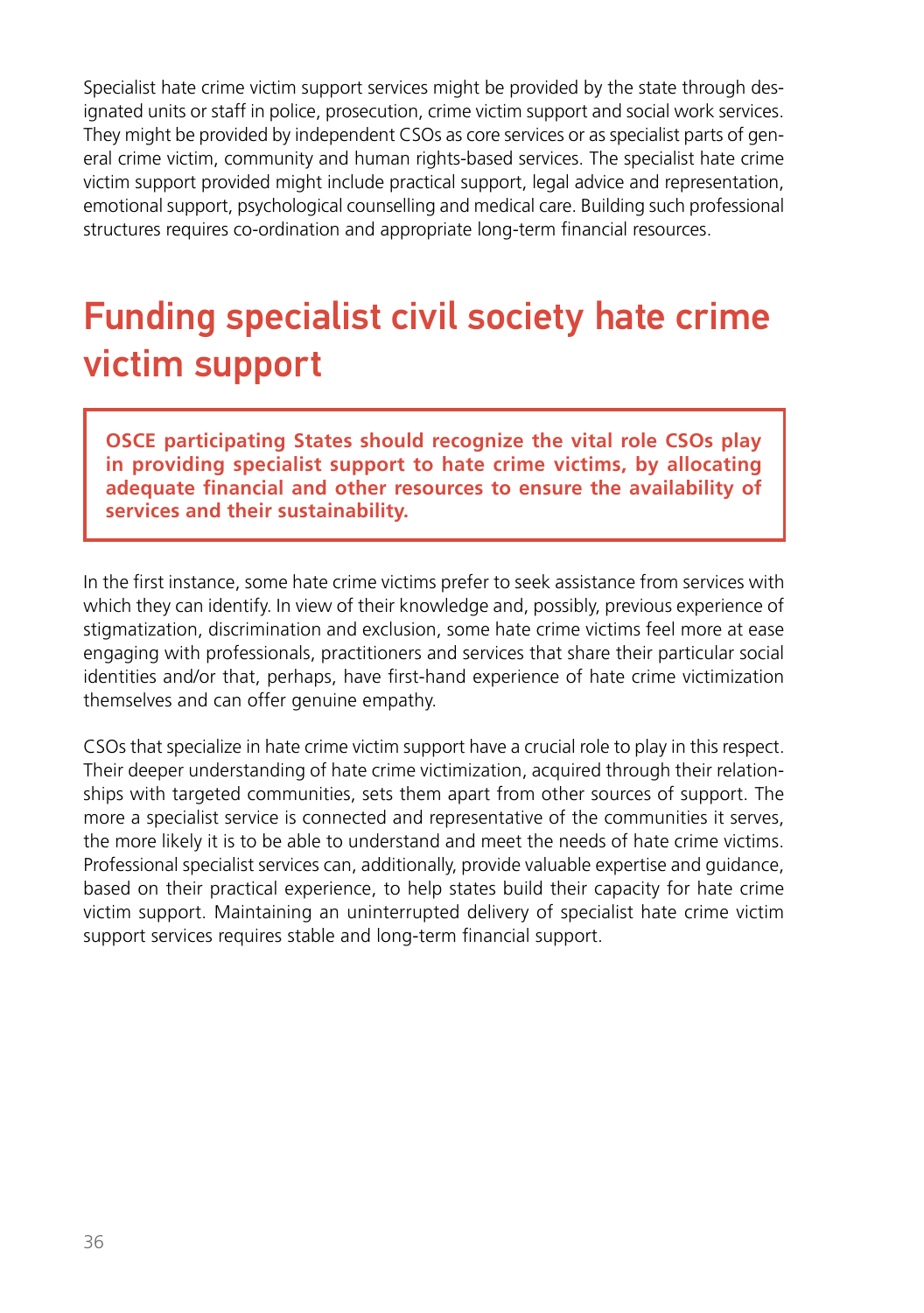### Setting minimum quality standards

**To ensure that service seekers receive quality and consistent hate crime victim support, OSCE participating States, together with practitioners and experts, should adopt and promote minimum quality standards.**

As part of the development and strengthening of specialist hate crime victim support, establishing quality standards centred around ensuring a high standard of professional service delivery is crucial. These serve as benchmarks to identify the quality of services required to fulfil a state's obligations towards victims. They can be used as guidelines for the development of new services, as well as criteria for assessing the quality of existing services. Measures of quality standards determine how well organizations and services are organized and deliver, as well as areas in need of improvement.

Standards of quality should address the entitlements of the victim and the competencies of staff delivering support services, as well as the organization of the service. The EStAR project's *Model Quality Standards for Hate Crime Victim Support50* provides a practical resource that can be adapted by states for the adoption of minimum quality standards.

Common standards of quality could be tied to conditions for the accreditation, licensing and funding of specialist services. While it is critical that such services achieve these standards, they must also be able to exercise autonomy, so they are able to act on behalf of service seekers regardless of financial or accreditation accountability to the state. Specialist state-provided services for hate crime victims should follow a similar arrangement. Because they are embedded in state agencies, they cannot be autonomous, but they need to be able to exercise enough operational independence to support and defend the rights of hate crime victims within their own organizations and to challenge secondary victimization.

<sup>50</sup> *[Model Quality Standards for Hate Crime Victim Support](https://www.osce.org/odihr/485273)* (Warsaw OSCE/ODIHR 2021).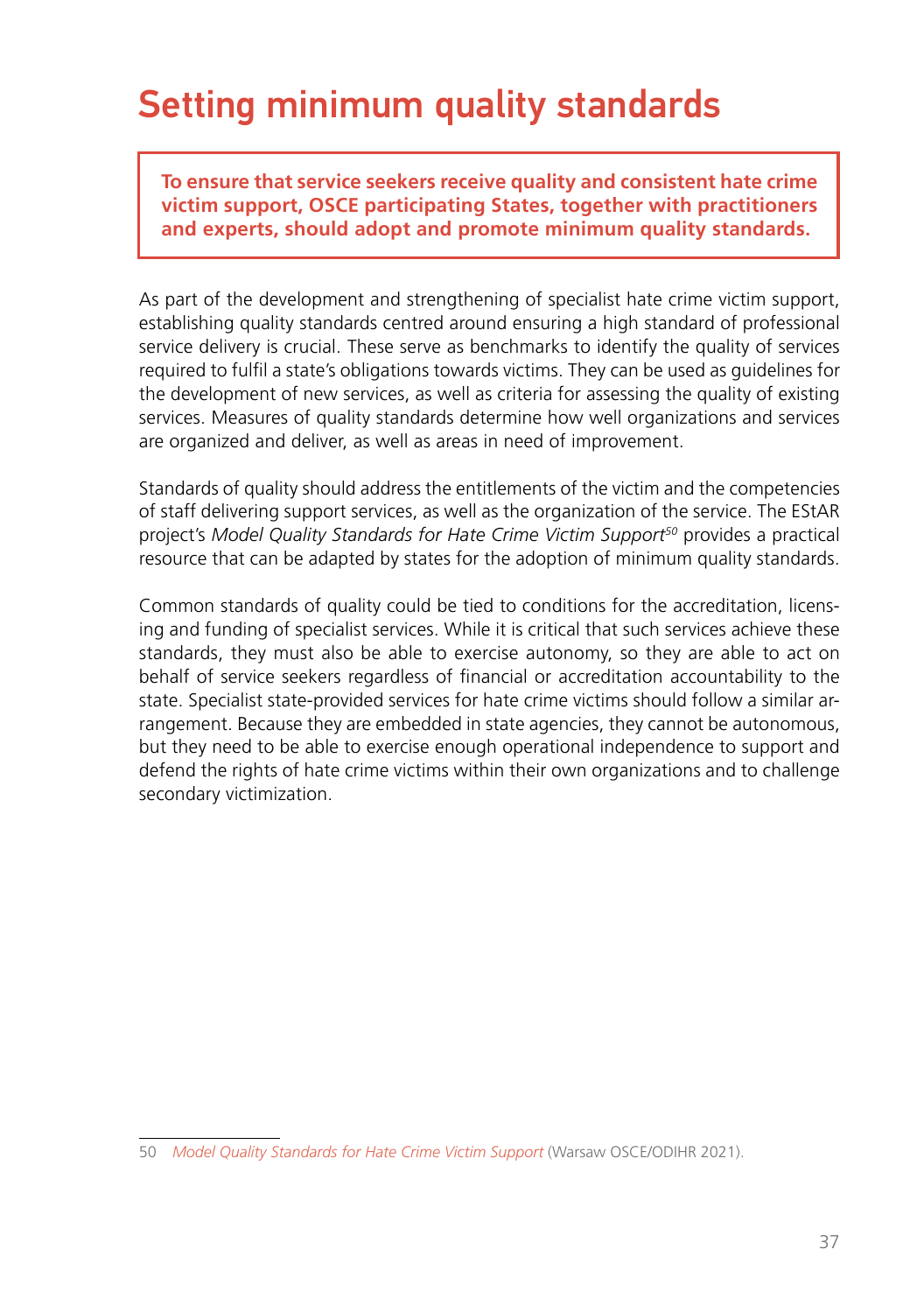# <span id="page-37-0"></span>7. Specialist Support Services for Hate Crime Victims

Many hate crime victims have needs for which they would benefit from professional assistance and support. Hate crime victims' needs are comprehensively outlined in the EStAR publication *Understanding the Needs of Hate Crime Victims.*51 Due to the distinct and severe impact hate crimes have on individuals and communities, victims require access to professional support that is specifically designed to meet their needs. There are several distinctive elements of specialist hate crime victim support such as proactive outreach to victims, community engagement, hate crime monitoring, advocacy, cross-cultural understanding among staff, and inclusiveness in recruitment and retention policies, to ensure that staff of specialist support providers reflect the diversity of their clients and society.52

### Meeting the needs of hate crime victims and communities

**Hate crime victim support should be based on the specific needs of individual victims and affected communities.**

The EStAR project found that, in many OSCE participating States, the support offered to hate crime victims remains inadequate and is not based on a full understanding of their needs.53 The project's findings demonstrate the need to develop and expand specialist support services aimed at addressing the harmful impact hate crimes can have on individuals.<sup>54</sup> Specialist support is required to meet the specific needs of hate crime victims and communities affected by hate crimes. For individuals, this includes psychosocial, emotional and medical support, as well as legal advice and representation that is provided by experts who understand the specifics of hate crime victimization and hate crime victims' needs.55 All these professional services should be provided free of charge.

<sup>51</sup> *Understanding the Needs of Hate Crime Victims, op. cit.*

<sup>52</sup> For more please refer to: *[Policy Brief: Specialist Support for Hate Crime Victims](https://www.osce.org/odihr/513127)*, *op. cit.*

<sup>53</sup> *[The State of Support Structures and Specialist Services for Hate Crime Victims](https://www.osce.org/files/f/documents/4/3/467916.pdf)*, *op. cit*.

<sup>54</sup> *[Policy Brief: Specialist Support for Hate Crime Victims](https://www.osce.org/odihr/513127)*, *op. cit*.

<sup>55</sup> For a more comprehensive account of hate crime victims' support needs, see*: [Model Quality Stan](https://www.osce.org/odihr/485273)[dards for Hate Crime Victim Support](https://www.osce.org/odihr/485273)*, *op. cit*., p. 18.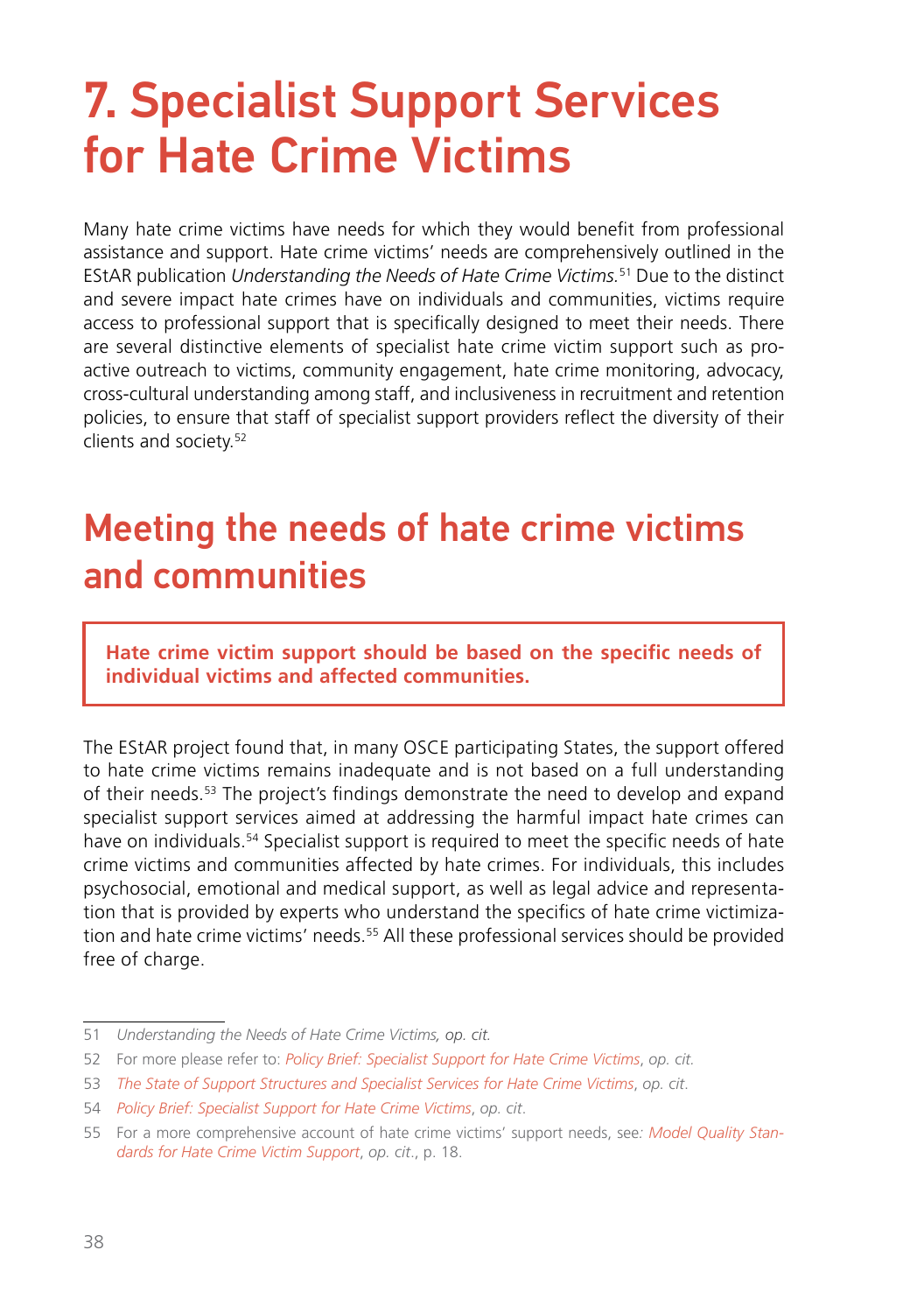### Fulfilling quality standards

**Specialist hate crime victim support services should work to fulfil minimum professional quality standards for service delivery, staff competencies, and organization and management.**

A high standard of professional service delivery is crucial to meeting the needs of victims of hate crimes. Standards of quality for hate crime victim support must be applied by specialist services, irrespective of whether they are a requirement of accreditation or funding by the state. Quality standards specify the quality of services provided and provide guidelines for setting up new services, as well as criteria for evaluating the quality of the services delivered. In supporting hate crime victims, it is imperative to meet minimum quality standards, in order to offer uniform, consistent services across the country, regardless of where the victim lives, their legal status in the country or the specialist support provider's size and capacity.

A victim-centred approach situates the victim at the centre of the response to hate crime. The same applies to quality standards for specialist hate crime victim support. It is the victim's right to receive quality support services concerning access to services, confidentiality, informed consent, protection of personal information, respect, making their own decisions about services and to be kept generally informed about all matters pertaining to their case.56 To ensure high levels of service delivery, specialist hate crime victim support services must apply minimum quality standards of competency for all staff working with hate crime victims, and provide ongoing support and training to ensure that those standards are met.57 For victim support services, minimum quality standards must also be met in terms of their management and organization.58 Periodical monitoring and evaluation procedures should be established that support the implementation of quality standards and measure the degree to which service seekers' needs and expectations are being met.

<sup>56</sup> See: *[Model Quality Standards for Hate Crime Victim Support](https://www.osce.org/odihr/485273)*, *op. cit.,* pp. 9-19.

<sup>57</sup> *Ibid*., pp. 20-25.

<sup>58</sup> *Ibid*., pp. 26-36.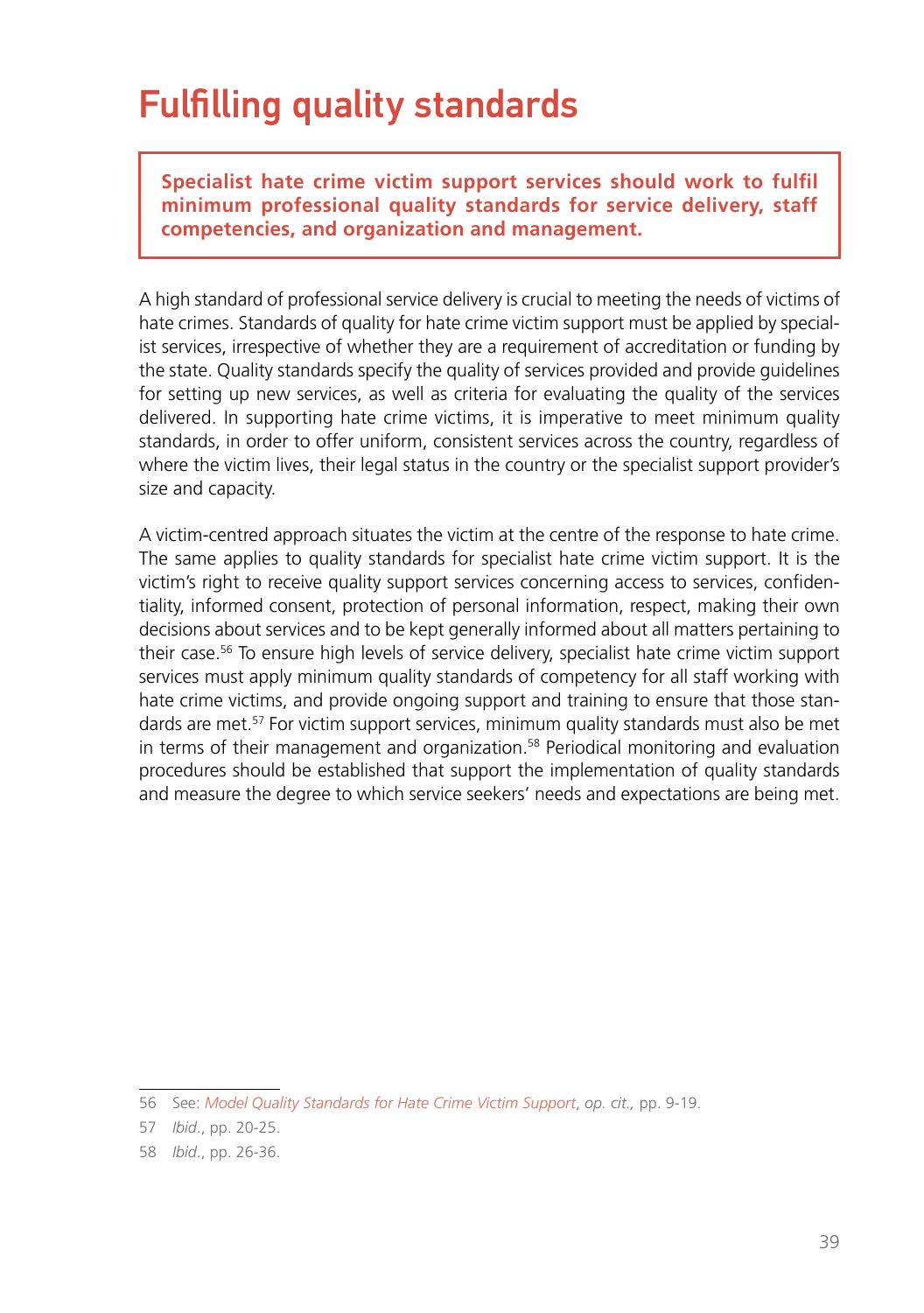#### Working to address the root causes of hate crime

**Hate crime victim support services should engage in partnerships for hate crime prevention.**

As part of a holistic approach to addressing hate crime victimization, efforts should be made to prevent hate crimes from occurring and to raise public awareness of the prevalence of hate crimes and their impact. Because of their expertise, hate crime victim support services should be consulted when law enforcement agencies design their community engagement initiatives. They should also be proactively involved in public events designed to foster public solidarity when they witness hate crimes, to encourage bystanders to report hate crimes and to serve as witnesses, and to encourage supportive environments during public trials. Victim support providers are well-placed to partner with local residents and other agencies and organizations to provide evidence-based preventive interventions against hate crime.

Additionally, specialist hate crime victim support providers advocate, in partnership with victims and communities, to deconstruct and delegitimize the prejudices that fuel hate crime and systemic injustice in general. Such advocacy can include working with the media to counter hateful narratives and report hate crimes more sensitively. Specialist hate crime victim support providers should reach out to the media to promote sensitive news coverage to protect against the vicarious impact of hate crimes. Thoughtful reporting is necessary to reduce the collateral damage that can be caused to communities affected by hate crimes. Specialists in the field of hate crime victim support can advise the media regarding the focus, sources and terms used in news reports about hate crime, by sharing their understanding about the impact of hate crime and the needs of hate crime victims and communities.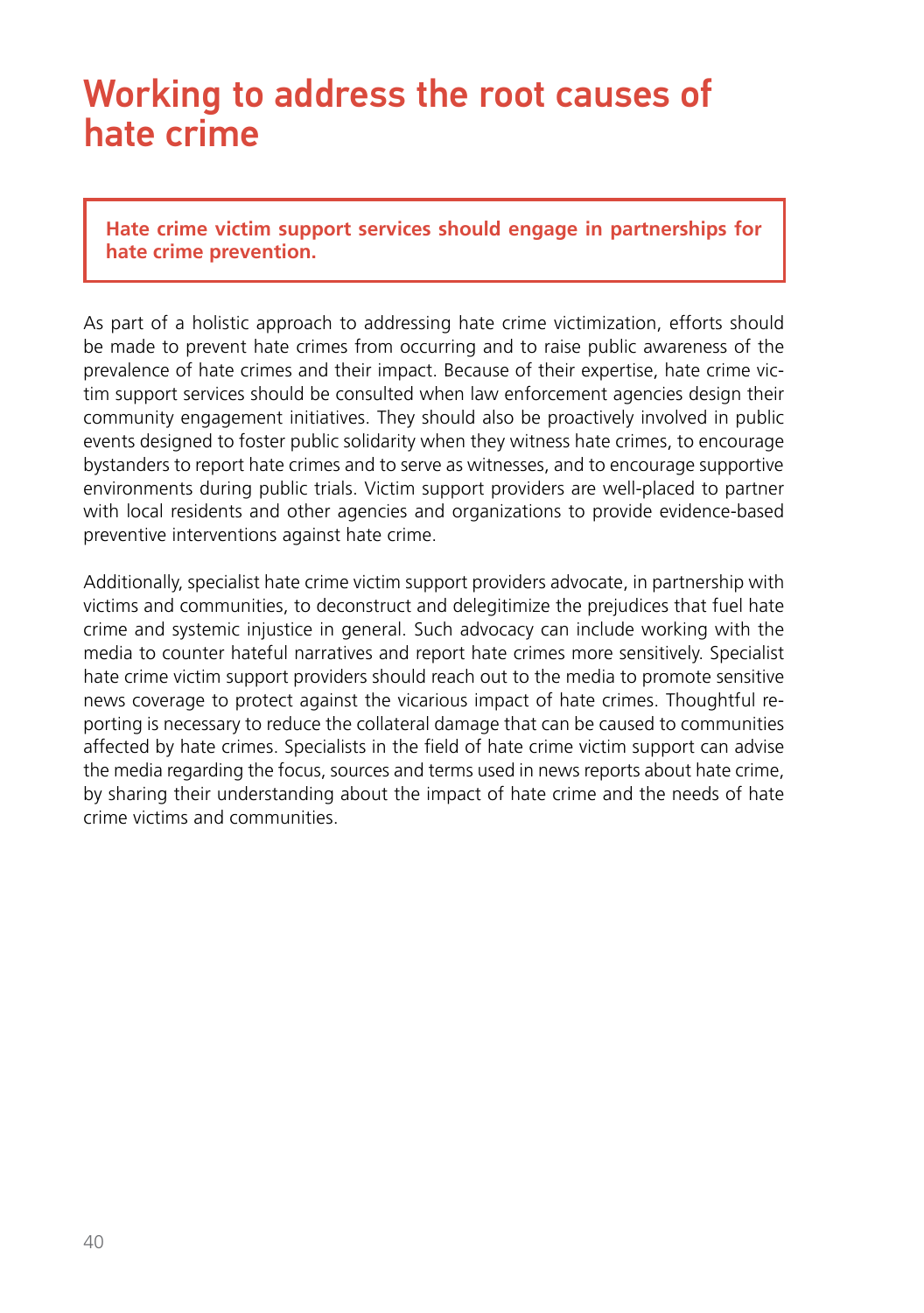# <span id="page-40-0"></span>Annex I: List of Recommendations for OSCE Participating States

#### Legal and policy frameworks

- 1. States should stipulate which core protected characteristics are included in hate crime law and policy and provide guidance about further extending the scope of protected characteristics according to a state's historical, social and cultural context as well as international legal norms. Such guidance should also make it clear that many victims are targeted because of intersections of more than one protected characteristic.
- 2. Criminal justice authorities in OSCE participating States should devise and implement policies and directives that promote an institutional culture that guarantees safe reporting.
- 3. Law and policy should clearly articulate a victim's right to access protection and support, regardless of hate crime victims' involvement in criminal justice processes and participation in criminal proceedings.
- 4. To ensure access to hate crime victim support, it is imperative that all OSCE participating States develop and implement a hate crime action plan that includes an effective strategy to ensure specialist support.

#### Hate crime victims in criminal proceedings and the justice system

- 5. A victim-centred approach requires that the victim's perception of the bias motivation for the crime is taken into account, along with other bias indicators, when categorizing and flagging the complaint in crime recording systems, so as to prompt specialist investigation and support for the victim.
- 6. Investigators and prosecutors and, in some states, investigative judges must recognize and give additional weight to the bias element of hate crimes. They require expertise to identify and collect evidence of bias motivation for presentation to the courts.
- 7. Hate crime victims must be accorded the status of victim/injured party, rather than that of witness, in criminal proceedings.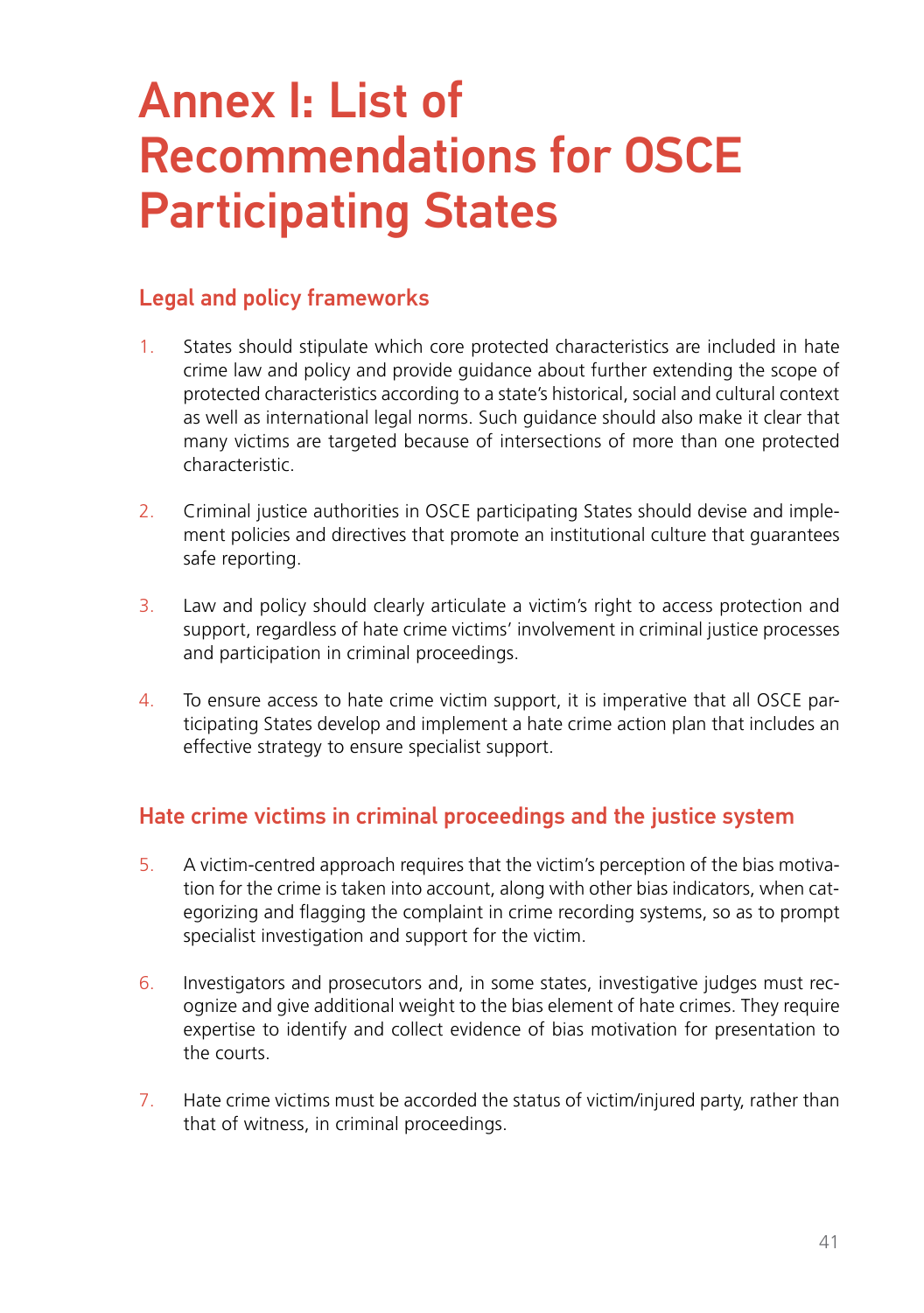- 8. OSCE participating States should ensure that all criminal justice agencies keep hate crime victims informed about investigation and prosecution decisions that impact the progress of their cases.
- 9. Protection and support measures should be provided for hate crime victims, based on their identified needs determined through an individual needs assessment (INA).
- 10. Procedural rights enabling full participation in court should be established for hate crime victims, in order to present the impact of the crime and claim compensation or other forms of reparation and rehabilitation.
- 11. Hate crime victims' rights to appeal decisions and file complaints about their treatment should be specified in law and/or policy.
- 12. OSCE participating States should explore extending the use of restorative justice for cases of hate crime, ensuring that adequate safeguards for hate crime victims are in place to prevent further victimization.

#### Sensitive and respectful treatment of hate crime victims

- 13. All organizations and government bodies that engage and work with hate crime victims should develop guidance and implement regular obligatory training for all practitioners on the sensitive and respectful treatment of hate crime victims that places a victim's needs and rights at the centre of any action.
- 14. CSOs who work with hate crime victims should be engaged in devising and delivering guidance and training on the sensitive and respectful treatment of hate crime victims.
- 15. Sensitivity and respect for hate crime victims must be ensured at the institutional level.

#### Assessing hate crime victims' needs and referrals

- 16. Law enforcement and other criminal justice authorities who come into first contact with a hate crime victim should ensure that an initial INA is conducted, focused on the victim's immediate safety and security.
- 17. Law enforcement authorities should ensure that all first response officers are trained in sensitively conducting an initial INA with hate crime victims.
- 18. A comprehensive, in-depth INA to address psychosocial support and other needs of the victim should be conducted by trained specialist support providers or hate crime unit law enforcement specialized in hate crime victimization.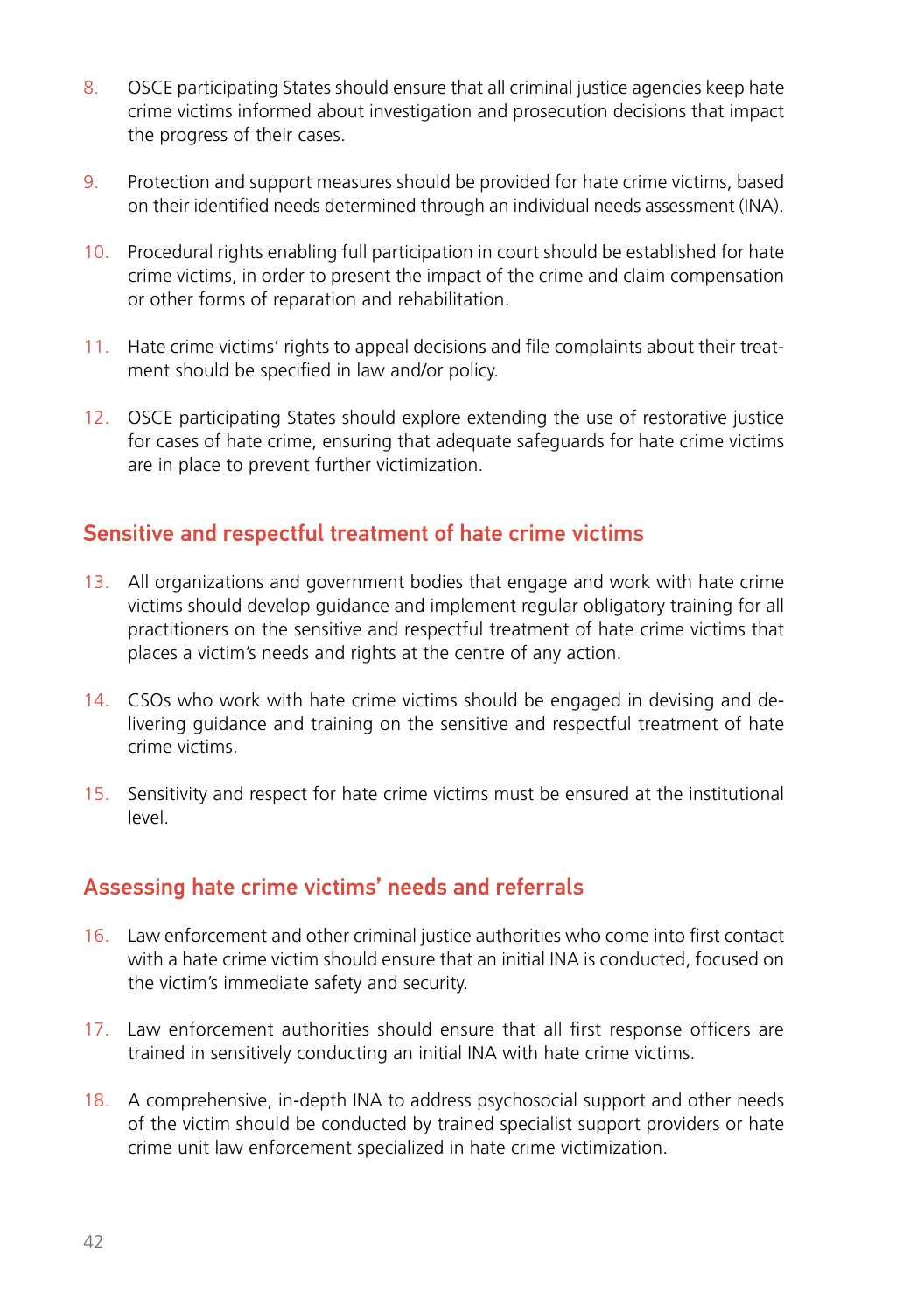- 19. Criminal justice authorities and victim support providers should ensure that victims have their needs assessed on an ongoing basis after reporting a crime or approaching service providers for support.
- 20. Law enforcement, other criminal justice authorities and other organizations providing support for hate crime victims should establish protocols and set up channels of communication to work together and share information relevant to victim protection, and to support needs, while respecting the confidentiality of victims.

#### Hate crime victim support system and structures

- 21. Criminal justice and other authorities should include CSO hate crime providers in their response structures and develop partnerships for multi-agency co-ordination and collaboration to ensure effective hate crime victim support.
- 22. OSCE participating States should build hate crime victim specialist expertise within the criminal justice system and within civil society.
- 23. OSCE participating States should recognize the vital role CSOs play in providing specialist support to hate crime victims, by allocating adequate financial and other resources to ensure the availability of services and their sustainability.
- 24. To ensure that service seekers receive quality and consistent hate crime victim support, OSCE participating States, together with practitioners and experts, should adopt and promote minimum quality standards.

#### Specialist support services for hate crime victims

- 25. Hate crime victim support should be based on the specific needs of individual victims and affected communities.
- 26. Specialist hate crime victim support services should work to fulfil minimum professional quality standards for service delivery, staff competencies, and organization and management.
- 27. Hate crime victim support services should engage in partnerships for hate crime prevention.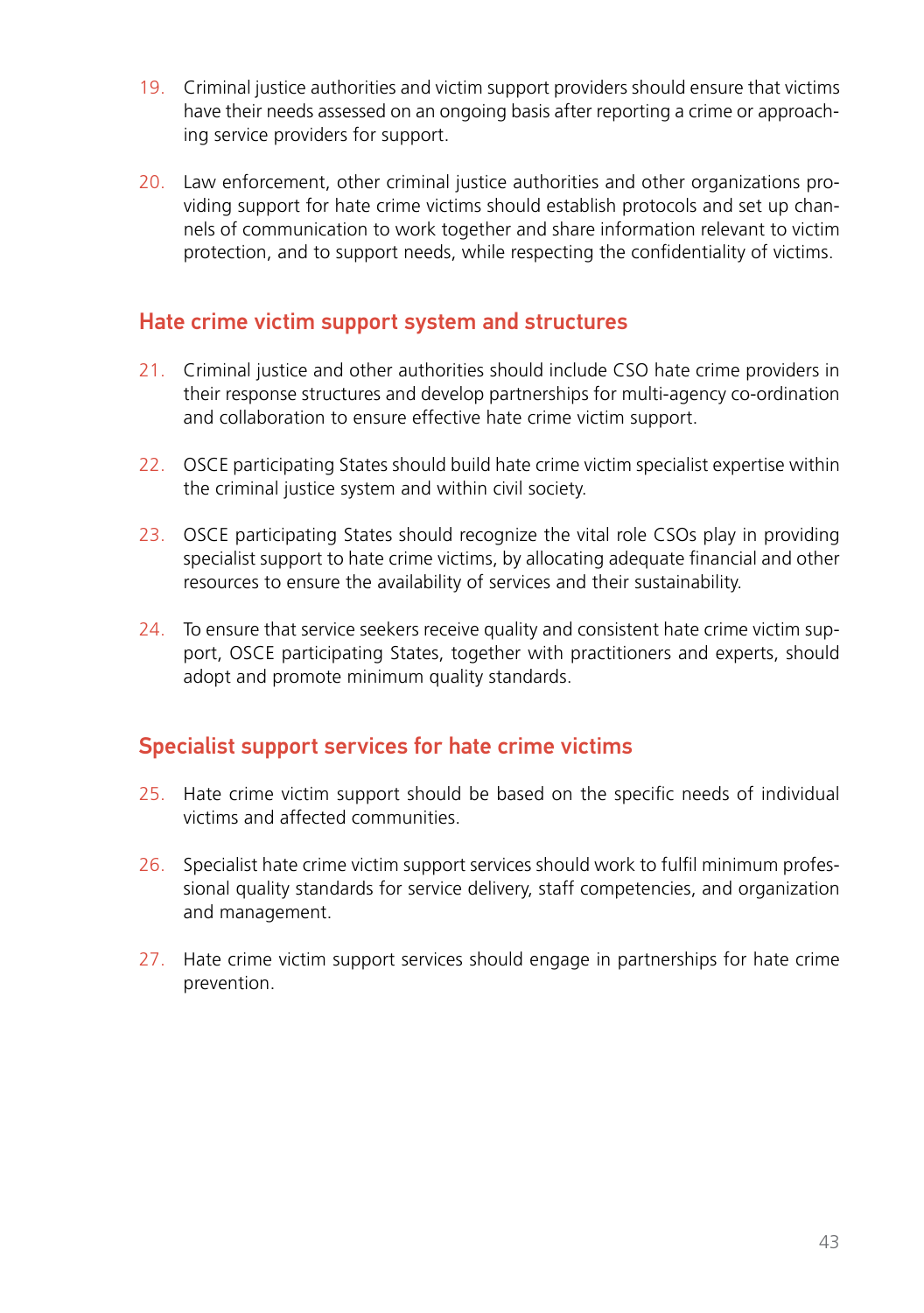## <span id="page-43-0"></span>Annex II: Suggestions for Action to Enhance European Norms and Standards for Hate Crime Victim Support

As noted in the introduction to this policy brief, OSCE participating States have committed to improving support for hate crime victims, and ODIHR is mandated with assisting participating States in implementing their commitments. The EStAR project was established pursuant to this mandate. Further to this, the EStAR project was responsible for the work of the subgroup on hate crime victim support under the European Commission's High-Level Group on Addressing Hate Speech and Hate Crime. Based on the lessons learned from implementing the EStAR project as well as the various recommendations it has put forward, some key suggestions for actions to enhance European norms and standards for hate crime victim support are offered here.

#### Enhancing legal frameworks

As part of the EU's commitment to ensuring victims of hate crimes are protected consistently, the initiative to extend the list of 'EU crimes' to hate speech and hate crime is very important.<sup>59</sup> The recognition in law is essential to enhancing the protection and support structures for hate crime victims.

In addition, it may be important to consider a stronger EU framework for defining hate crimes– in primary and/or secondary EU law. This could harmonize the conceptualization of hate crimes in the Council Framework Decision (2008/913/JHA) on combating certain forms and expressions of racism and xenophobia, by means of criminal law, with the provisions of the Victims' Rights Directive. Without a stronger hate crime definition that includes clarity on EU-sanctioned protected characteristics, it is likely that access to enhanced protection and support for victims of hate crimes, provided for in the Victims' Rights Directive, will continue to be implemented unevenly across the EU. This may result in victims of hate crime without access to these rights and a contradiction of the Directive's anti-discrimination clause (Recital Art. 9).

<sup>59</sup> See: European Commission "[The Commission Proposes to Extend the List of 'EU Crimes' to Hate](https://ec.europa.eu/commission/presscorner/detail/en/IP_21_6561)  [Speech and Hate Crime"](https://ec.europa.eu/commission/presscorner/detail/en/IP_21_6561), European Commission website, 9 December 2021.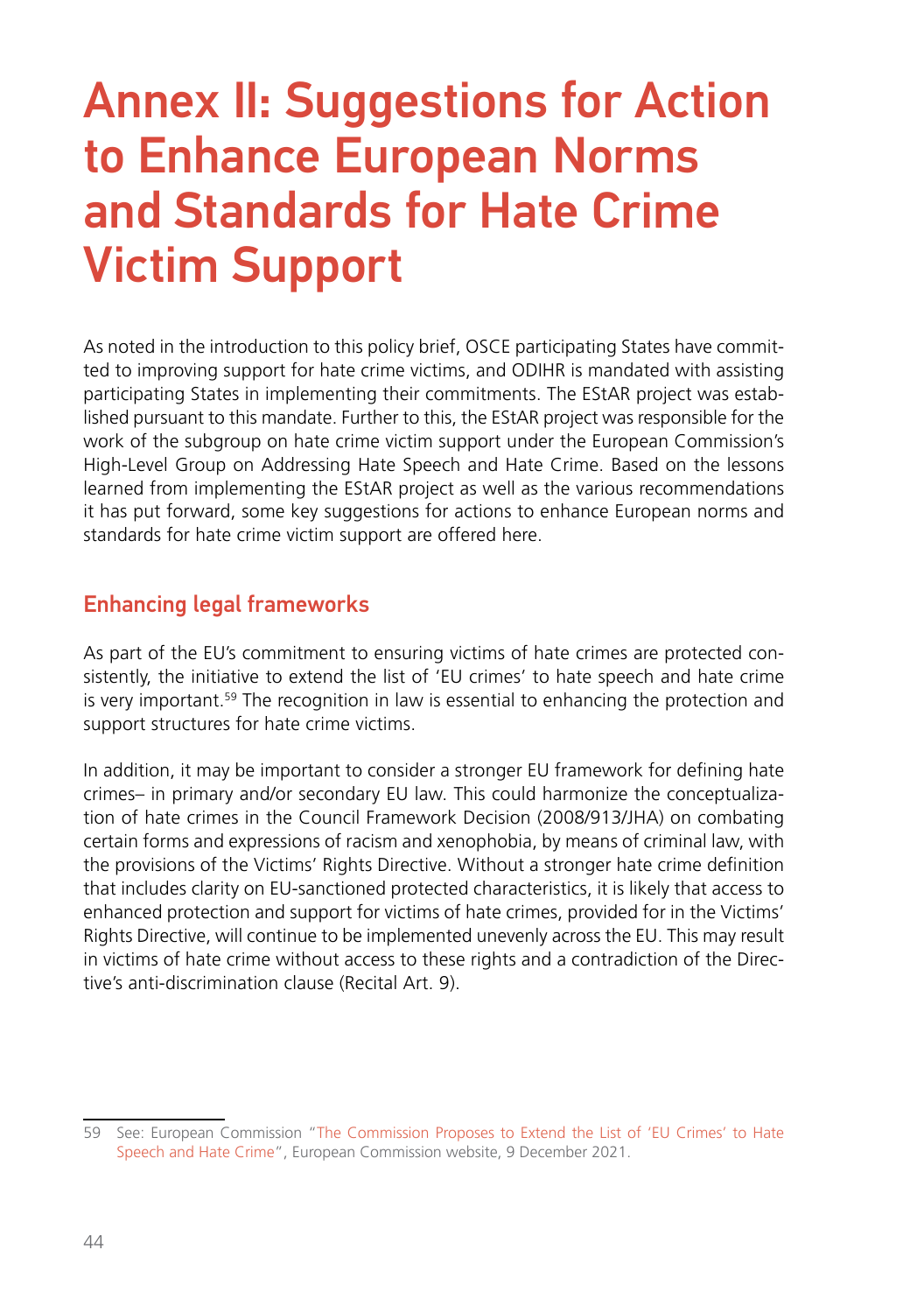#### Enhancing the Victims' Rights Directive

EU rules for specific provisions for hate crime victim support, of the type recommended in this policy brief, could be used to complement and build on the Victims' Rights Directive, in a similar way to how specific EU legal and policy frameworks have been established for victims of human trafficking, for child victims of sexual exploitation and child pornography, and for victims of terrorism.60 The following clusters within the Directive's provisions as outlined in the European Commission's report to the European Parliament and the Council on the implementation of the Directive<sup>61</sup> could potentially be enhanced.

#### **(1) Scope and definitions (Article 2)**

Article 2 of the Victims' Rights Directive provides key definitions, including the definition of "victim". This could be expanded by:

- Providing a definition of what constitutes a hate crime victim. The definition could stipulate which core protected charactersitics should be included in hate crime law and policy, to ensure that all hate crime victims receive the same protection wherever they reside in the EU, unless a stronger EU framework defining hate crimes is adopted separately, as per earlier recommendation;
- Guidance about further extending the scope of protected characteristics, according to a state's historical, social and cultural context;
- Noting that victims can be targeted because of intersections of more than one protected characteristic;
- Without taking a "group-differentiated" approach, strengthening across the Directive the guarantees of access to justice for victims of hate crime that belong to communities suffering long-term discrimination or marginalization (for example, on account of language differences, residence in excluded communities, or physical or mental disability). Current provisions do not, in practice, ensure the access of such groups to reporting, information, investigation, prosecution and court; and
- Introducing the obligation to specifically mention victims of hate crime in national laws or policy documents, and establishing the overview of their typical needs, as the foundation for operationalization of protection and support.

<sup>60</sup> Learn more at the following websites on the EU legal and policy frameworks established for [victims](https://ec.europa.eu/anti-trafficking/index_en) [of human trafficking,](https://ec.europa.eu/anti-trafficking/index_en) for [child victims of sexual exploitation and child pornography,](https://ec.europa.eu/home-affairs/policies/internal-security/child-sexual-abuse_en) and for [victims](https://ec.europa.eu/home-affairs/policies/internal-security/counter-terrorism-and-radicalisation/prevention-radicalisation/victims-terrorism_en) [of terrorism.](https://ec.europa.eu/home-affairs/policies/internal-security/counter-terrorism-and-radicalisation/prevention-radicalisation/victims-terrorism_en)

<sup>61</sup> ["Report from the Commission to the European Parliament and the Council on the Implementation of](https://eur-lex.europa.eu/legal-content/EN/TXT/HTML/?uri=CELEX:52020DC0188&from=EN) [Directive 2012/29/EU of the European Parliament and of the Council of 25 October 2012 Establish](https://eur-lex.europa.eu/legal-content/EN/TXT/HTML/?uri=CELEX:52020DC0188&from=EN)[ing Minimum Standards on the Rights, Support and Protection of Victims of Crime, and Replacing](https://eur-lex.europa.eu/legal-content/EN/TXT/HTML/?uri=CELEX:52020DC0188&from=EN) [Council Framework Decision 2001/220/JHA"](https://eur-lex.europa.eu/legal-content/EN/TXT/HTML/?uri=CELEX:52020DC0188&from=EN), 11 May 2020.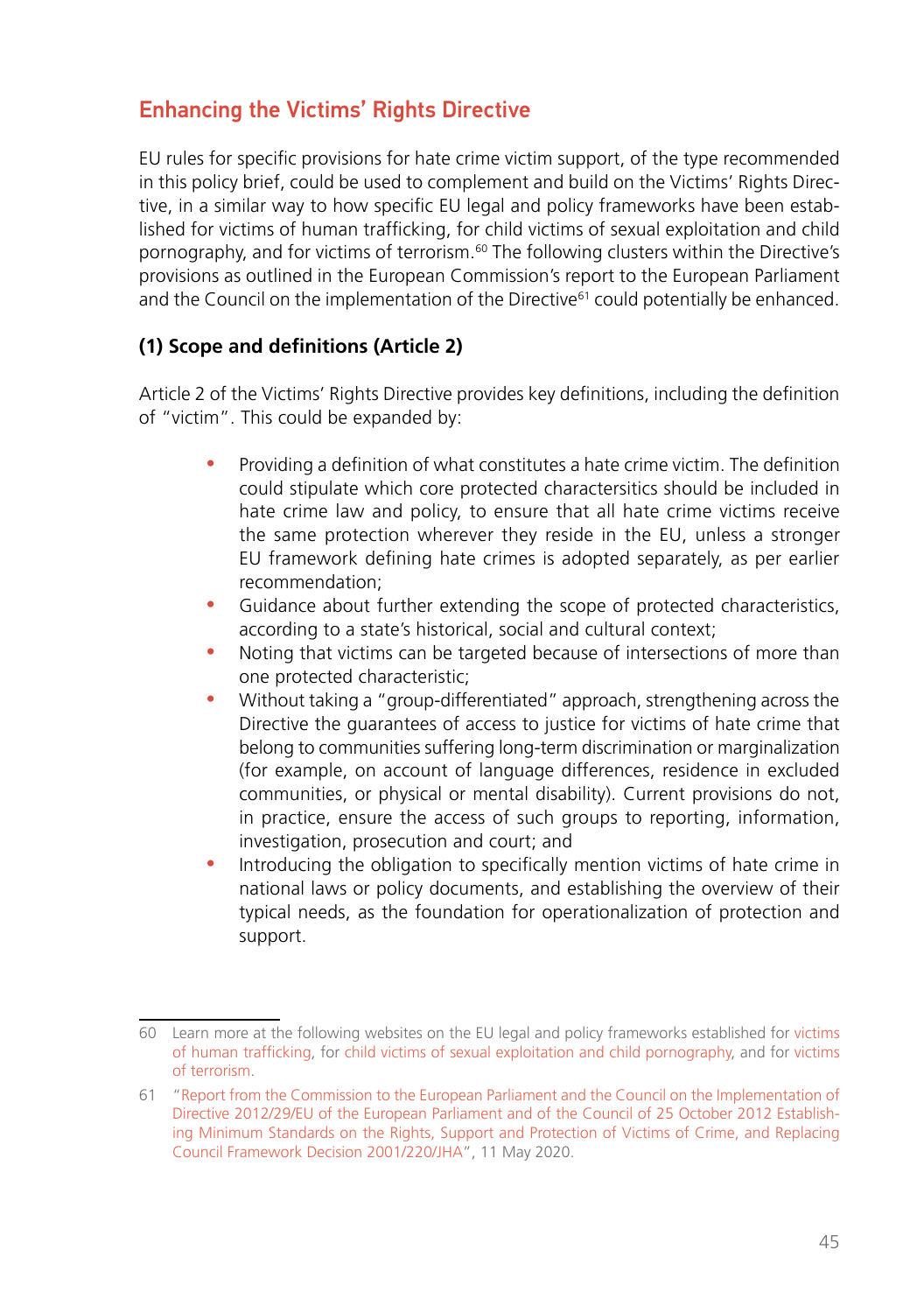#### **(2) Access to information (Articles 3-7)**

Provisions on the right to access information are specified in Articles 3-7 of the Directive. They could be enhanced by:

• Introducing a provision requiring all criminal justice agencies to keep hate crime victims regularly informed and consulted, using a communication channel of their choice if possible, about investigation and prosecution decisions concerning their case.

#### **(3) Procedural rights (Articles 10, 11, 13, 16 and 17)**

These articles relate to procedural rights concerning the role that victims play in the criminal justice system. They could be strengthened with specific reference to hate crime victims to:

- Make it clear that the victim's perception of the bias motivation for the crime must be taken into account, along with other bias indicators, when categorizing and flagging the complaint in crime recording systems to prompt specialist investigation and support for the victim;
- Provide opportunity to victims and communities for the impact of hate crime to be heard by the courts; and
- Ensure that hate crime victims' rights to dispute decisions and file complaints about their case are specified in law and/or policy.

#### **(4) Access to support services (Articles 8 & 9)**

Articles 8 and 9 ensure that victims and their family members have access to free and confidential general and specialist support services, in accordance with their needs, before during and after criminal proceedings. It could be made clearer that access to hate crime victim support should not be contingent upon whether an incident qualifies as a crime. It could also be specified that service seekers must be able to access support regardless of their nationality, residency or citizenship status.

#### **(5) Restorative justice (Article 12)**

While Member States are not obliged to provide restorative justice services, Article 12 ensures that appropriate safeguards are in place, if restorative justice provisions are made, to prevent further victimization. This could be strengthened by encouragement to Member States to explore extending the use of restorative justice solutions specifically for cases of hate crime, with adequate safeguards for hate crime victims and the communities they represent.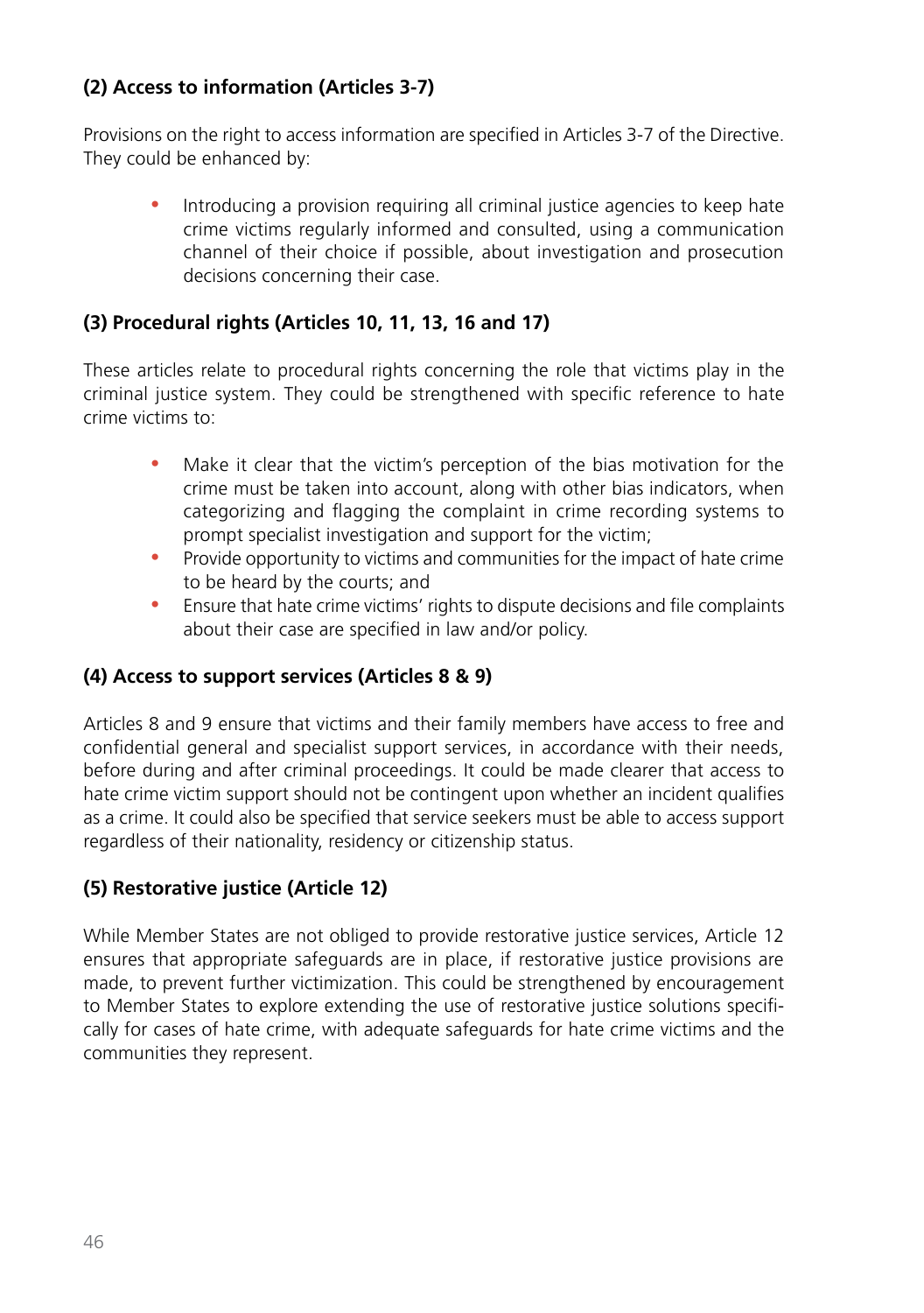#### **(6) Right to protection (Articles 18-24)**

Articles 18-24 ensure the protection of victims, including the recognition of victims with specific protection needs. The rights to protection could be strengthened for hate crime victims, by ensuring that:

- Law enforcement authorities train all relevant officers in sensitively conducting an initial INA with hate crime victims;
- All hate crime victims have their individual needs assessed on an ongoing basis after reporting a crime or approaching service providers for support;
- INA conclusions/results are directly linked to and used for: (i) immediate protection; (ii) determination and implementation of special protection measures; (iii) determination of required support; and (iv) referral for such support;
- All organizations working with hate crime victims develop and issue guidance and implement regular obligatory training for all practitioners on the sensitive and respectful treatment of hate crime victims;
- Law enforcement, other criminal justice authorities and other organizations providing support for hate crime victims establish protocols and set up channels of communication to work together and share information relevant to victim protection and support needs, while respecting the confidentiality needs of the victims;
- Specialist hate crime victim support services are provided and funded by the state. The state maps and keeps an up-to-date overview of existing providers of specialist support to hate crime victims and the services they offer, including geographical and temporal availability of these services. The state works to fill any gaps identified to ensure that specialist support is available across the territory at all times; and
- The state determines what specialist support services for victims of hate crime entail. Minimum quality standards for hate crime victim support are promoted and adopted as conditions for the accreditation, licensing and funding of specialist services.

#### Creating a sustainable platform for cross-national leadership and exchange

An EU Centre of Expertise for Hate Crime Victim Support could be established by the European Commission (DG JUST), with the support of the expertise of CSO and state hate crime victim support providers.<sup>62</sup> The focus of their activities could be co-ordinated alongside the implementation of the EU Strategy on Victims' Rights (2020-2025), the work of the High-Level Group on Addressing Hate Speech and Hate Crime, and its

<sup>62</sup> The [EU Centre of Expertise on Victims of Terrorism](https://ec.europa.eu/info/policies/justice-and-fundamental-rights/criminal-justice/protecting-victims-rights/eu-centre-expertise-victims-terrorism_en) provides a model to inform the development of an EU Centre for Hate Crime Victim Support.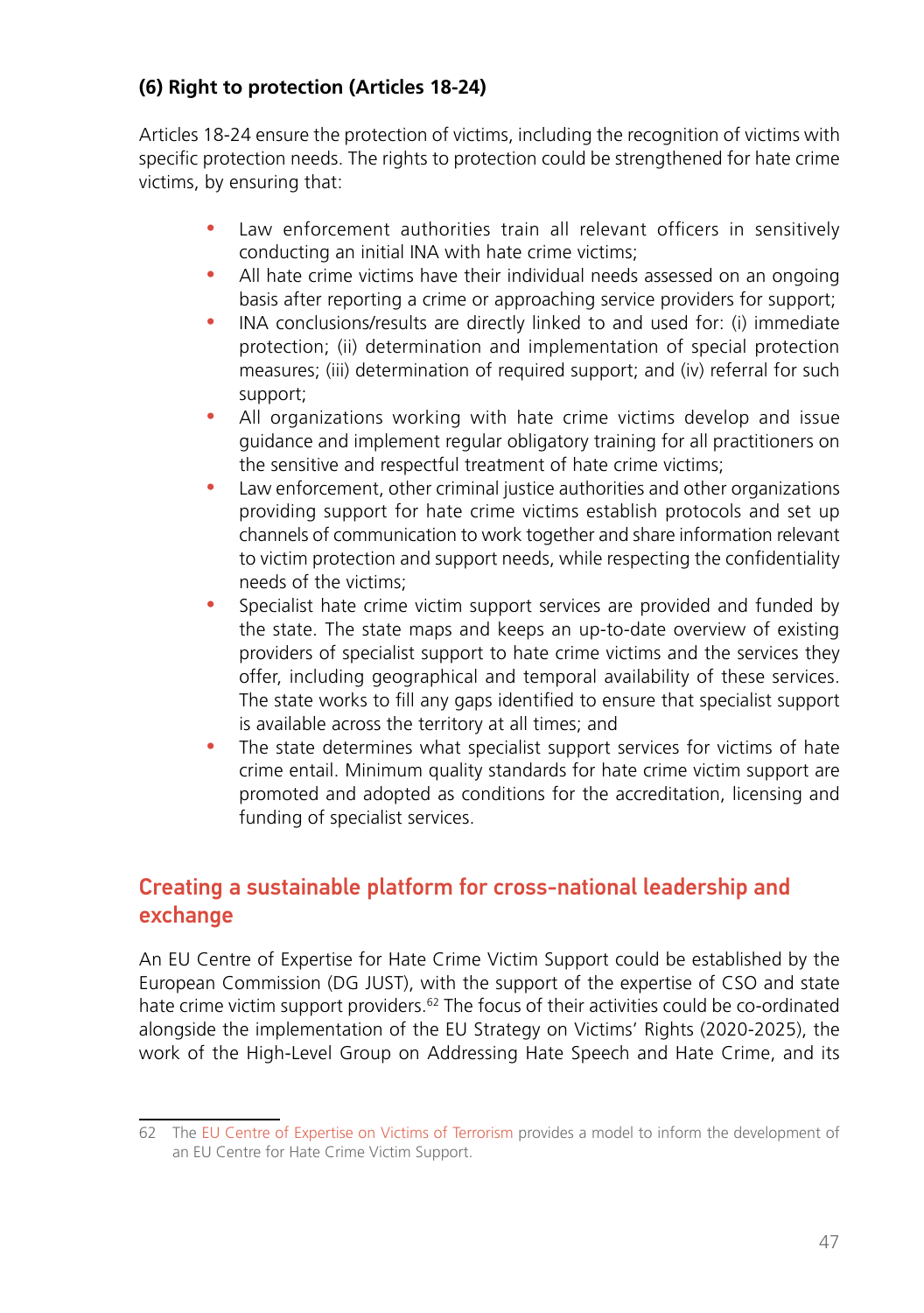working group on hate crime victim support. The mandate of the proposed new Centre of Expertise might include:

- Providing a platform for national authorities and hate crime victim support providers for the exchange of knowledge and experience, including on training on hate crime victim support;
- Offering expertise, guidance and support to national authorities and victim support organizations on quality standards for hate crime victim support;
- Promoting the exchange of best practices among hate crime victim support practitioners, policy specialists and researchers specializing in hate crime victim support; and
- Producing an EU Handbook or Practical Guide on Hate Crime Victim Support.

#### Co-ordinated monitoring and evaluation of hate crime victim support

The Council of Europe could strengthen the monitoring work of the European Commission on Racism and Intolerance (ECRI)<sup>63</sup> by dedicating a chapter in its country reports on state policy and provisions for hate crime (*hate-motivated violence)* victim support. In discharging this function, this proposed new stream of ECRI monitoring could include:

- Monitoring and evaluating state policy and provisions for hate crime victim support;
- Documenting civil society provisions for hate crime victim support;
- Publishing findings, conclusions and recommendations specifically concerning provisions for hate crime victim support;
- Focusing on access to justice and support for all targeted groups, and specifically for victims of disablist hate crime;
- Assessing victim-centred approaches in the provision of hate crime victim support and access to justice; and
- Examining intersectional perspectives and a gender sensitive approach to monitoring and evaluating the provision of hate crime victim support.

#### Expanding cross-national research for evidence-based practice

A holistic approach to hate crime victim support involves measures to prevent hate crimes from occurring and actions to mitigate the harm of hate crime. The design, delivery and effectiveness of hate crime prevention activities need much more systematic exploration, however, to understand what is effective. Promotion and funding for cross-national research is essential, and annual calls, such as those through the European Commission and others, could be created for submissions by academic and other professional researchers. Organizations, including but not limited to ODIHR, the Council of Europe and the EU Agency for Fundamental Rights should continue to systematically explore and

<sup>63</sup> Learn more about ECRI here: [European Commission on Racism and Intolerance](https://www.coe.int/en/web/european-commission-against-racism-and-intolerance/home).